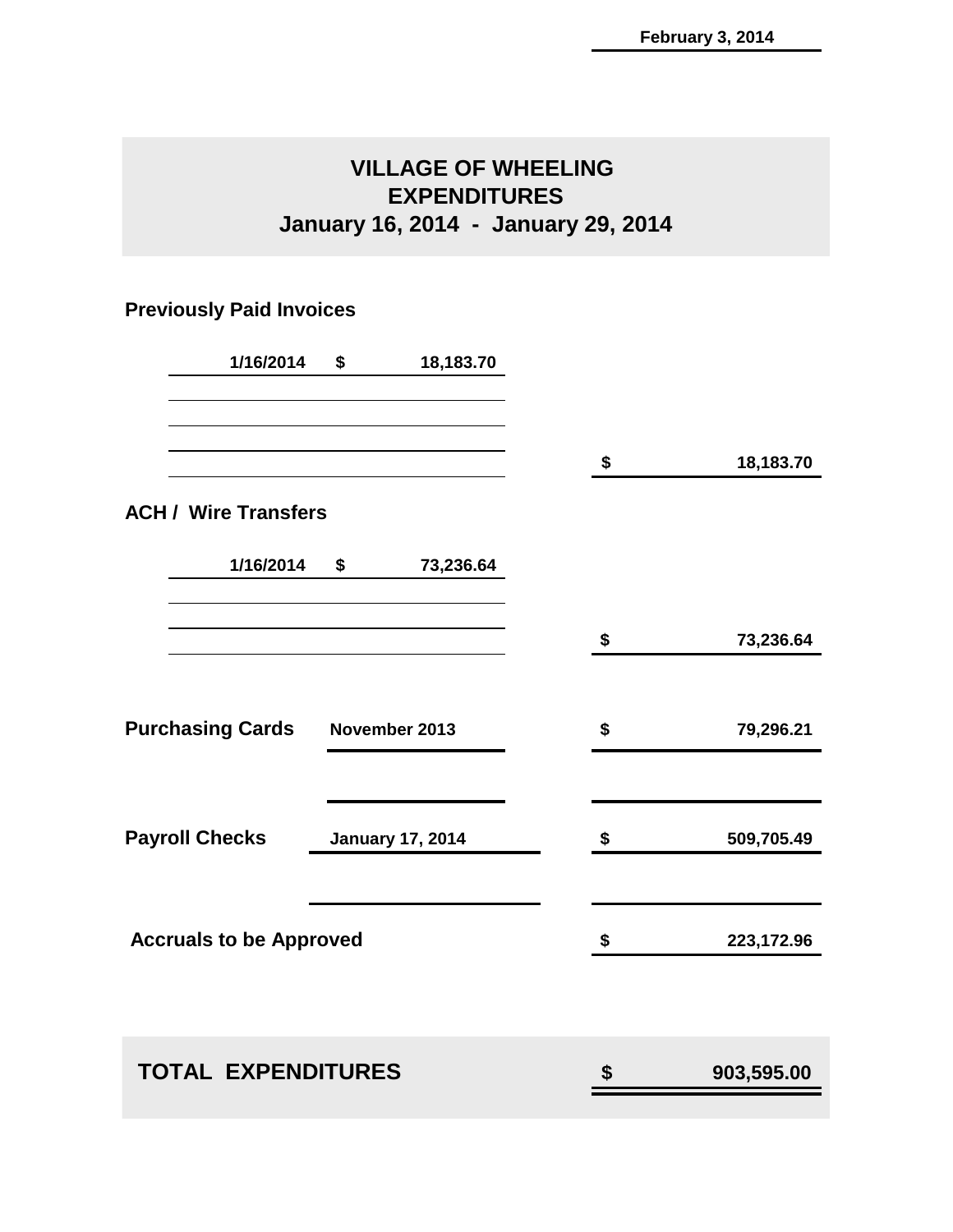SUNGARD PENTAMATION<br>DATE: 01/16/2014 SELECTION CRITERIA: ALL

VILLAGE OF WHEELING **ACCTPA51** TIME:  $10:23:58$  CASH REQUIREMENTS - CHECK FORMAT - DUE DATE: 01/17/2014 ACCOUNTING PERIOD: 1/14

PAGE NUMBER: 1

| VENDOR                                                | ORGANIZATION | <b>ACCOUNT</b> | PURCHASE OR          | INVOICE          | AMOUNT                     | DESCRIPTION                                          |
|-------------------------------------------------------|--------------|----------------|----------------------|------------------|----------------------------|------------------------------------------------------|
| 229<br>ARTHUR J GALLAGHER RISK MANA 51<br>TOTAL CHECK | 51           | 5213<br>5213   | 14000100<br>14000099 | 757720<br>757722 | 113.00<br>100.00<br>213.00 | PUBLIC OFFICIALS BOND/MM<br>PUBLIC OFFICIALS BOND/ES |
| 4920<br>AT&T                                          | 1600         | 5238           | 14000103             |                  | 530.94                     | 911 PHONE LINES                                      |
| TOTAL CHECK                                           |              |                |                      |                  | 530.94                     |                                                      |
| 7740<br>CATHOLIC CHARITIES                            | 5500         | 5299           | 14000125             | 3                | 1,438.80                   | CONGREGATE MEALS-DEC                                 |
| TOTAL CHECK                                           |              |                |                      |                  | 1,438.80                   |                                                      |
| 3606<br>GUARDIAN                                      | 50           | 2119           |                      |                  | 9,164.03                   | DED:340 1ST PPO S                                    |
| TOTAL CHECK                                           |              |                |                      |                  | 9,164.03                   |                                                      |
| 7793                                                  | 5500         | 5299           | 14000053             |                  | 150.00                     | ENTERTAINMENT 2-5-14                                 |
| STEVE JUSTMAN<br>TOTAL CHECK                          |              |                |                      |                  | 150.00                     |                                                      |
| 7422                                                  | 50           | 2134           |                      |                  | 636.00                     | DED:192 MISC DEDUC                                   |
| LORI LEE SMITH<br>TOTAL CHECK                         |              |                |                      |                  | 636.00                     |                                                      |
| 1681                                                  | 1140         | 5299           | 14000101             |                  | 895.00                     | ENTERTAINMENT 2-1-14                                 |
| MEDLEYS IN MOTION<br>TOTAL CHECK                      |              |                |                      |                  | 895.00                     |                                                      |
| 1872                                                  | 1315         | 5222           | 14000054             |                  | 145.00                     | 2014 MEMBERSHIP DUES                                 |
| <b>NCOA</b><br>TOTAL CHECK                            |              |                |                      |                  | 145.00                     |                                                      |
| 16                                                    | 50           | 2110           |                      |                  | 576.00                     | DED:052 NCPERS LIF                                   |
| NCPERS-IL IMRF<br>TOTAL CHECK                         |              |                |                      |                  | 576.00                     |                                                      |
| 5571                                                  | 1315         | 5222           | 14000066             |                  | 50.00                      | 2014 MEMBERSHIP DUES                                 |
| NOVA<br>TOTAL CHECK                                   |              |                |                      |                  | 50.00                      |                                                      |
| 2440                                                  | 50           | 2140           |                      |                  | 332.00                     | DED:198 MISC DEDUC                                   |
| STATE DISBURSEMENT UNIT<br>TOTAL CHECK                |              |                |                      |                  | 332.00                     |                                                      |
| 2441                                                  | 50           | 2136           |                      |                  | 527.00                     | DED:193 MISC DEDUC                                   |
| STATE DISBURSEMENT UNIT<br>TOTAL CHECK                |              |                |                      |                  | 527.00                     |                                                      |
| 2443                                                  | 50           | 2139           |                      |                  | 722.49                     | DED:197 MISC DEDUC                                   |
| STATE DISBURSEMENT UNIT<br>TOTAL CHECK                |              |                |                      |                  | 722.49                     |                                                      |
| 2444                                                  | 50           | 2136           |                      |                  | 628.93                     | DED:502 MISC DEDUC                                   |
| STATE DISBURSEMENT UNIT<br>TOTAL CHECK                |              |                |                      |                  | 628.93                     |                                                      |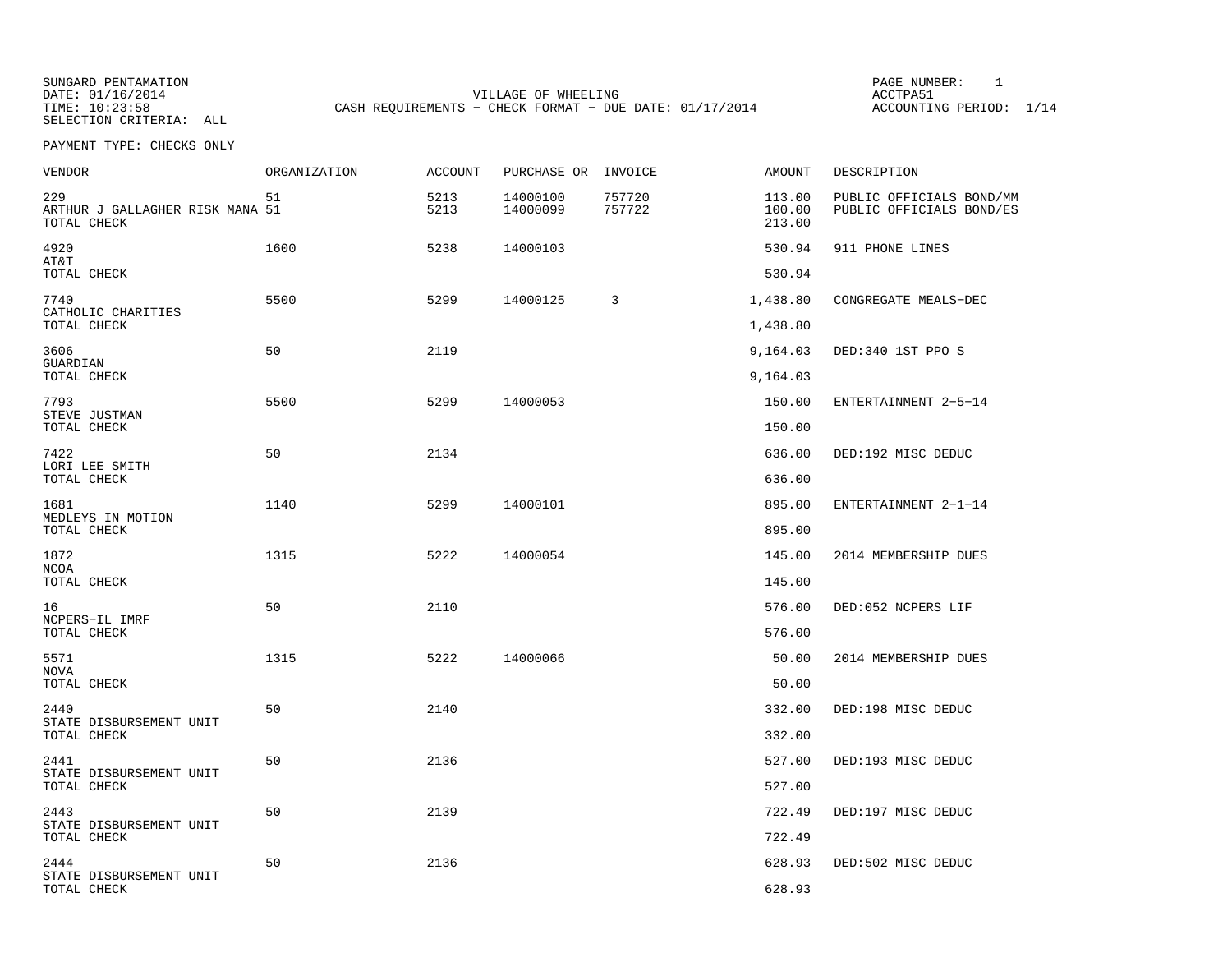SUNGARD PENTAMATION

DATE: 01/16/2014 VILLAGE OF WHEELING ACCTPA51 TIME: 10:23:58 CASH REQUIREMENTS - CHECK FORMAT - DUE DATE: 01/17/2014 ACCOUNTING PERIOD: 1/14

PAGE NUMBER: 2

SELECTION CRITERIA: ALL PAYMENT TYPE: CHECKS ONLY

| VENDOR                                                                                        | ORGANIZATION | <b>ACCOUNT</b> | PURCHASE OR | INVOICE      | AMOUNT           | DESCRIPTION         |
|-----------------------------------------------------------------------------------------------|--------------|----------------|-------------|--------------|------------------|---------------------|
| 2445<br>STATE DISBURSEMENT UNIT                                                               | 50           | 2136           |             |              | 746.89           | DED:195 MISC DEDUC  |
| TOTAL CHECK                                                                                   |              |                |             |              | 746.89           |                     |
| 2447<br>STATE DISBURSEMENT UNIT                                                               | 50           | 2136           |             |              | 494.77           | DED:194 MISC DEDUC  |
| TOTAL CHECK                                                                                   |              |                |             |              | 494.77           |                     |
| 8200<br>STATE DISBURSEMENT UNIT                                                               | 50           | 2136           |             |              | 703.85           | DED:504 MISC DED    |
| TOTAL CHECK                                                                                   |              |                |             |              | 703.85           |                     |
| 2801<br>WHEELING PARK DISTRICT                                                                | 1320         | 5205           | 14000135    | 4TH OTR 2013 | 229.00           | 4TH OTR SENIOR TRIP |
| TOTAL CHECK                                                                                   |              |                |             |              | 229.00           |                     |
| TOTAL CASHABLE CHECKS<br>TOTAL EFT VOUCHERS                                                   |              |                |             |              | 18,183.70<br>.00 |                     |
| TOTAL REPORT<br>NUMBER OF CHECKS TO BE ISSUED - 18<br>NUMBER OF EFT VOUCHERS TO BE ISSUED - 0 |              |                |             |              | 18,183.70        |                     |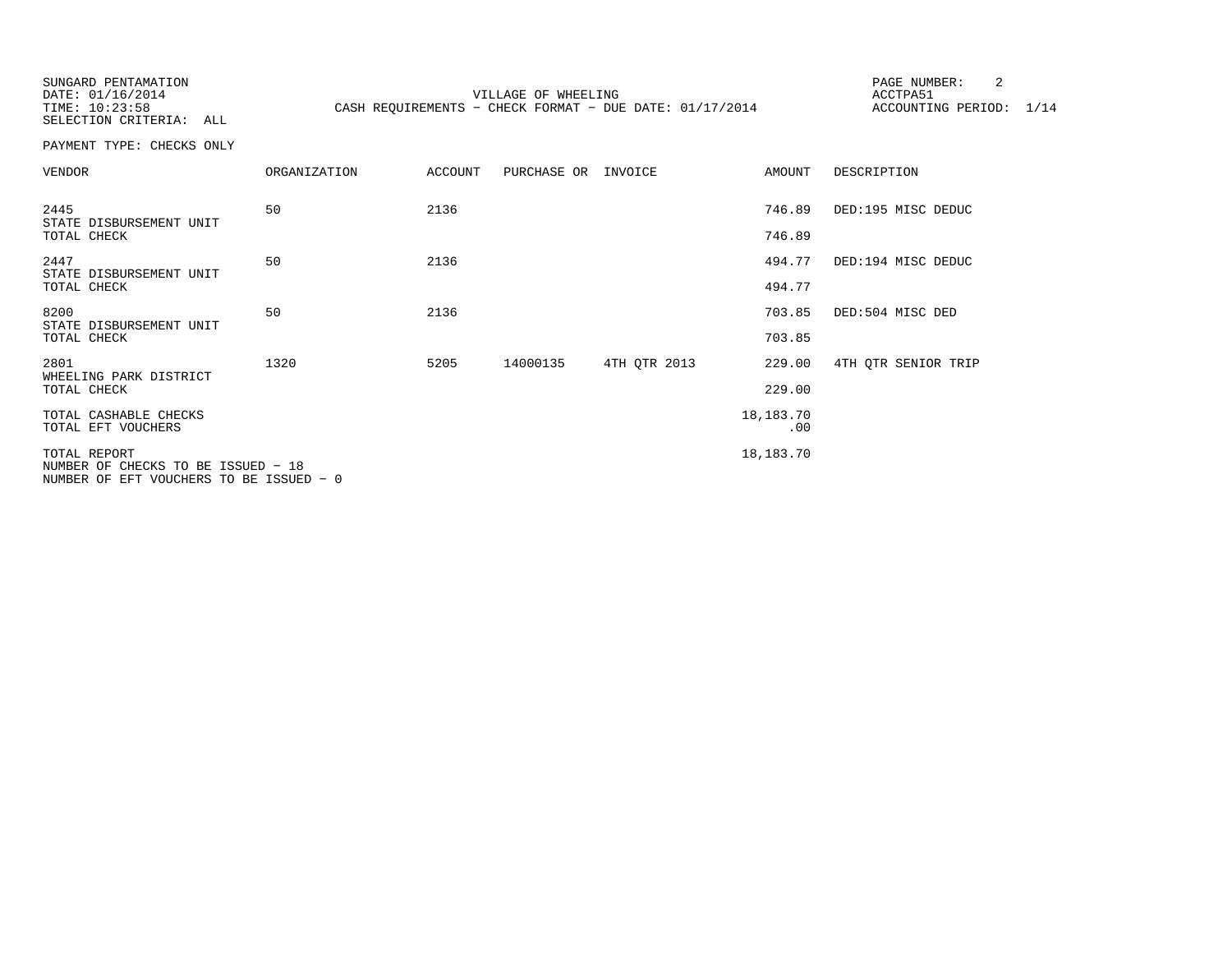SUNGARD PENTAMATION<br>DATE: 01/16/2014 SELECTION CRITERIA: ALL

DATE: 01/16/2014 VILLAGE OF WHEELING ACCTPA51 CASH REQUIREMENTS - CHECK FORMAT - DUE DATE: 01/17/2014 ACCOUNTING PERIOD: 1/14

PAGE NUMBER: 1

PAYMENT TYPE: EFT ONLY

| VENDOR                                                   | ORGANIZATION | <b>ACCOUNT</b> | PURCHASE OR INVOICE | AMOUNT                           | DESCRIPTION                              |
|----------------------------------------------------------|--------------|----------------|---------------------|----------------------------------|------------------------------------------|
| 2319<br>SCOTT CLUFF                                      | 2200         | 5106           | 14000043            | 154.44                           | UNIFORM ALLOWANCE                        |
| TOTAL VOUCHER                                            |              |                |                     | 154.44                           |                                          |
| 554<br>COMBINED COUNTIES POLICE ASN                      | 50           | 2108           |                     | 963.00                           | DED:090 CCPA DUES                        |
| TOTAL VOUCHER                                            |              |                |                     | 963.00                           |                                          |
| 4972<br>DIVERSIFIED 457 INVESTMENT A 50<br>TOTAL VOUCHER | 50           | 2115<br>2137   |                     | 1,590.00<br>1,207.48<br>2,797.48 | DED:042 DIVERS 457<br>DED:503 DIVER LOAN |
| 1106<br>I C M A RETIREMENT TRUST-457<br>TOTAL VOUCHER    | 50           | 2101           |                     | 10,061.29<br>10,061.29           | DED:030 457 ICMA                         |
|                                                          |              |                |                     |                                  |                                          |
| 6327<br>JENNIFER KANCHES<br>TOTAL VOUCHER                | 50           | 2136           |                     | 584.07<br>584.07                 | DED:199 MISC DEDUC                       |
|                                                          |              |                |                     |                                  |                                          |
| 1397<br>JOSEPH LICARI                                    | 2100         | 5106           | 13003126            | 108.98                           | UNIFORM EQUIPMENT                        |
| TOTAL VOUCHER                                            |              |                |                     | 108.98                           |                                          |
| 7836<br>ALYSIA MILLER-GOLDSTEIN                          | 1320         | 5205           | 14000126            | 12.65                            | MILEAGE REIMBURSEMENT                    |
| TOTAL VOUCHER                                            |              |                |                     | 12.65                            |                                          |
| 1869<br>NATIONWIDE RETIREMENT SOLUTI<br>TOTAL VOUCHER    | 50           | 2112           |                     | 18,729.43<br>18,729.43           | DED:040 457 NTWIDE                       |
|                                                          |              |                |                     |                                  |                                          |
| 2072<br>PETER T PANAGAKIS                                | 2100         | 5106           | 14000097            | 149.39                           | UNIFORM EQUIPMENT                        |
| TOTAL VOUCHER                                            |              |                |                     | 149.39                           |                                          |
| 7201<br>JEFFREY SHEWFELT                                 | 2200         | 5106           | 14000040            | 22.59                            | UNIFORM ALLOWANCE                        |
| TOTAL VOUCHER                                            |              |                |                     | 22.59                            |                                          |
| 2735<br>WHEELING FIRE PENSION FUND                       | 50           | 2107           |                     | 16,217.37                        | DED:012 FIRE PENS                        |
| TOTAL VOUCHER                                            |              |                |                     | 16, 217.37                       |                                          |
| 2792                                                     | 50           | 2111           |                     | 1,982.64                         | DED:091 FIRE ASC                         |
| WHEELING FIREFIGHTER'S ASSN<br>TOTAL VOUCHER             |              |                |                     | 1,982.64                         |                                          |
| 2736                                                     | 50           | 2106           |                     | 21, 453.31                       | DED:011 POL PENS                         |
| WHEELING POLICE PENSION FUND<br>TOTAL VOUCHER            |              |                |                     | 21, 453.31                       |                                          |
| TOTAL CASHABLE CHECKS<br>TOTAL EFT VOUCHERS              |              |                |                     | .00<br>73,236.64                 |                                          |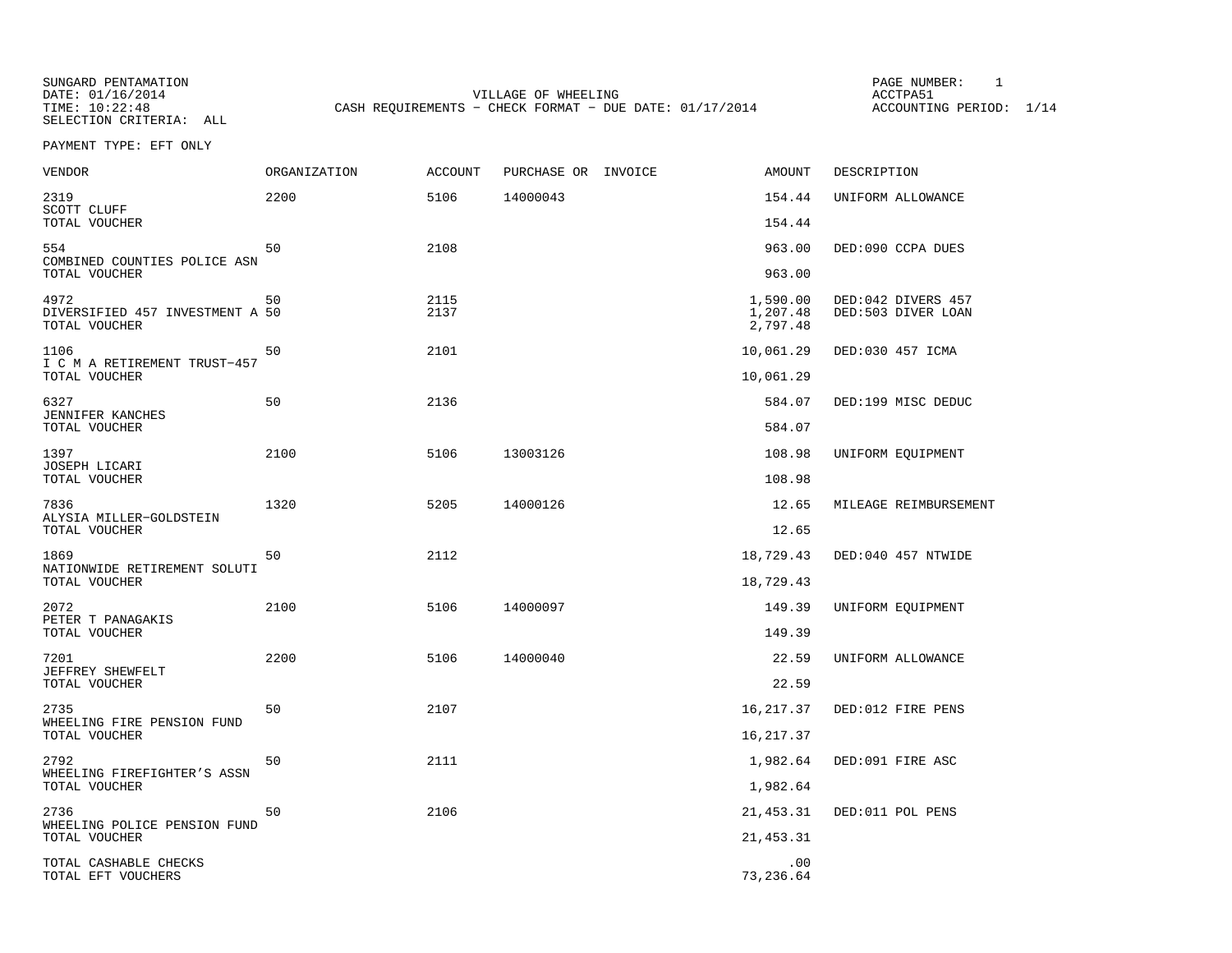SUNGARD PENTAMATION PAGE NUMBER: 2DATE:  $01/16/2014$  ACCTPA51 TIME: 10:22:48 CASH REQUIREMENTS - CHECK FORMAT - DUE DATE: 01/17/2014 ACCOUNTING PERIOD: 1/14 SELECTION CRITERIA: ALL PAYMENT TYPE: EFT ONLY

VENDOR ORGANIZATION ACCOUNT PURCHASE OR INVOICE AMOUNT DESCRIPTION

TOTAL REPORT 73, 236.64 NUMBER OF CHECKS TO BE ISSUED − 0NUMBER OF EFT VOUCHERS TO BE ISSUED − 13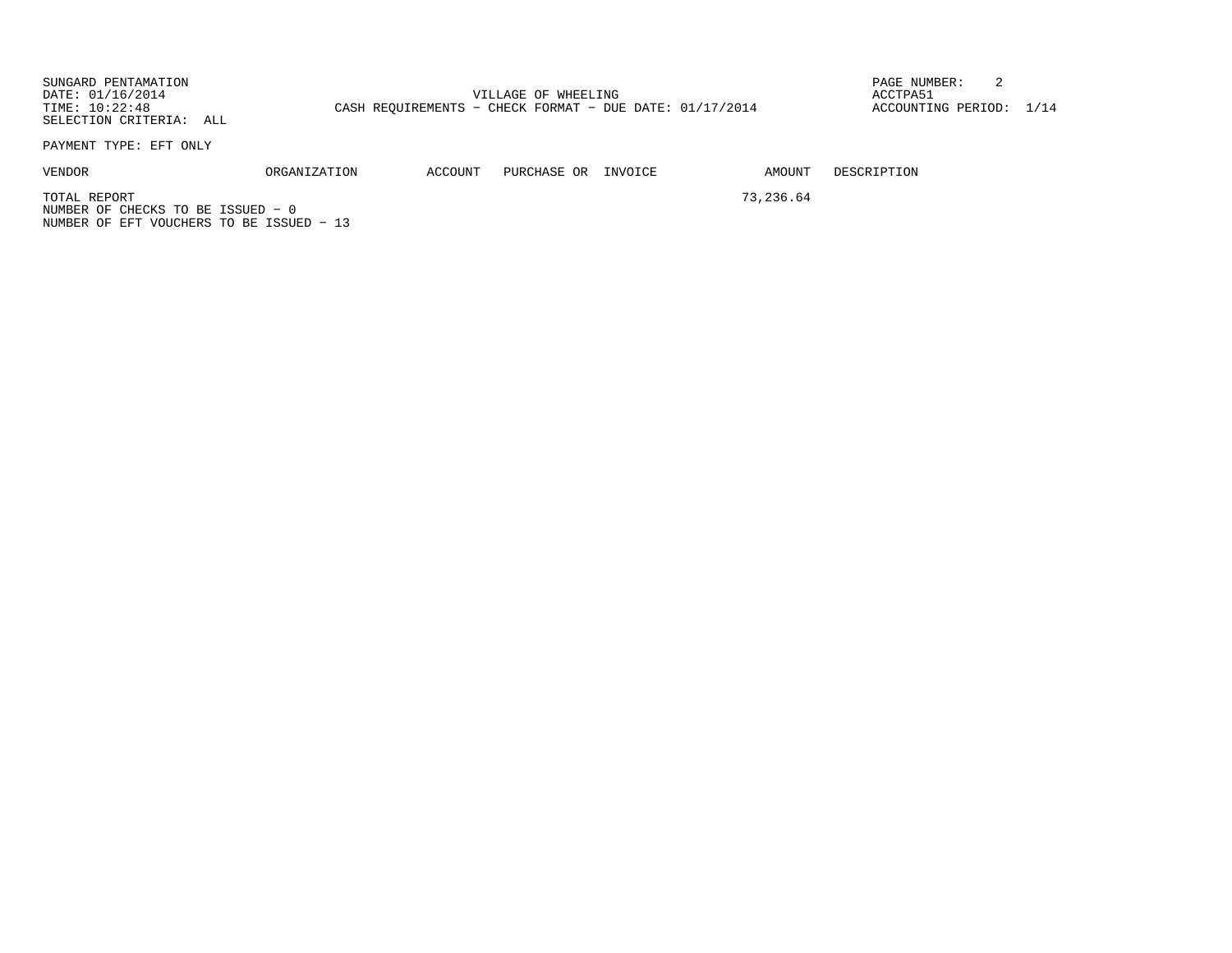# PURCHASE CARD REPORT November, 2013

**(11/05/2013 through 12/04/2013)**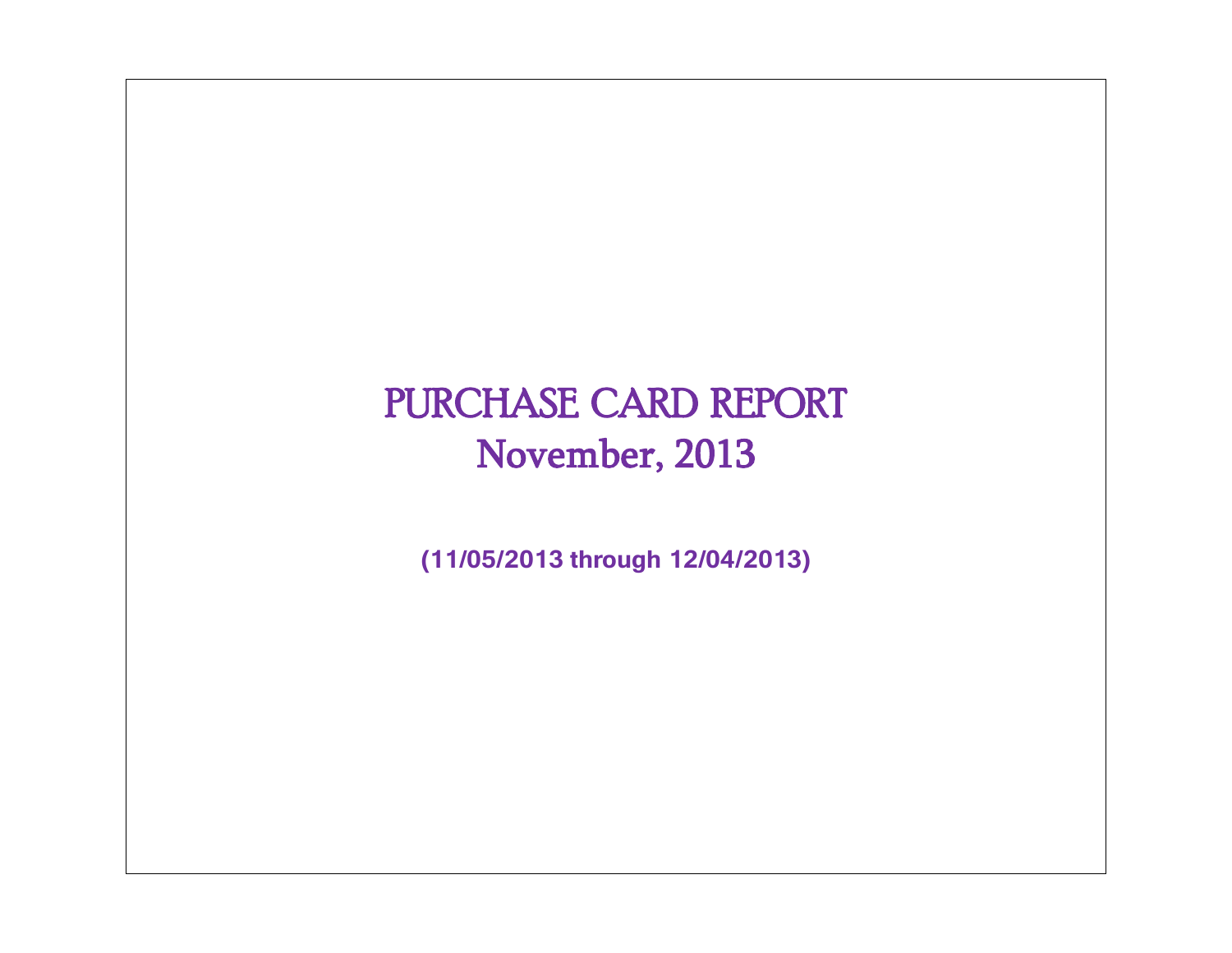### Account Statement

Posting Date: 11/05/2013 - 12/04/2013

|                            | Transaction    |                     |
|----------------------------|----------------|---------------------|
| <b>Account Name</b>        | Count          | <b>Total Amount</b> |
| ALYSIA MILLER GOLDSTEIN    | 4              | 943.18              |
| <b>ANGELA MORRIS</b>       | 7              | 7,089.22            |
| <b>ANTHONY STAVROS</b>     | $\mathbf{1}$   | 10.86               |
| <b>CHRISTIE REVELAND</b>   | 6              | 719.14              |
| <b>CHRISTINE BAJOR</b>     | 18             | 19,833.59           |
| <b>CHUCK SPRATT</b>        | 31             | 11,815.95           |
| DARLA CALLANAN             | 8              | 413.72              |
| <b>DEAN ARGIRIS</b>        | 3              | 217.64              |
| <b>DERRYL SHAPIRO</b>      | $\overline{7}$ | 1,448.67            |
| DONALD WENNERSTROM         | 3              | 407.40              |
| <b>DRUCILLA GARCIA</b>     | 10             | 644.62              |
| <b>JEFF WOLFGRAM</b>       | 8              | 790.19              |
| <b>JOHN MELANIPHY III</b>  | 4              | 4,515.00            |
| <b>JOHNNY PEREZ</b>        | $\mathbf{1}$   | 109.90              |
| <b>JON SFONDILIS</b>       | 10             | 1,997.32            |
| <b>JOSHUA BERMAN</b>       | $\overline{2}$ | 39.97               |
| <b>LANA RUDNIK</b>         | 12             | 2,011.54            |
| <b>LINA COLUNGA</b>        | $\mathbf{1}$   | 1,500.00            |
| <b>LORI HAZLEWOOD</b>      | 14             | 5,820.35            |
| <b>LOUIS MAGURNO</b>       | $\overline{2}$ | 59.28               |
| <b>LUCA URSAN</b>          | 44             | 7,410.92            |
| <b>MELODY BONK</b>         | 14             | 3,310.54            |
| <b>MICHAEL BLIEFERNICH</b> | 4              | 2,435.52            |
| <b>MICHAEL CROTTY</b>      | $\mathbf{1}$   | 559.00              |
| MICHAEL MONDSCHAIN         | $\overline{2}$ | 723.83              |
| MICHAEL SCHROEDER          | 10             | 774.64              |
| PETER RODGERS              | 6              | 402.60              |
| <b>SEAN LINDSAY</b>        | 4              | 147.48              |
| <b>THOMAS LUEDERS</b>      | 6              | 1,698.05            |
| TIMOTHY W MERRIHEW         | 1              | 170.00              |
| TY JOHNSON                 | 4              | 642.88              |
| <b>VINCENT HOFFMAN</b>     | 4              | 633.21              |
| <b>Report Totals</b>       | 252            | 79,296.21           |

Report Run By: Nancy Hoppe (NHOPPE, Company Program Administrator) © 1994-2014. MasterCard. All rights reserved.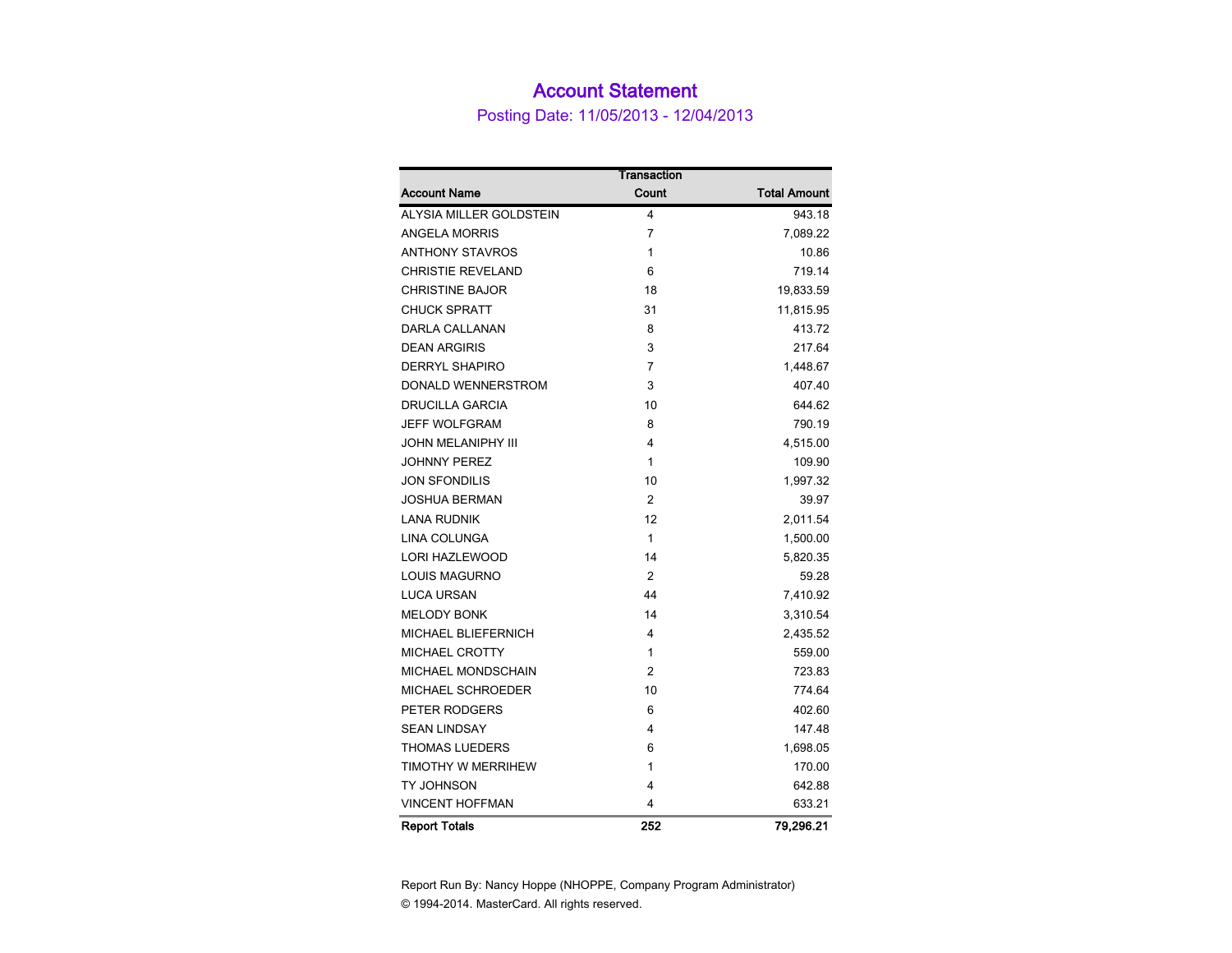#### Expense Report

Posting Date: 11/05/2013 - 12/04/2013

#### ALYSIA MILLER GOLDSTEIN

Card Transactions

| Posting                                                                    | Transaction                                         |                                                        | Receipt                                                      | <b>Expense</b>   |          |
|----------------------------------------------------------------------------|-----------------------------------------------------|--------------------------------------------------------|--------------------------------------------------------------|------------------|----------|
| Date                                                                       | Date                                                | Description                                            | Amount                                                       | <b>Amount</b>    | Reviewed |
| 11/08/2013                                                                 | 11/07/2013                                          | SQ MUSEUM OF BROADCAS-CHICAGO, IL, 60654               | 120.00 USD                                                   | 120.00 USD       |          |
| <b>Expense Description: Admission to Museum</b><br><b>Accounting Codes</b> |                                                     | <b>FUND/PROGRAM: 1320 SENIOR CITIZENS SERVICES</b>     | <b>EXPENDITURE ACCOUNTS: 5205 CONFERENCES &amp; MEETINGS</b> | <b>PROJECT#:</b> |          |
| 11/11/2013                                                                 | 11/08/2013                                          | WALGREENS #4941-WHEELING, IL, 60090                    | 8.18 USD                                                     | 8.18 USD         |          |
| <b>Expense Description: Cookies for program</b><br><b>Accounting Codes</b> |                                                     | <b>FUND/PROGRAM: 1320 SENIOR CITIZENS SERVICES</b>     | <b>EXPENDITURE ACCOUNTS: 5205 CONFERENCES &amp; MEETINGS</b> | <b>PROJECT#:</b> |          |
| 11/14/2013                                                                 | 11/13/2013                                          | LEGACY GIRLS-AURORA, IL, 60504                         | 395.00 USD                                                   | 395.00 USD       |          |
| <b>Accounting Codes</b>                                                    | Expense Description: Lunch&Tickets/White Fence      | <b>FUND/PROGRAM: 1320 SENIOR CITIZENS SERVICES</b>     | <b>EXPENDITURE ACCOUNTS: 5205 CONFERENCES &amp; MEETINGS</b> | <b>PROJECT#:</b> |          |
| 11/29/2013                                                                 | 11/27/2013                                          | <b>MARKET SQUARE RESTAURA-</b><br>08474590601,IL,60090 | 420.00 USD                                                   | 420.00 USD       |          |
| <b>Accounting Codes</b>                                                    | <b>Expense Description: Food/Thanksgiving Lunch</b> | <b>FUND/PROGRAM: 1320 SENIOR CITIZENS SERVICES</b>     | <b>EXPENDITURE ACCOUNTS: 5205 CONFERENCES &amp; MEETINGS</b> | <b>PROJECT#:</b> |          |
| <b>Card Subtotal</b>                                                       |                                                     |                                                        |                                                              | 943.18           |          |

#### ANGELA MORRIS

Card Transactions

| Posting                                                                                                                                                                                          | Transaction                                           |                                               | Receipt                                                         | <b>Expense</b>    |          |
|--------------------------------------------------------------------------------------------------------------------------------------------------------------------------------------------------|-------------------------------------------------------|-----------------------------------------------|-----------------------------------------------------------------|-------------------|----------|
| Date                                                                                                                                                                                             | Date                                                  | <b>Description</b>                            | Amount                                                          | Amount            | Reviewed |
| 11/05/2013                                                                                                                                                                                       | 11/04/2013                                            | DAILY HERALD-8474274348.IL.60005              | 45.00 USD                                                       | 45.00 USD         |          |
| <b>Accounting Codes</b>                                                                                                                                                                          | <b>Expense Description: Legal Notice-RoW-Mayer Av</b> | <b>FUND/PROGRAM: 1600 ADMIN &amp; BOT</b>     | <b>EXPENDITURE ACCOUNTS: 5201 ADVERTISING &amp; PUBLISHING</b>  | <b>PROJECT #:</b> |          |
| 11/14/2013                                                                                                                                                                                       | 11/13/2013                                            | COMCAST-866-511-6489.PA.19462                 | 1.020.00 USD                                                    | 1.020.00 USD      |          |
| <b>Expense Description: High Speed Internet</b><br><b>Accounting Codes</b>                                                                                                                       |                                                       | <b>FUND/PROGRAM: 1750 INFORMATION SYSTEMS</b> | <b>EXPENDITURE ACCOUNTS: 5207 IS SERV &amp; MAINT AGREEMENT</b> | <b>PROJECT#:</b>  |          |
| 11/15/2013                                                                                                                                                                                       | 11/13/2013                                            | VZWRLSS MY VZ VB P-ALPHARETTA.GA.30004        | 5.472.02 USD                                                    | 5.472.02 USD      |          |
| <b>Expense Description: Cellular Services</b><br><b>Accounting Codes</b><br><b>EXPENDITURE ACCOUNTS: 5239 CELLULAR SERVICES</b><br><b>PROJECT#:</b><br><b>FUND/PROGRAM: 1600 ADMIN &amp; BOT</b> |                                                       |                                               |                                                                 |                   |          |

Run Date: 01/08/2014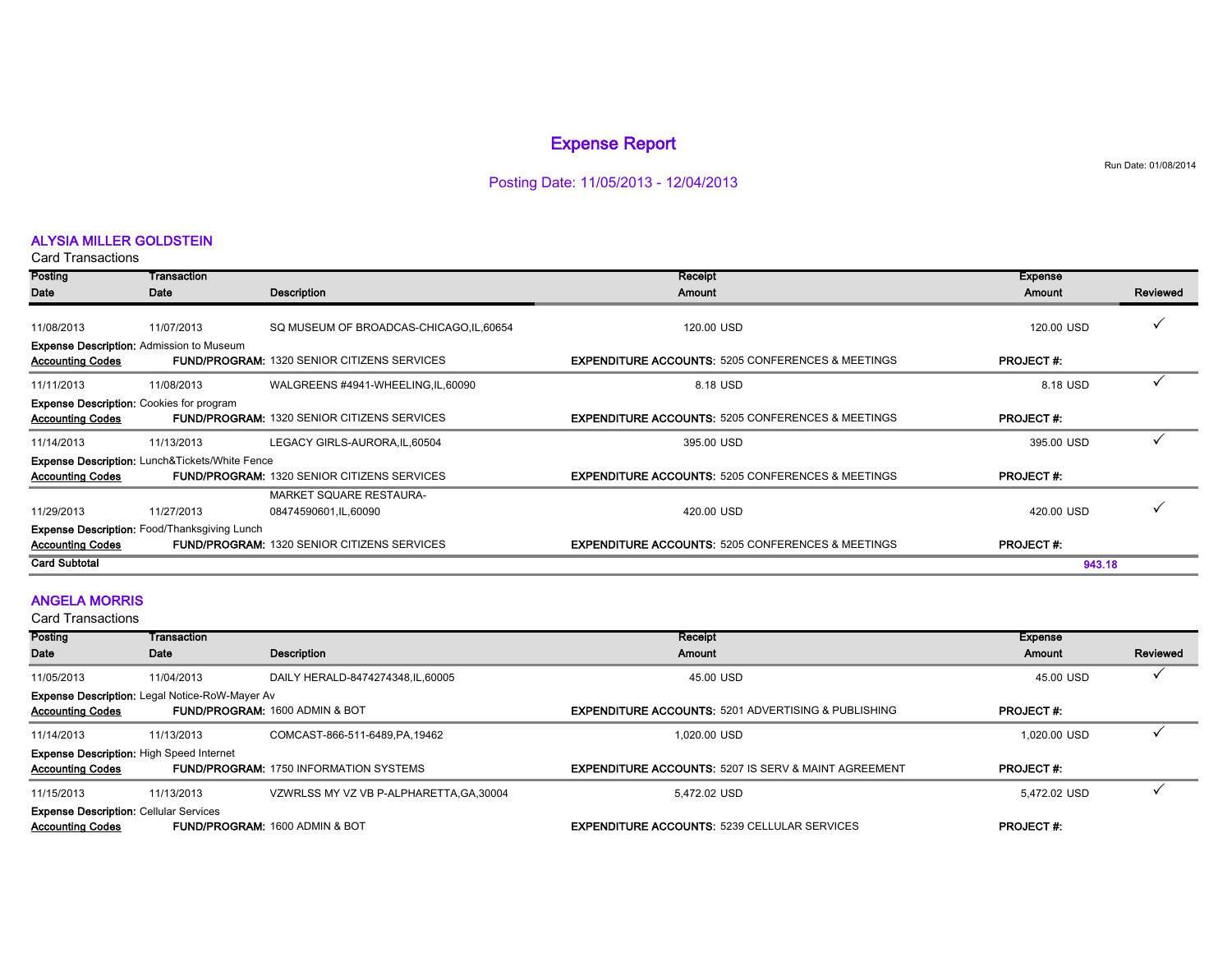|                         |                                                      |                                                 |                                                                | 7.089.22         |  |
|-------------------------|------------------------------------------------------|-------------------------------------------------|----------------------------------------------------------------|------------------|--|
| <b>Card Subtotal</b>    |                                                      |                                                 |                                                                |                  |  |
| <b>Accounting Codes</b> | <b>Expense Description: Legal Notice/Auction</b>     | <b>FUND/PROGRAM: 1600 ADMIN &amp; BOT</b>       | <b>EXPENDITURE ACCOUNTS: 5201 ADVERTISING &amp; PUBLISHING</b> | <b>PROJECT#:</b> |  |
| 11/27/2013              | 11/26/2013                                           | DAILY HERALD-8474274348, IL, 60005              | 19.50 USD                                                      | 19.50 USD        |  |
| <b>Accounting Codes</b> | Expense Description: Legal Notice/Doc 2013-27        | <b>FUND/PROGRAM: 1300 COMMUNITY DEVELOPMENT</b> | <b>EXPENDITURE ACCOUNTS: 5201 ADVERTISING &amp; PUBLISHING</b> | <b>PROJECT#:</b> |  |
| 11/21/2013              | 11/20/2013                                           | DAILY HERALD-8474274348, IL, 60005              | 102.75 USD                                                     | 28.50 USD        |  |
| <b>Accounting Codes</b> | <b>Expense Description: Legal Notice/Doc 2013-25</b> | <b>FUND/PROGRAM: 1300 COMMUNITY DEVELOPMENT</b> | <b>EXPENDITURE ACCOUNTS: 5201 ADVERTISING &amp; PUBLISHING</b> | <b>PROJECT#:</b> |  |
| 11/21/2013              | 11/20/2013                                           | DAILY HERALD-8474274348, IL, 60005              | 102.75 USD                                                     | 32.25 USD        |  |
| <b>Accounting Codes</b> | Expense Description: Legal Notice/Doc 2013-26        | <b>FUND/PROGRAM: 1300 COMMUNITY DEVELOPMENT</b> | <b>EXPENDITURE ACCOUNTS: 5201 ADVERTISING &amp; PUBLISHING</b> | <b>PROJECT#:</b> |  |
| 11/21/2013              | 11/20/2013                                           | DAILY HERALD-8474274348, IL, 60005              | 102.75 USD                                                     | 42.00 USD        |  |
| <b>Accounting Codes</b> | Expense Description: Legal Notice/Doc #2012 24       | FUND/PROGRAM: 1300 COMMUNITY DEVELOPMENT        | <b>EXPENDITURE ACCOUNTS: 5201 ADVERTISING &amp; PUBLISHING</b> | <b>PROJECT#:</b> |  |
| 11/19/2013              | 11/18/2013                                           | DAILY HERALD-8474274348.IL.60005                | 49.95 USD                                                      | 49.95 USD        |  |
| <b>Accounting Codes</b> | <b>Expense Description: Conf Registration/AW</b>     | <b>FUND/PROGRAM: 1700 FINANCE DEPARTMENT</b>    | <b>EXPENDITURE ACCOUNTS: 5205 CONFERENCES &amp; MEETINGS</b>   | <b>PROJECT#:</b> |  |
| 11/18/2013              | 11/14/2013                                           | 03129779700,IL,60601                            | 380.00 USD                                                     | 380.00 USD       |  |
|                         |                                                      | <b>GOVERNMENT FINANCE OFF-</b>                  |                                                                |                  |  |

#### ANTHONY STAVROS

Card Transactions

| Posting                                     | Transaction |                                          | Receipt                                                   | Expense          |          |
|---------------------------------------------|-------------|------------------------------------------|-----------------------------------------------------------|------------------|----------|
| Date                                        | Date        | Description                              | Amount                                                    | Amount           | Reviewed |
| 11/21/2013                                  | 11/20/2013  | WAL-MART #1735-WHEELING,IL,60090         | 10.86 USD                                                 | 10.86 USD        |          |
| <b>Expense Description: Seasonal Lights</b> |             |                                          |                                                           |                  |          |
| <b>Accounting Codes</b>                     |             | <b>FUND/PROGRAM: 1140 SPECIAL EVENTS</b> | <b>EXPENDITURE ACCOUNTS: 5317 MISC OPERATING SUPPLIES</b> | <b>PROJECT#:</b> |          |
| <b>Card Subtotal</b>                        |             |                                          |                                                           | 10.86            |          |

#### CHRISTIE REVELAND

| Posting                                       | Transaction |                                                 | Receipt                                                    | Expense          |          |
|-----------------------------------------------|-------------|-------------------------------------------------|------------------------------------------------------------|------------------|----------|
| Date                                          | Date        | Description                                     | Amount                                                     | Amount           | Reviewed |
|                                               |             |                                                 |                                                            |                  |          |
| 11/06/2013                                    | 11/04/2013  | CLIFFORD WALD AND COMP-847-5980166, IL, 60008   | 352.68 USD                                                 | 352.68 USD       |          |
| <b>Expense Description: KIP Meter Reading</b> |             |                                                 |                                                            |                  |          |
| <b>Accounting Codes</b>                       |             | <b>FUND/PROGRAM: 1300 COMMUNITY DEVELOPMENT</b> | <b>EXPENDITURE ACCOUNTS: 5220 MAINT OFF/SPEC EQUIPMENT</b> | <b>PROJECT#:</b> |          |
| 11/11/2013                                    | 11/07/2013  | QUILL CORPORATION-08007898965,IL,60069          | 64.95 USD                                                  | 64.95 USD        |          |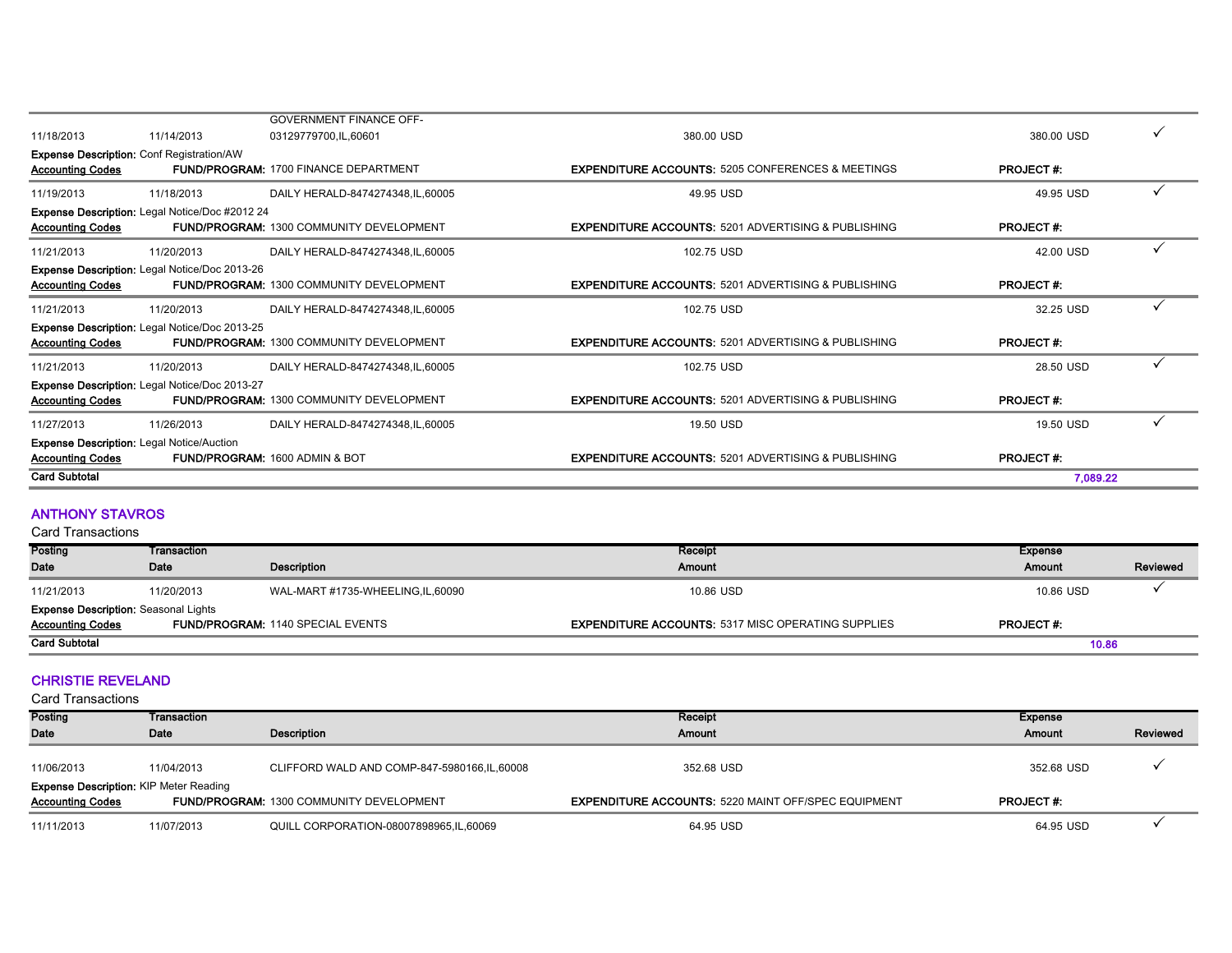#### **Expense Description: Office Supplies**

| <b>Accounting Codes</b>                     |                                                     | <b>FUND/PROGRAM: 1300 COMMUNITY DEVELOPMENT</b> | <b>EXPENDITURE ACCOUNTS: 5318 OFFICE SUPPLIES</b>            | <b>PROJECT#:</b> |  |
|---------------------------------------------|-----------------------------------------------------|-------------------------------------------------|--------------------------------------------------------------|------------------|--|
| 11/13/2013                                  | 11/11/2013                                          | QUILL CORPORATION-08007898965, IL, 60069        | 34.95 USD                                                    | 34.95 USD        |  |
| <b>Expense Description: Office Supplies</b> |                                                     |                                                 |                                                              |                  |  |
| <b>Accounting Codes</b>                     |                                                     | <b>FUND/PROGRAM: 1300 COMMUNITY DEVELOPMENT</b> | <b>EXPENDITURE ACCOUNTS: 5318 OFFICE SUPPLIES</b>            | <b>PROJECT#:</b> |  |
| 11/13/2013                                  | 11/11/2013                                          | LOWELL CENTER-MADISON, WI, 53703-1104           | 351.00 USD                                                   | 351.00 USD       |  |
|                                             | <b>Expense Description: Ntl Elec Code Conf/Doro</b> |                                                 |                                                              |                  |  |
| <b>Accounting Codes</b>                     |                                                     | <b>FUND/PROGRAM: 1300 COMMUNITY DEVELOPMENT</b> | <b>EXPENDITURE ACCOUNTS: 5205 CONFERENCES &amp; MEETINGS</b> | <b>PROJECT#:</b> |  |
| 11/27/2013                                  | 11/25/2013                                          | OFFICE DEPOT #1105-800-463-3768, IL, 60188      | $(24.30)$ USD                                                | $(24.30)$ USD    |  |
| <b>Expense Description: REFUND</b>          |                                                     |                                                 |                                                              |                  |  |
| <b>Accounting Codes</b>                     |                                                     | <b>FUND/PROGRAM: 1300 COMMUNITY DEVELOPMENT</b> | <b>EXPENDITURE ACCOUNTS: 5318 OFFICE SUPPLIES</b>            | <b>PROJECT#:</b> |  |
| 11/27/2013                                  | 11/25/2013                                          | OFFICE DEPOT #1105-800-463-3768, IL, 60188      | $(60.14)$ USD                                                | $(60.14)$ USD    |  |
| <b>Expense Description: Credit Refund</b>   |                                                     |                                                 |                                                              |                  |  |
| <b>Accounting Codes</b>                     |                                                     | <b>FUND/PROGRAM: 1300 COMMUNITY DEVELOPMENT</b> | <b>EXPENDITURE ACCOUNTS: 5318 OFFICE SUPPLIES</b>            | <b>PROJECT#:</b> |  |
| <b>Card Subtotal</b>                        |                                                     |                                                 |                                                              | 719.14           |  |
|                                             |                                                     |                                                 |                                                              |                  |  |

#### CHRISTINE BAJOR

| Posting                 | Transaction                                         |                                             | Receipt                                               | <b>Expense</b>   |          |
|-------------------------|-----------------------------------------------------|---------------------------------------------|-------------------------------------------------------|------------------|----------|
| Date                    | Date                                                | Description                                 | <b>Amount</b>                                         | Amount           | Reviewed |
| 11/05/2013              | 11/04/2013                                          | PRO SAFETY INC-04143842345, WI, 53223       | 3,305.40 USD                                          | 369.36 USD       |          |
|                         | <b>Expense Description: Winter Coats &amp; Bibs</b> |                                             |                                                       |                  |          |
| <b>Accounting Codes</b> |                                                     | <b>FUND/PROGRAM: 1240 FLEET SERVICES</b>    | <b>EXPENDITURE ACCOUNTS: 5319 PROTECTIVE CLOTHING</b> | <b>PROJECT#:</b> |          |
| 11/05/2013              | 11/04/2013                                          | PRO SAFETY INC-04143842345, WI, 53223       | 3,305.40 USD                                          | 237.31 USD       |          |
|                         | <b>Expense Description: Winter Coats &amp; Bibs</b> |                                             |                                                       |                  |          |
| <b>Accounting Codes</b> |                                                     | <b>FUND/PROGRAM: 1430 FORESTRY DIVISION</b> | <b>EXPENDITURE ACCOUNTS: 5319 PROTECTIVE CLOTHING</b> | <b>PROJECT#:</b> |          |
| 11/05/2013              | 11/04/2013                                          | PRO SAFETY INC-04143842345, WI, 53223       | 3.305.40 USD                                          | 325.76 USD       |          |
|                         | <b>Expense Description: Winter Coats &amp; Bibs</b> |                                             |                                                       |                  |          |
| <b>Accounting Codes</b> |                                                     | <b>FUND/PROGRAM: 1420 STREETS DIVISION</b>  | <b>EXPENDITURE ACCOUNTS: 5319 PROTECTIVE CLOTHING</b> | <b>PROJECT#:</b> |          |
| 11/05/2013              | 11/04/2013                                          | PRO SAFETY INC-04143842345.WI.53223         | 3.305.40 USD                                          | 959.16 USD       |          |
|                         | <b>Expense Description: Winter Coats &amp; Bibs</b> |                                             |                                                       |                  |          |
| <b>Accounting Codes</b> |                                                     | <b>FUND/PROGRAM: 4100 WATER DIVISION</b>    | <b>EXPENDITURE ACCOUNTS: 5319 PROTECTIVE CLOTHING</b> | <b>PROJECT#:</b> |          |
| 11/05/2013              | 11/04/2013                                          | PRO SAFETY INC-04143842345.WI.53223         | 3.305.40 USD                                          | 851.10 USD       |          |
|                         | <b>Expense Description: Winter Coats &amp; Bibs</b> |                                             |                                                       |                  |          |
| <b>Accounting Codes</b> |                                                     | <b>FUND/PROGRAM: 4200 SEWER DIVISION</b>    | <b>EXPENDITURE ACCOUNTS: 5319 PROTECTIVE CLOTHING</b> | <b>PROJECT#:</b> |          |
| 11/05/2013              | 11/04/2013                                          | PRO SAFETY INC-04143842345, WI, 53223       | 3,305.40 USD                                          | 562.71 USD       | ✓        |
|                         | <b>Expense Description: Winter Coats &amp; Bibs</b> |                                             |                                                       |                  |          |
| <b>Accounting Codes</b> |                                                     | <b>FUND/PROGRAM: 1220 BUILDING SERVICES</b> | <b>EXPENDITURE ACCOUNTS: 5319 PROTECTIVE CLOTHING</b> | <b>PROJECT#:</b> |          |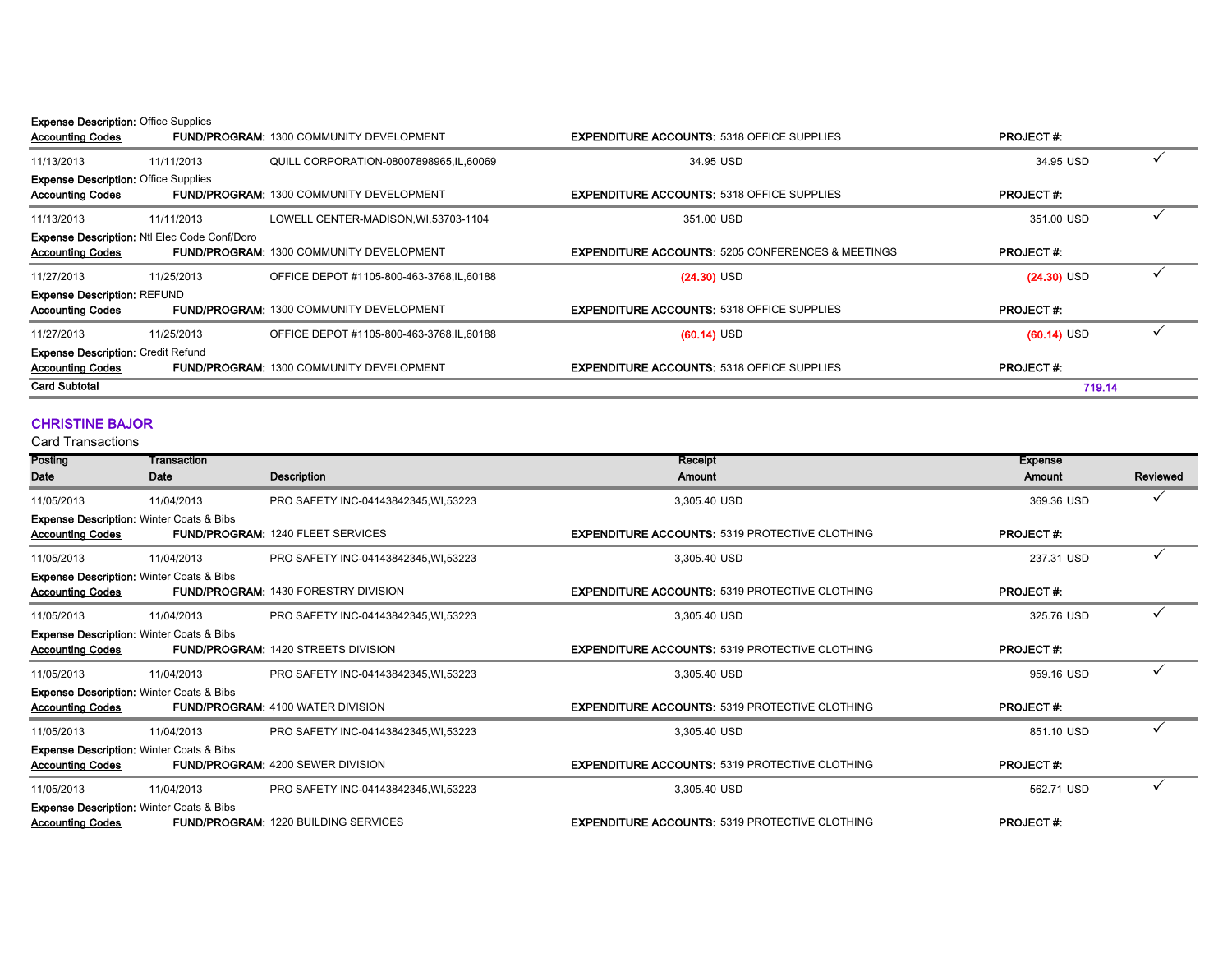| 11/05/2013                                                             | 11/04/2013                                               | STERLING FIRST AID SAF-PEARLAND, TX, 77581          | 125.00 USD                                                 | 125.00 USD       |  |
|------------------------------------------------------------------------|----------------------------------------------------------|-----------------------------------------------------|------------------------------------------------------------|------------------|--|
| <b>Expense Description: First Aid Kit</b><br><b>Accounting Codes</b>   |                                                          | <b>FUND/PROGRAM: 1320 SENIOR CITIZENS SERVICES</b>  | <b>EXPENDITURE ACCOUNTS: 5317 MISC OPERATING SUPPLIES</b>  | <b>PROJECT#:</b> |  |
| 11/05/2013                                                             | 11/04/2013                                               | DI VINCI PAINTERS INC-HIGHLAND PARK, IL, 60035      | 10,260.00 USD                                              | 10,260.00 USD    |  |
| <b>Accounting Codes</b>                                                | <b>Expense Description: Prep &amp; Paint Light Poles</b> | <b>FUND/PROGRAM: 1420 STREETS DIVISION</b>          | <b>EXPENDITURE ACCOUNTS: 5251 STREET LIGHT MAINTENANCE</b> | <b>PROJECT#:</b> |  |
| 11/06/2013                                                             | 11/05/2013                                               | OFFICE DEPOT #1105-800-463-3768, IL, 60188          | 47.70 USD                                                  | 47.70 USD        |  |
| <b>Expense Description: Office Supplies</b><br><b>Accounting Codes</b> |                                                          | <b>FUND/PROGRAM: 1500 PUBLIC WORKS ADMINISTRATI</b> | <b>EXPENDITURE ACCOUNTS: 5318 OFFICE SUPPLIES</b>          | <b>PROJECT#:</b> |  |
| 11/06/2013                                                             | 11/05/2013                                               | OFFICE DEPOT #1105-800-463-3768, IL, 60188          | 18.92 USD                                                  | 18.92 USD        |  |
| <b>Expense Description: Office Supplies</b><br><b>Accounting Codes</b> |                                                          | <b>FUND/PROGRAM: 1500 PUBLIC WORKS ADMINISTRATI</b> | <b>EXPENDITURE ACCOUNTS: 5318 OFFICE SUPPLIES</b>          | <b>PROJECT#:</b> |  |
| 11/07/2013                                                             | 11/06/2013                                               | LECHNER AND SONS-MT PROSPECT, IL, 60056             | 4.212.39 USD                                               | 548.78 USD       |  |
| <b>Accounting Codes</b>                                                | <b>Expense Description: Misc Clothing Items</b>          | <b>FUND/PROGRAM: 1220 BUILDING SERVICES</b>         | <b>EXPENDITURE ACCOUNTS: 5106 UNIFORM ALLOWANCE</b>        | <b>PROJECT#:</b> |  |
| 11/07/2013                                                             | 11/06/2013                                               | LECHNER AND SONS-MT PROSPECT, IL, 60056             | 4,212.39 USD                                               | 902.00 USD       |  |
| <b>Accounting Codes</b>                                                | <b>Expense Description: Misc Clothing Items</b>          | FUND/PROGRAM: 1240 FLEET SERVICES                   | <b>EXPENDITURE ACCOUNTS: 5106 UNIFORM ALLOWANCE</b>        | <b>PROJECT#:</b> |  |
| 11/07/2013                                                             | 11/06/2013                                               | LECHNER AND SONS-MT PROSPECT, IL, 60056             | 4,212.39 USD                                               | 468.79 USD       |  |
| <b>Accounting Codes</b>                                                | <b>Expense Description: Misc Clothing Items</b>          | <b>FUND/PROGRAM: 1420 STREETS DIVISION</b>          | <b>EXPENDITURE ACCOUNTS: 5106 UNIFORM ALLOWANCE</b>        | <b>PROJECT#:</b> |  |
| 11/07/2013                                                             | 11/06/2013                                               | LECHNER AND SONS-MT PROSPECT, IL, 60056             | 4,212.39 USD                                               | 484.79 USD       |  |
| <b>Accounting Codes</b>                                                | <b>Expense Description: Misc Clothing Items</b>          | FUND/PROGRAM: 1430 FORESTRY DIVISION                | <b>EXPENDITURE ACCOUNTS: 5106 UNIFORM ALLOWANCE</b>        | <b>PROJECT#:</b> |  |
| 11/07/2013                                                             | 11/06/2013                                               | LECHNER AND SONS-MT PROSPECT, IL, 60056             | 4,212.39 USD                                               | 81.29 USD        |  |
| <b>Accounting Codes</b>                                                | <b>Expense Description: Misc Clothing Items</b>          | <b>FUND/PROGRAM: 1400 CIP ENGINEERING</b>           | <b>EXPENDITURE ACCOUNTS: 5319 PROTECTIVE CLOTHING</b>      | <b>PROJECT#:</b> |  |
| 11/07/2013                                                             | 11/06/2013                                               | LECHNER AND SONS-MT PROSPECT, IL, 60056             | 4,212.39 USD                                               | 811.78 USD       |  |
| <b>Accounting Codes</b>                                                | Expense Description: Misc Clothing Items                 | FUND/PROGRAM: 4100 WATER DIVISION                   | <b>EXPENDITURE ACCOUNTS: 5106 UNIFORM ALLOWANCE</b>        | <b>PROJECT#:</b> |  |
| 11/07/2013                                                             | 11/06/2013                                               | LECHNER AND SONS-MT PROSPECT, IL, 60056             | 4,212.39 USD                                               | 328.37 USD       |  |
| <b>Accounting Codes</b>                                                | <b>Expense Description: Misc Clothing Items</b>          | FUND/PROGRAM: 4200 SEWER DIVISION                   | <b>EXPENDITURE ACCOUNTS: 5106 UNIFORM ALLOWANCE</b>        | <b>PROJECT#:</b> |  |
| 11/07/2013                                                             | 11/06/2013                                               | LECHNER AND SONS-MT PROSPECT, IL, 60056             | 4.212.39 USD                                               | 186.82 USD       |  |
| <b>Accounting Codes</b>                                                | <b>Expense Description: Misc Clothing Items</b>          | <b>FUND/PROGRAM: 4100 WATER DIVISION</b>            | <b>EXPENDITURE ACCOUNTS: 5319 PROTECTIVE CLOTHING</b>      | <b>PROJECT#:</b> |  |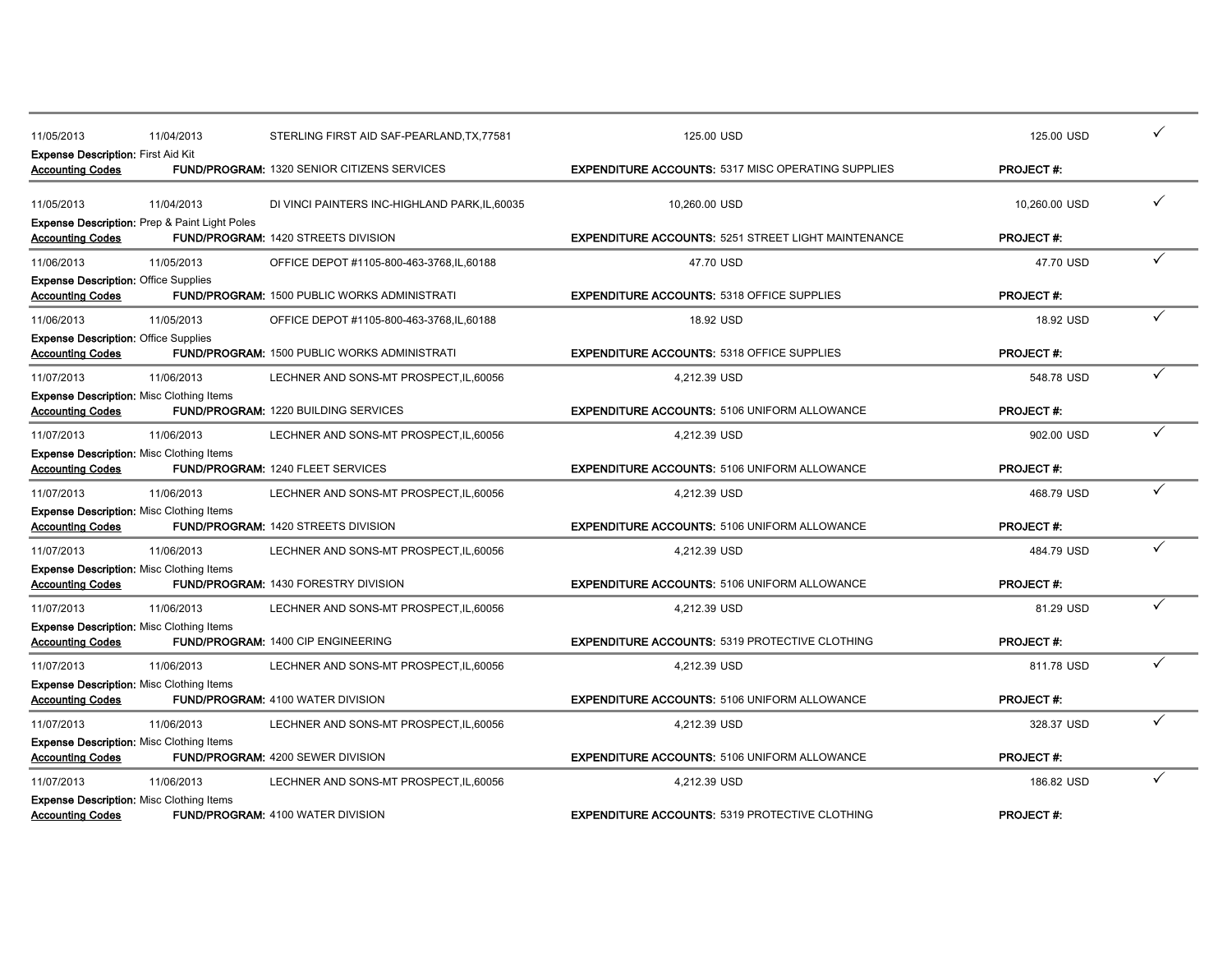| 11/07/2013                                                             | 11/06/2013                                        | LECHNER AND SONS-MT PROSPECT, IL, 60056             | 4,212.39 USD                                                | 186.82 USD       | ✓ |
|------------------------------------------------------------------------|---------------------------------------------------|-----------------------------------------------------|-------------------------------------------------------------|------------------|---|
| <b>Accounting Codes</b>                                                | <b>Expense Description: Misc Clothing Items</b>   | FUND/PROGRAM: 4200 SEWER DIVISION                   | <b>EXPENDITURE ACCOUNTS: 5319 PROTECTIVE CLOTHING</b>       | <b>PROJECT#:</b> |   |
| 11/07/2013                                                             | 11/06/2013                                        | LECHNER AND SONS-MT PROSPECT, IL, 60056             | 4,212.39 USD                                                | 95.57 USD        | ✓ |
| <b>Accounting Codes</b>                                                | <b>Expense Description: Misc Clothing Items</b>   | <b>FUND/PROGRAM: 1220 BUILDING SERVICES</b>         | <b>EXPENDITURE ACCOUNTS: 5319 PROTECTIVE CLOTHING</b>       | <b>PROJECT#:</b> |   |
| 11/07/2013                                                             | 11/06/2013                                        | LECHNER AND SONS-MT PROSPECT, IL, 60056             | 4.212.39 USD                                                | 58.69 USD        |   |
| <b>Accounting Codes</b>                                                | <b>Expense Description: Misc Clothing Items</b>   | <b>FUND/PROGRAM: 1420 STREETS DIVISION</b>          | <b>EXPENDITURE ACCOUNTS: 5319 PROTECTIVE CLOTHING</b>       | <b>PROJECT#:</b> |   |
| 11/07/2013                                                             | 11/06/2013                                        | LECHNER AND SONS-MT PROSPECT, IL, 60056             | 4,212.39 USD                                                | 58.69 USD        |   |
| <b>Accounting Codes</b>                                                | <b>Expense Description: Misc Clothing Items</b>   | <b>FUND/PROGRAM: 1430 FORESTRY DIVISION</b>         | <b>EXPENDITURE ACCOUNTS: 5319 PROTECTIVE CLOTHING</b>       | <b>PROJECT#:</b> |   |
| 11/12/2013                                                             | 11/11/2013                                        | STERLING FIRST AID SAF-281-9978879, TX, 77581       | 255.00 USD                                                  | 255.00 USD       |   |
| <b>Expense Description:</b> first aid kits<br><b>Accounting Codes</b>  |                                                   | <b>FUND/PROGRAM: 1600 ADMIN &amp; BOT</b>           | <b>EXPENDITURE ACCOUNTS: 5317 MISC OPERATING SUPPLIES</b>   | <b>PROJECT#:</b> |   |
| 11/14/2013                                                             | 11/13/2013                                        | OFFICE DEPOT #1105-800-463-3768, IL, 60188          | 659.48 USD                                                  | 659.48 USD       | ✓ |
| <b>Accounting Codes</b>                                                | <b>Expense Description:</b> misc. office supplies | FUND/PROGRAM: 1500 PUBLIC WORKS ADMINISTRATI        | <b>EXPENDITURE ACCOUNTS: 5318 OFFICE SUPPLIES</b>           | <b>PROJECT#:</b> |   |
| 11/14/2013                                                             | 11/13/2013                                        | OFFICE DEPOT #1105-800-463-3768, IL, 60188          | 82.30 USD                                                   | 82.30 USD        |   |
| <b>Expense Description: Office Supplies</b><br><b>Accounting Codes</b> |                                                   | <b>FUND/PROGRAM: 4100 WATER DIVISION</b>            | <b>EXPENDITURE ACCOUNTS: 5318 OFFICE SUPPLIES</b>           | <b>PROJECT#:</b> |   |
| 11/15/2013                                                             | 11/14/2013                                        | OFFICE DEPOT #1090-800-463-3768, MA, 55441          | 42.48 USD                                                   | 42.48 USD        |   |
| <b>Accounting Codes</b>                                                | <b>Expense Description: misc. office supplies</b> | <b>FUND/PROGRAM: 1220 BUILDING SERVICES</b>         | <b>EXPENDITURE ACCOUNTS: 5318 OFFICE SUPPLIES</b>           | <b>PROJECT#:</b> |   |
| 11/18/2013                                                             | 11/15/2013                                        | AMERICAN PUBLIC WORKS-08164726100, MO, 84108        | 752.64 USD                                                  | 190.00 USD       | ✓ |
| <b>Expense Description: PW Items</b><br><b>Accounting Codes</b>        |                                                   | <b>FUND/PROGRAM: 1220 BUILDING SERVICES</b>         | <b>EXPENDITURE ACCOUNTS: 5302 BOOKS &amp; SUBSCRIPTIONS</b> | <b>PROJECT#:</b> |   |
| 11/18/2013                                                             | 11/15/2013                                        | AMERICAN PUBLIC WORKS-08164726100, MO.84108         | 752.64 USD                                                  | 90.00 USD        |   |
| <b>Expense Description: PW Items</b><br><b>Accounting Codes</b>        |                                                   | <b>FUND/PROGRAM: 1500 PUBLIC WORKS ADMINISTRATI</b> | <b>EXPENDITURE ACCOUNTS: 5302 BOOKS &amp; SUBSCRIPTIONS</b> | <b>PROJECT#:</b> |   |
| 11/18/2013                                                             | 11/15/2013                                        | AMERICAN PUBLIC WORKS-08164726100, MO.84108         | 752.64 USD                                                  | 100.00 USD       | ✓ |
| <b>Expense Description: PW Items</b><br><b>Accounting Codes</b>        |                                                   | <b>FUND/PROGRAM: 4100 WATER DIVISION</b>            | <b>EXPENDITURE ACCOUNTS: 5302 BOOKS &amp; SUBSCRIPTIONS</b> | <b>PROJECT#:</b> |   |
|                                                                        |                                                   |                                                     |                                                             |                  |   |
| 11/18/2013                                                             | 11/15/2013                                        | AMERICAN PUBLIC WORKS-08164726100.MO.84108          | 752.64 USD                                                  | 250.00 USD       | ✓ |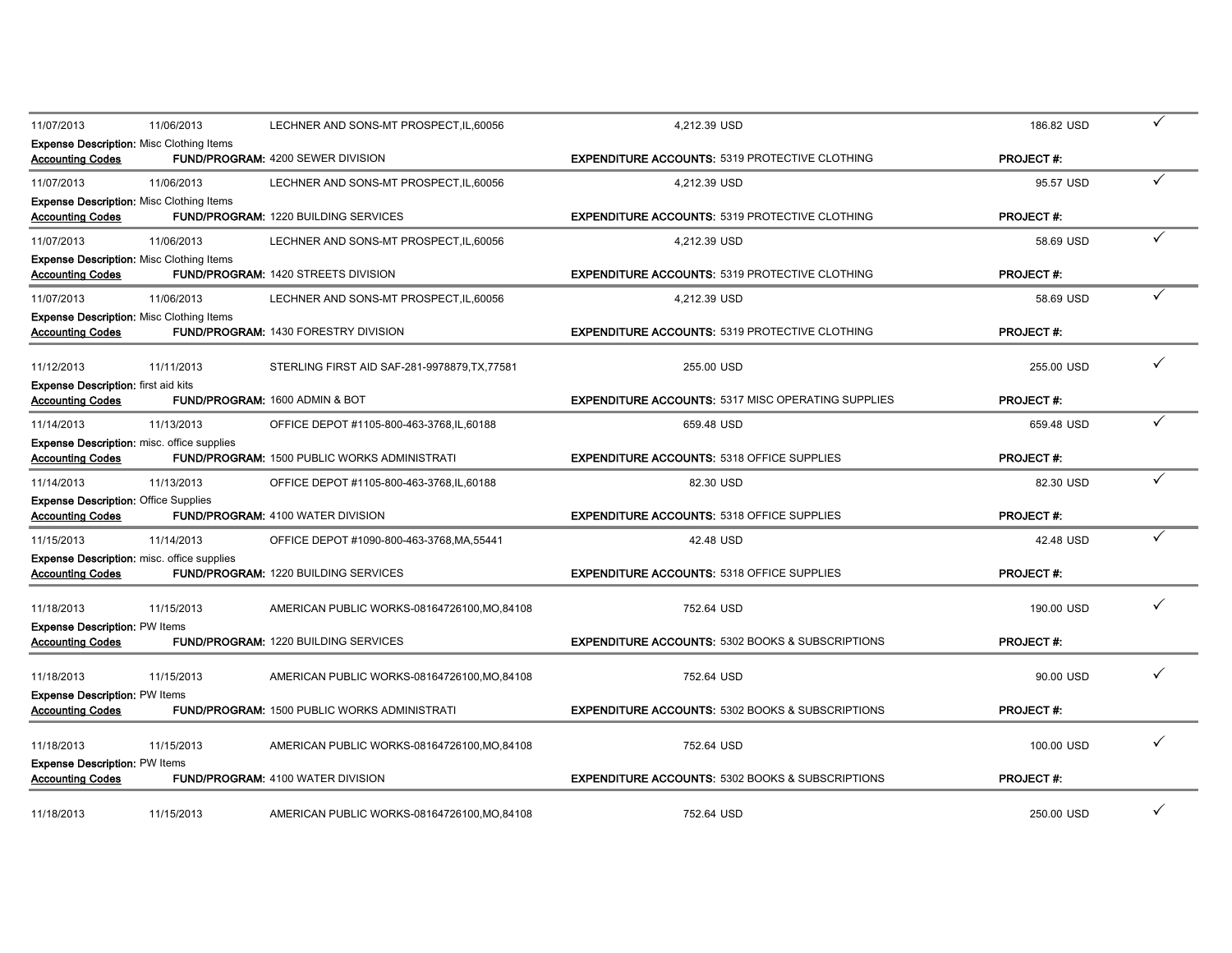Expense Description: PW Items

| <b>Accounting Codes</b>                                                |                                                   | <b>FUND/PROGRAM: 4200 SEWER DIVISION</b>            | <b>EXPENDITURE ACCOUNTS: 5302 BOOKS &amp; SUBSCRIPTIONS</b> | <b>PROJECT#:</b> |  |
|------------------------------------------------------------------------|---------------------------------------------------|-----------------------------------------------------|-------------------------------------------------------------|------------------|--|
| 11/18/2013                                                             | 11/15/2013                                        | AMERICAN PUBLIC WORKS-08164726100, MO.84108         | 752.64 USD                                                  | 122.64 USD       |  |
| <b>Expense Description: PW Items</b><br><b>Accounting Codes</b>        |                                                   | <b>FUND/PROGRAM: 1220 BUILDING SERVICES</b>         | <b>EXPENDITURE ACCOUNTS: 5302 BOOKS &amp; SUBSCRIPTIONS</b> | <b>PROJECT#:</b> |  |
| 11/18/2013                                                             | 11/15/2013                                        | OFFICE DEPOT #1105-800-463-3768, IL, 60188          | 51.58 USD                                                   | 51.58 USD        |  |
| <b>Expense Description: Office Supplies</b><br><b>Accounting Codes</b> |                                                   | <b>FUND/PROGRAM: 1220 BUILDING SERVICES</b>         | <b>EXPENDITURE ACCOUNTS: 5318 OFFICE SUPPLIES</b>           | <b>PROJECT#:</b> |  |
| 11/19/2013                                                             | 11/18/2013                                        | AMAZON.COM-AMZN.COM/BILL, WA, 98101                 | 23.23 USD                                                   | 23.23 USD        |  |
| <b>Expense Description: Wireless Remote</b><br><b>Accounting Codes</b> |                                                   | <b>FUND/PROGRAM: 1220 BUILDING SERVICES</b>         | <b>EXPENDITURE ACCOUNTS: 5311 BLDG/GROUNDS MAINTENANCE</b>  | <b>PROJECT#:</b> |  |
| 11/19/2013                                                             | 11/18/2013                                        | AMAZON.COM-AMZN.COM/BILL, WA, 98101                 | 36.53 USD                                                   | 36.53 USD        |  |
| <b>Accounting Codes</b>                                                | <b>Expense Description:</b> misc. office supplies | <b>FUND/PROGRAM: 1500 PUBLIC WORKS ADMINISTRATI</b> | <b>EXPENDITURE ACCOUNTS: 5318 OFFICE SUPPLIES</b>           | <b>PROJECT#:</b> |  |
| 11/20/2013                                                             | 11/18/2013                                        | OFFICE DEPOT #1105-800-463-3768, IL, 60188          | $(16.13)$ USD                                               | $(16.13)$ USD    |  |
| <b>Expense Description: Credit refund</b><br><b>Accounting Codes</b>   |                                                   | <b>FUND/PROGRAM: 1500 PUBLIC WORKS ADMINISTRATI</b> | <b>EXPENDITURE ACCOUNTS: 5318 OFFICE SUPPLIES</b>           | <b>PROJECT#:</b> |  |
| 11/20/2013                                                             | 11/19/2013                                        | OFFICE DEPOT #1105-800-463-3768, IL, 60188          | 17.14 USD                                                   | 17.14 USD        |  |
| <b>Expense Description: Office Supplies</b><br><b>Accounting Codes</b> |                                                   | FUND/PROGRAM: 1500 PUBLIC WORKS ADMINISTRATI        | <b>EXPENDITURE ACCOUNTS: 5318 OFFICE SUPPLIES</b>           | <b>PROJECT#:</b> |  |
| 11/20/2013                                                             | 11/19/2013                                        | OFFICE DEPOT #1105-800-463-3768,IL,60188            | 56.07 USD                                                   | 56.07 USD        |  |
| <b>Expense Description: Office Supplies</b><br><b>Accounting Codes</b> |                                                   | <b>FUND/PROGRAM: 4200 SEWER DIVISION</b>            | <b>EXPENDITURE ACCOUNTS: 5318 OFFICE SUPPLIES</b>           | <b>PROJECT#:</b> |  |
| 11/25/2013                                                             | 11/21/2013                                        | OFFICE DEPOT #1105-800-463-3768, IL, 60188          | $(96.14)$ USD                                               | $(96.14)$ USD    |  |
| <b>Expense Description: Credit Refund</b><br><b>Accounting Codes</b>   |                                                   | <b>FUND/PROGRAM: 1500 PUBLIC WORKS ADMINISTRATI</b> | <b>EXPENDITURE ACCOUNTS: 5318 OFFICE SUPPLIES</b>           | <b>PROJECT#:</b> |  |
| <b>Card Subtotal</b>                                                   |                                                   |                                                     |                                                             | 19.833.59        |  |
|                                                                        |                                                   |                                                     |                                                             |                  |  |

#### CHUCK SPRATT

| Posting                                   | Transaction                                     |                                          | Receipt                                                   | Expense          |          |  |  |  |
|-------------------------------------------|-------------------------------------------------|------------------------------------------|-----------------------------------------------------------|------------------|----------|--|--|--|
| Date                                      | Date                                            | Description                              | Amount                                                    | Amount           | Reviewed |  |  |  |
| 11/07/2013                                | 11/06/2013                                      | MENARDS LONG GROVE-LONG GROVE, IL, 60047 | 140.80 USD                                                | 140.80 USD       |          |  |  |  |
| <b>Accounting Codes</b>                   | <b>Expense Description: Holiday Decorations</b> | <b>FUND/PROGRAM: 1140 SPECIAL EVENTS</b> | <b>EXPENDITURE ACCOUNTS: 5317 MISC OPERATING SUPPLIES</b> | <b>PROJECT#:</b> |          |  |  |  |
| 11/11/2013                                | 11/07/2013                                      | AUTOZONE # 3569-800-288-6966, IL, 60090  | 11.83 USD                                                 | 11.83 USD        |          |  |  |  |
| <b>Expense Description:</b> Shop Supplies |                                                 |                                          |                                                           |                  |          |  |  |  |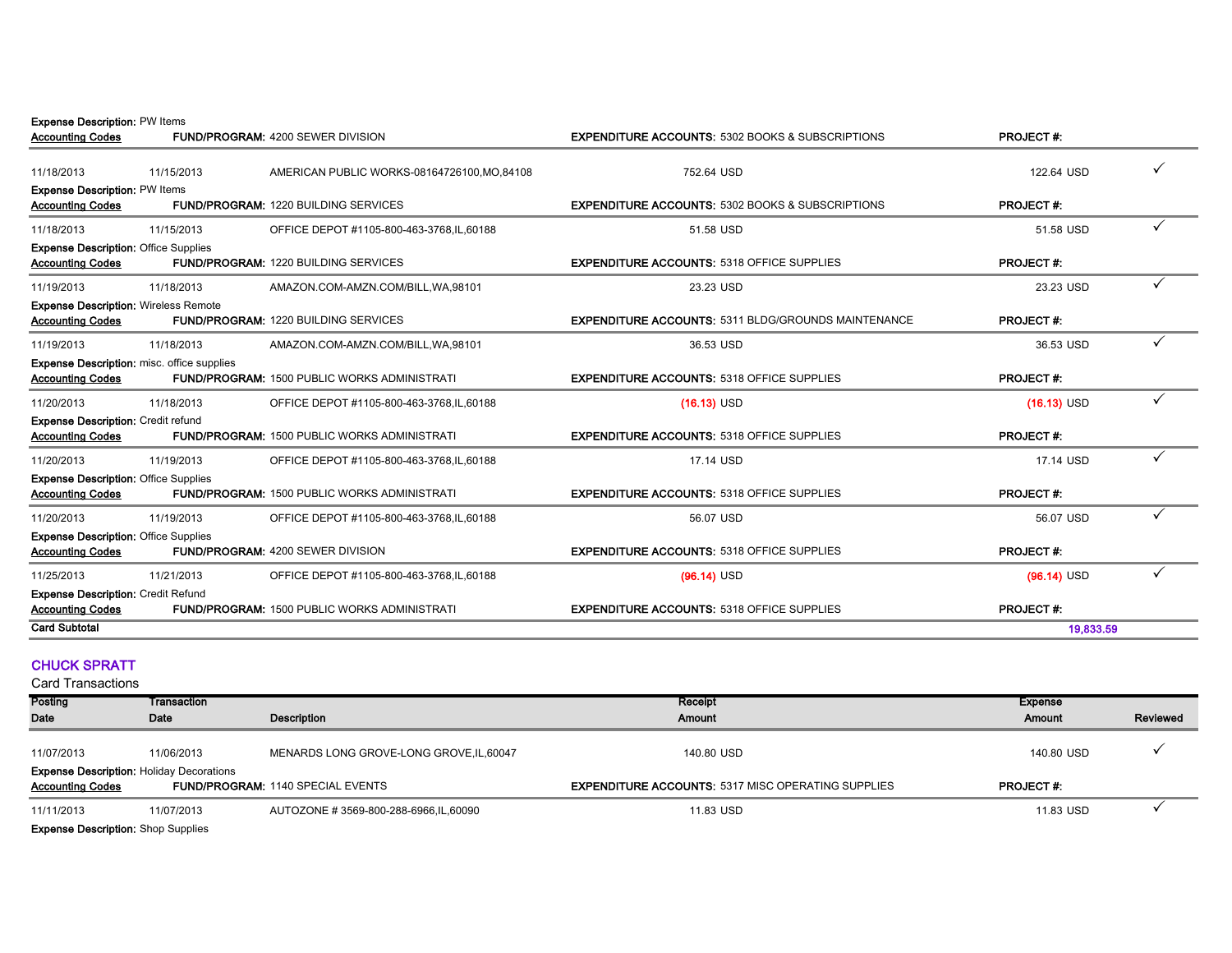| <b>Accounting Codes</b>                                     |                                                    | <b>FUND/PROGRAM: 1240 FLEET SERVICES</b>       | <b>EXPENDITURE ACCOUNTS: 5310 VEHICLE MAINTENANCE</b>     | <b>PROJECT#:</b> |              |
|-------------------------------------------------------------|----------------------------------------------------|------------------------------------------------|-----------------------------------------------------------|------------------|--------------|
| 11/11/2013                                                  | 11/08/2013                                         | FASTENAL COMPANY01-WHEELING,IL,60090           | $(4.80)$ USD                                              | $(4.80)$ USD     | $\checkmark$ |
| Expense Description: Return/Refund                          |                                                    |                                                |                                                           |                  |              |
| <b>Accounting Codes</b>                                     |                                                    | FUND/PROGRAM: 1240 FLEET SERVICES              | <b>EXPENDITURE ACCOUNTS: 5310 VEHICLE MAINTENANCE</b>     | <b>PROJECT#:</b> |              |
| 11/11/2013                                                  | 11/08/2013                                         | CARQUEST 01027804-WHEELING.IL.60090            | 46.24 USD                                                 | 46.24 USD        | $\checkmark$ |
| <b>Expense Description: Oil Filters</b>                     |                                                    |                                                |                                                           |                  |              |
| <b>Accounting Codes</b>                                     |                                                    | <b>FUND/PROGRAM: 2200 FIRE DEPARTMENT</b>      | <b>EXPENDITURE ACCOUNTS: 5310 VEHICLE MAINTENANCE</b>     | <b>PROJECT#:</b> |              |
| 11/11/2013                                                  | 11/08/2013                                         | CARQUEST 01027804-WHEELING,IL,60090            | 46.24 USD                                                 | 46.24 USD        | ✓            |
| Expense Description: Fuel Filter/#132                       |                                                    |                                                |                                                           |                  |              |
| <b>Accounting Codes</b>                                     |                                                    | FUND/PROGRAM: 1420 STREETS DIVISION            | <b>EXPENDITURE ACCOUNTS: 5310 VEHICLE MAINTENANCE</b>     | <b>PROJECT#:</b> |              |
| 11/12/2013                                                  | 11/11/2013                                         | VAT19.COM-8004761991,MO,63146                  | 60.62 USD                                                 | 60.62 USD        | ✓            |
| <b>Expense Description: Office Supplies</b>                 |                                                    |                                                |                                                           |                  |              |
| <b>Accounting Codes</b>                                     |                                                    | FUND/PROGRAM: 1240 FLEET SERVICES              | <b>EXPENDITURE ACCOUNTS: 5318 OFFICE SUPPLIES</b>         | <b>PROJECT#:</b> |              |
| 11/12/2013                                                  | 11/11/2013                                         | FASTENAL COMPANY01-WHEELING,IL,60090           | 17.87 USD                                                 | 17.87 USD        | ✓            |
|                                                             | Expense Description: Thred Rod/Salt Spreader       |                                                |                                                           |                  |              |
| <b>Accounting Codes</b>                                     |                                                    | <b>FUND/PROGRAM: 1420 STREETS DIVISION</b>     | <b>EXPENDITURE ACCOUNTS: 5310 VEHICLE MAINTENANCE</b>     | <b>PROJECT#:</b> |              |
| 11/12/2013                                                  | 11/12/2013                                         | WALMART.COM-800-966-6546,AR,72712              | 108.98 USD                                                | 108.98 USD       | ✓            |
| <b>Expense Description: Truck Decorations</b>               |                                                    |                                                |                                                           |                  |              |
| <b>Accounting Codes</b>                                     |                                                    | <b>FUND/PROGRAM: 1140 SPECIAL EVENTS</b>       | <b>EXPENDITURE ACCOUNTS: 5317 MISC OPERATING SUPPLIES</b> | <b>PROJECT#:</b> |              |
|                                                             |                                                    | HARBOR FREIGHT TOOLS 1-ARLINGTON               |                                                           |                  |              |
| 11/13/2013                                                  | 11/11/2013                                         | HEI, IL, 60004                                 | 211.26 USD                                                | 211.26 USD       | ✓            |
| <b>Expense Description: Misc Shop Supplies</b>              |                                                    |                                                |                                                           |                  |              |
| <b>Accounting Codes</b>                                     |                                                    | <b>FUND/PROGRAM: 1240 FLEET SERVICES</b>       | <b>EXPENDITURE ACCOUNTS: 5317 MISC OPERATING SUPPLIES</b> | <b>PROJECT#:</b> |              |
| 11/13/2013                                                  | 11/12/2013                                         | MENARDS LONG GROVE-LONG GROVE, IL, 60047       | 160.39 USD                                                | 160.39 USD       | ✓            |
| <b>Expense Description: Truck Decorations</b>               |                                                    |                                                |                                                           |                  |              |
| <b>Accounting Codes</b>                                     |                                                    | FUND/PROGRAM: 1140 SPECIAL EVENTS              | <b>EXPENDITURE ACCOUNTS: 5317 MISC OPERATING SUPPLIES</b> | <b>PROJECT#:</b> |              |
| 11/14/2013                                                  | 11/12/2013                                         | AUTOZONE #3569-800-288-6966, IL, 60090         | 14.22 USD                                                 | 14.22 USD        | ✓            |
|                                                             | <b>Expense Description: Under Coating/Trailer</b>  |                                                |                                                           |                  |              |
| <b>Accounting Codes</b>                                     |                                                    | <b>FUND/PROGRAM: 4100 WATER DIVISION</b>       | <b>EXPENDITURE ACCOUNTS: 5310 VEHICLE MAINTENANCE</b>     | <b>PROJECT#:</b> |              |
| 11/14/2013                                                  | 11/13/2013                                         | E-FILLIATE-800-892-0164, CA, 95742             | 33.58 USD                                                 | 33.58 USD        |              |
|                                                             | <b>Expense Description: Elec Flares for Trucks</b> |                                                |                                                           |                  |              |
| <b>Accounting Codes</b>                                     |                                                    | FUND/PROGRAM: 1140 SPECIAL EVENTS              | <b>EXPENDITURE ACCOUNTS: 5317 MISC OPERATING SUPPLIES</b> | <b>PROJECT#:</b> |              |
| 11/15/2013                                                  | 11/14/2013                                         | CARQUEST 01027804-WHEELING, IL, 60090          | 470.76 USD                                                | 470.76 USD       | ✓            |
|                                                             | <b>Expense Description: Battery for Ambulance</b>  |                                                |                                                           |                  |              |
| <b>Accounting Codes</b>                                     |                                                    | <b>FUND/PROGRAM: 2200 FIRE DEPARTMENT</b>      | <b>EXPENDITURE ACCOUNTS: 5310 VEHICLE MAINTENANCE</b>     | <b>PROJECT#:</b> |              |
|                                                             |                                                    |                                                |                                                           |                  |              |
| 11/15/2013<br><b>Expense Description: Truck Decorations</b> | 11/15/2013                                         | DRL CAROL WRIGHT GIFTS-800-267-5750, NJ, 08837 | 33.89 USD                                                 | 33.89 USD        |              |
|                                                             |                                                    |                                                |                                                           |                  |              |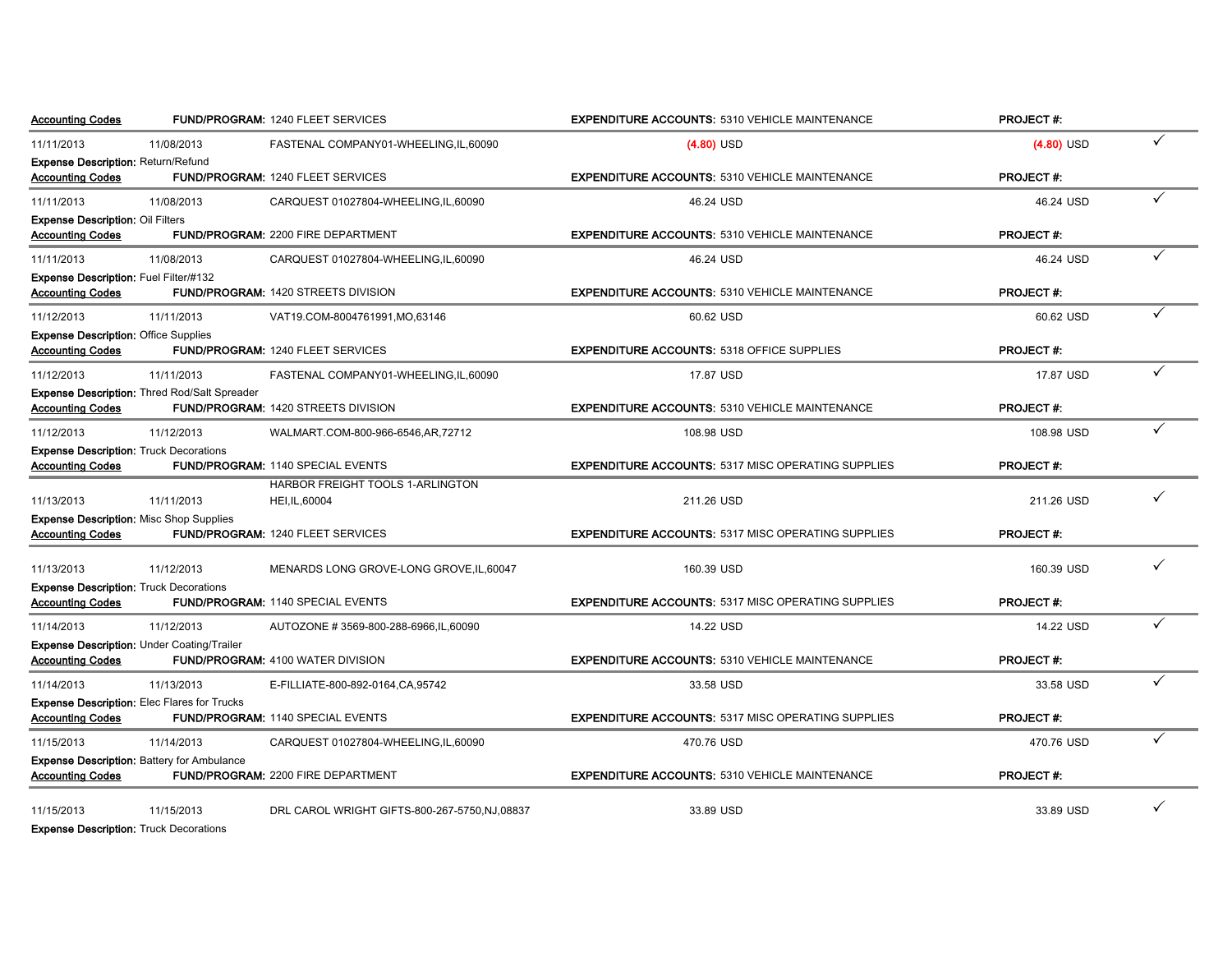| <b>Accounting Codes</b>                         |                                                       | <b>FUND/PROGRAM: 1140 SPECIAL EVENTS</b>       | <b>EXPENDITURE ACCOUNTS: 5317 MISC OPERATING SUPPLIES</b> | <b>PROJECT#:</b> |   |
|-------------------------------------------------|-------------------------------------------------------|------------------------------------------------|-----------------------------------------------------------|------------------|---|
| 11/18/2013                                      | 11/15/2013                                            | CARQUEST 01027804-WHEELING,IL,60090            | $(76.00)$ USD                                             | $(76.00)$ USD    | ✓ |
| <b>Expense Description: Battery Core Credit</b> |                                                       |                                                |                                                           |                  |   |
| <b>Accounting Codes</b>                         |                                                       | <b>FUND/PROGRAM: 2200 FIRE DEPARTMENT</b>      | <b>EXPENDITURE ACCOUNTS: 5310 VEHICLE MAINTENANCE</b>     | <b>PROJECT#:</b> |   |
| 11/18/2013                                      | 11/15/2013                                            | CARQUEST 01027804-WHEELING, IL, 60090          | 97.00 USD                                                 | 97.00 USD        | ✓ |
| <b>Expense Description: Brake Parts/#111</b>    |                                                       |                                                |                                                           |                  |   |
| <b>Accounting Codes</b>                         |                                                       | <b>FUND/PROGRAM: 1420 STREETS DIVISION</b>     | <b>EXPENDITURE ACCOUNTS: 5310 VEHICLE MAINTENANCE</b>     | <b>PROJECT#:</b> |   |
| 11/19/2013                                      | 11/18/2013                                            | MENARDS LONG GROVE-LONG GROVE, IL, 60047       | 202.55 USD                                                | 202.55 USD       | ✓ |
|                                                 | <b>Expense Description: Holiday Truck Decorations</b> |                                                |                                                           |                  |   |
| <b>Accounting Codes</b>                         |                                                       | FUND/PROGRAM: 1140 SPECIAL EVENTS              | <b>EXPENDITURE ACCOUNTS: 5317 MISC OPERATING SUPPLIES</b> | <b>PROJECT#:</b> |   |
|                                                 |                                                       | HARBOR FREIGHT TOOLS 1-ARLINGTON               |                                                           |                  |   |
| 11/20/2013                                      | 11/18/2013                                            | HEI, IL, 60004                                 | 64.34 USD                                                 | 64.34 USD        |   |
| Expense Description: Misc Shop Tools            |                                                       |                                                |                                                           |                  |   |
| <b>Accounting Codes</b>                         |                                                       | <b>FUND/PROGRAM: 1240 FLEET SERVICES</b>       | <b>EXPENDITURE ACCOUNTS: 5317 MISC OPERATING SUPPLIES</b> | <b>PROJECT#:</b> |   |
|                                                 |                                                       |                                                |                                                           |                  |   |
| 11/20/2013                                      | 11/18/2013                                            | THE HOME DEPOT 1913-MT PROSPECT, IL, 60056     | 106.55 USD                                                | 106.55 USD       |   |
|                                                 | <b>Expense Description: Holiday Truck Decorations</b> |                                                |                                                           |                  |   |
| <b>Accounting Codes</b>                         |                                                       | FUND/PROGRAM: 1140 SPECIAL EVENTS              | <b>EXPENDITURE ACCOUNTS: 5317 MISC OPERATING SUPPLIES</b> | <b>PROJECT#:</b> |   |
| 11/20/2013                                      | 11/19/2013                                            | CARQUEST 01027804-WHEELING,IL,60090            | 28.20 USD                                                 | 28.20 USD        | ✓ |
| <b>Expense Description: Heater Valve/#621</b>   |                                                       |                                                |                                                           |                  |   |
| <b>Accounting Codes</b>                         |                                                       | <b>FUND/PROGRAM: 2200 FIRE DEPARTMENT</b>      | <b>EXPENDITURE ACCOUNTS: 5310 VEHICLE MAINTENANCE</b>     | <b>PROJECT#:</b> |   |
|                                                 |                                                       | MENARDS MOUNT PROSPECT-MT                      |                                                           |                  |   |
| 11/20/2013                                      | 11/19/2013                                            | PROSPECT, IL, 60056                            | 92.49 USD                                                 | 92.49 USD        |   |
|                                                 | <b>Expense Description: Holiday Truck Decorations</b> |                                                |                                                           |                  |   |
| <b>Accounting Codes</b>                         |                                                       | <b>FUND/PROGRAM: 1140 SPECIAL EVENTS</b>       | <b>EXPENDITURE ACCOUNTS: 5317 MISC OPERATING SUPPLIES</b> | <b>PROJECT#:</b> |   |
| 11/21/2013                                      | 11/20/2013                                            | MENARDS LONG GROVE-LONG GROVE, IL, 60047       | 30.30 USD                                                 | 30.30 USD        |   |
|                                                 | <b>Expense Description: Holiday Truck Decorations</b> |                                                |                                                           |                  |   |
| <b>Accounting Codes</b>                         |                                                       | FUND/PROGRAM: 1140 SPECIAL EVENTS              | <b>EXPENDITURE ACCOUNTS: 5317 MISC OPERATING SUPPLIES</b> | <b>PROJECT#:</b> |   |
|                                                 |                                                       |                                                |                                                           |                  |   |
| 11/22/2013                                      | 11/21/2013                                            | NATL ASSOC OF FLEET AD-609-720-0882, NJ, 08540 | 60.00 USD                                                 | 60.00 USD        |   |
| Expense Description: NAFA Seminar/CS            |                                                       |                                                |                                                           |                  |   |
| <b>Accounting Codes</b>                         |                                                       | <b>FUND/PROGRAM: 1240 FLEET SERVICES</b>       | <b>EXPENDITURE ACCOUNTS: 5105 TRAINING</b>                | <b>PROJECT#:</b> |   |
| 11/22/2013                                      | 11/21/2013                                            | CARQUEST 01027804-WHEELING, IL, 60090          | 172.18 USD                                                | 172.18 USD       |   |
| Expense Description: Batteries/#818             |                                                       |                                                |                                                           |                  |   |
| <b>Accounting Codes</b>                         |                                                       | <b>FUND/PROGRAM: 4100 WATER DIVISION</b>       | <b>EXPENDITURE ACCOUNTS: 5310 VEHICLE MAINTENANCE</b>     | <b>PROJECT#:</b> |   |
|                                                 |                                                       | CENTRAL PARTS WAREHOUS-815-464-                |                                                           |                  |   |
| 11/25/2013                                      | 11/23/2013                                            | 4800, IL, 60477                                | 100.71 USD                                                | 100.71 USD       |   |
| <b>Expense Description: Snowplow Cylinder</b>   |                                                       |                                                |                                                           |                  |   |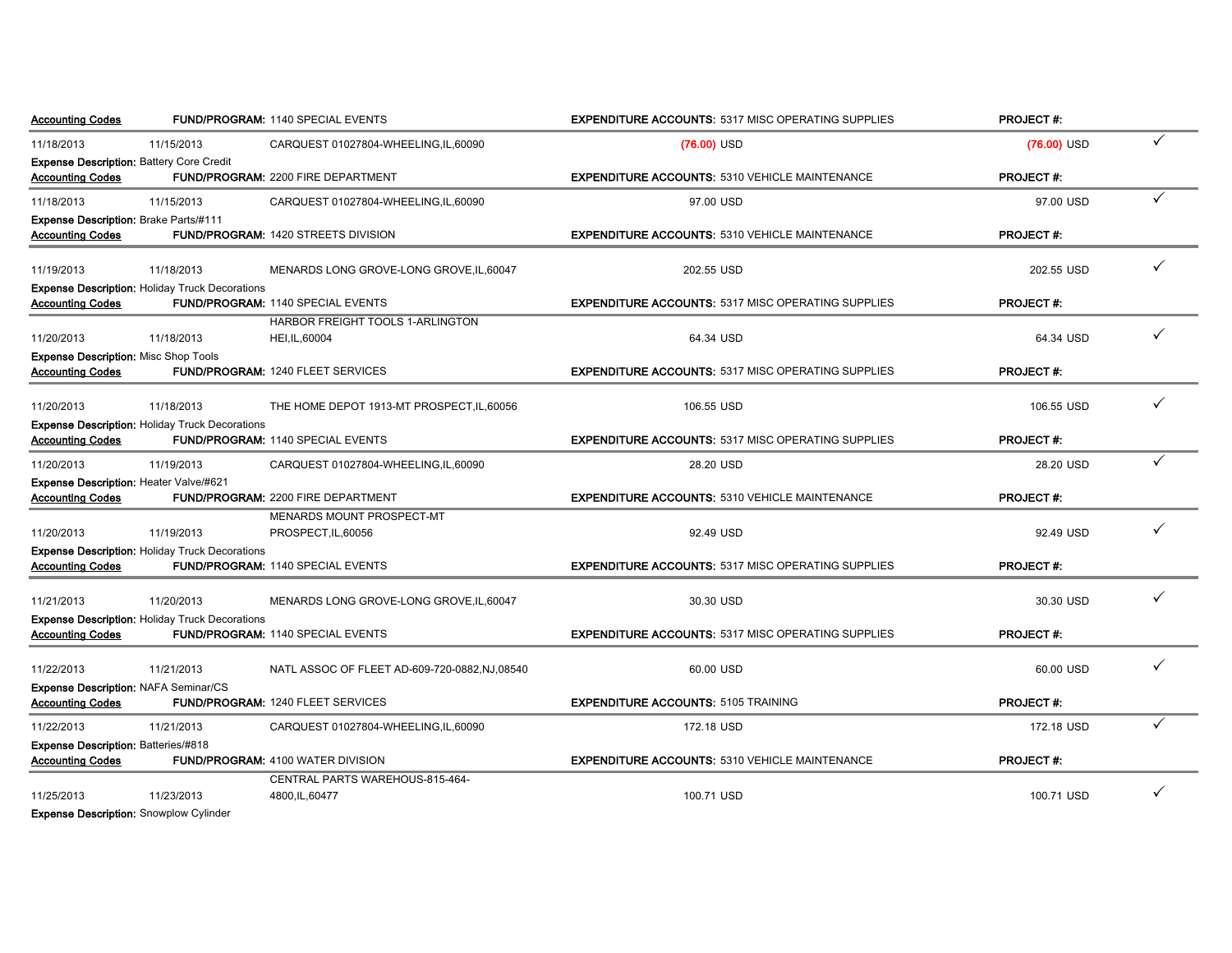| <b>Accounting Codes</b>                                                   | <b>FUND/PROGRAM: 1220 BUILDING SERVICES</b>         | <b>EXPENDITURE ACCOUNTS: 5310 VEHICLE MAINTENANCE</b>      | <b>PROJECT#:</b> |              |
|---------------------------------------------------------------------------|-----------------------------------------------------|------------------------------------------------------------|------------------|--------------|
| 11/27/2013<br>11/25/2013                                                  | STANDARD EQUIPMENT CO.-CHICAGO,IL,60612             | 8,930.00 USD                                               | 4,400.00 USD     | $\checkmark$ |
| Expense Description: Sweeper Rental10/17-11/11<br><b>Accounting Codes</b> | <b>FUND/PROGRAM: 3420 NON-INFRASTRUCTURE IMPROV</b> | <b>EXPENDITURE ACCOUNTS: 5504 STORM SEWER IMPROVEMENTS</b> | <b>PROJECT#:</b> |              |
| 11/27/2013<br>11/25/2013                                                  | STANDARD EQUIPMENT CO.-CHICAGO, IL, 60612           | 8,930.00 USD                                               | 750.00 USD       |              |
| Expense Description: Sweeper Rental10/17-11/11<br><b>Accounting Codes</b> | <b>FUND/PROGRAM: 4200 SEWER DIVISION</b>            | <b>EXPENDITURE ACCOUNTS: 5233 RENTAL EQUIPMENT</b>         | <b>PROJECT#:</b> |              |
| 11/27/2013<br>11/25/2013                                                  | STANDARD EQUIPMENT CO.-CHICAGO, IL, 60612           | 8.930.00 USD                                               | 3.780.00 USD     |              |
| Expense Description: Sweeper Rental10/1711/11<br><b>Accounting Codes</b>  | FUND/PROGRAM: 4200 SEWER DIVISION                   | <b>EXPENDITURE ACCOUNTS: 5342 SEWER LINE MAINTENANCE</b>   | <b>PROJECT#:</b> |              |
| 11/27/2013<br>11/26/2013                                                  | OTTERBOX-09704926911,CO,80521                       | 37.13 USD                                                  | 37.13 USD        | ✓            |
| <b>Expense Description: Cell Phone Case</b><br><b>Accounting Codes</b>    | <b>FUND/PROGRAM: 1240 FLEET SERVICES</b>            | <b>EXPENDITURE ACCOUNTS: 5221 MAINT RADIO EQUIPMENT</b>    | <b>PROJECT#:</b> |              |
| 11/29/2013<br>11/27/2013                                                  | AUTOZONE #3569-800-288-6966, IL, 60090              | 108.18 USD                                                 | 108.18 USD       |              |
| Expense Description: Repair Parts/#U-63<br><b>Accounting Codes</b>        | <b>FUND/PROGRAM: 2100 POLICE DEPARTMENT</b>         | <b>EXPENDITURE ACCOUNTS: 5310 VEHICLE MAINTENANCE</b>      | <b>PROJECT#:</b> |              |
| 12/03/2013<br>12/02/2013                                                  | CARQUEST 01027804-WHEELING, IL, 60090               | 43.98 USD                                                  | 43.98 USD        | ✓            |
| Expense Description: Water Pump/P44<br><b>Accounting Codes</b>            | FUND/PROGRAM: 2100 POLICE DEPARTMENT                | <b>EXPENDITURE ACCOUNTS: 5310 VEHICLE MAINTENANCE</b>      | PROJECT#:        |              |
| 12/04/2013<br>12/03/2013                                                  | ZBATTERY-8006248681, MI, 49085                      | 66.13 USD                                                  | 66.13 USD        | ✓            |
| <b>Expense Description: Mag Light Parts</b><br><b>Accounting Codes</b>    | FUND/PROGRAM: 2100 POLICE DEPARTMENT                | <b>EXPENDITURE ACCOUNTS: 5310 VEHICLE MAINTENANCE</b>      | <b>PROJECT#:</b> |              |
| 12/04/2013<br>12/03/2013                                                  | CARQUEST 01027804-WHEELING,IL,60090                 | 400.33 USD                                                 | 394.76 USD       |              |
| <b>Expense Description: Batteries</b><br><b>Accounting Codes</b>          | <b>FUND/PROGRAM: 2200 FIRE DEPARTMENT</b>           | <b>EXPENDITURE ACCOUNTS: 5310 VEHICLE MAINTENANCE</b>      | <b>PROJECT#:</b> |              |
| 12/04/2013<br>12/03/2013                                                  | CARQUEST 01027804-WHEELING,IL,60090                 | 400.33 USD                                                 | 5.57 USD         | ✓            |
| <b>Expense Description: Fuel Filter</b><br><b>Accounting Codes</b>        | FUND/PROGRAM: 4100 WATER DIVISION                   | <b>EXPENDITURE ACCOUNTS: 5310 VEHICLE MAINTENANCE</b>      | <b>PROJECT#:</b> |              |
| <b>Card Subtotal</b>                                                      |                                                     |                                                            | 11,815.95        |              |

#### DARLA CALLANAN

| Posting                                          | Transaction |                               | Receipt       | Expense       |                 |  |  |
|--------------------------------------------------|-------------|-------------------------------|---------------|---------------|-----------------|--|--|
| Date                                             | Date        | Description                   | Amount        | Amount        | <b>Reviewed</b> |  |  |
| 11/08/2013                                       | 11/07/2013  | SCHWEPPE-06306273550,IL,60148 | $(64.80)$ USD | $(64.80)$ USD |                 |  |  |
| <b>Expense Description: Kitchen Equip Credit</b> |             |                               |               |               |                 |  |  |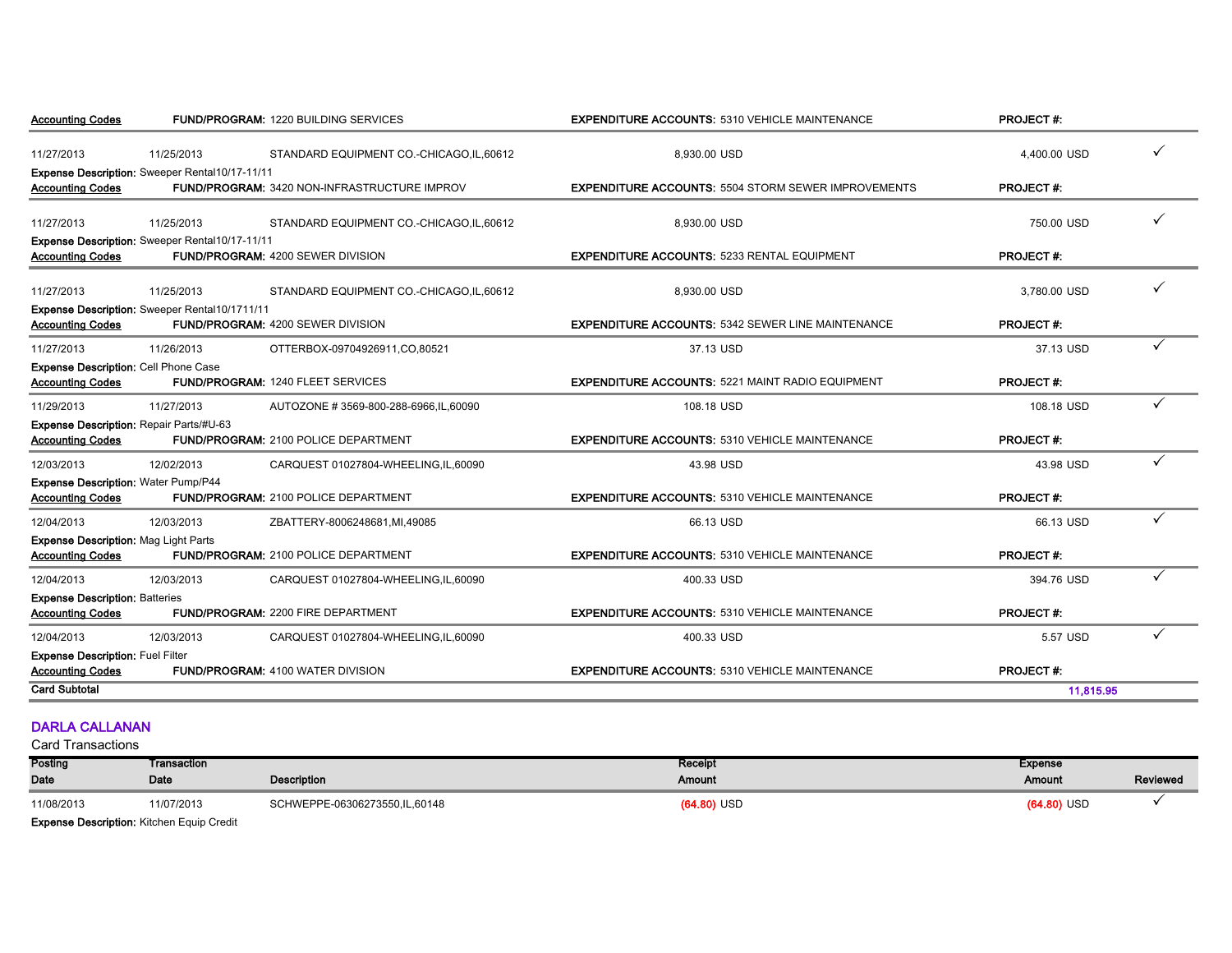| <b>Accounting Codes</b>                |                                                 | <b>FUND/PROGRAM: 2200 FIRE DEPARTMENT</b>      | <b>EXPENDITURE ACCOUNTS: 5317 MISC OPERATING SUPPLIES</b>     | <b>PROJECT#:</b> |              |
|----------------------------------------|-------------------------------------------------|------------------------------------------------|---------------------------------------------------------------|------------------|--------------|
| 11/08/2013                             | 11/07/2013                                      | OFFICE DEPOT #1105-800-463-3768,IL,60188       | 151.19 USD                                                    | 151.19 USD       | ✓            |
|                                        | Expense Description: HP Laserjet M1212 Printer  |                                                |                                                               |                  |              |
| <b>Accounting Codes</b>                |                                                 | <b>FUND/PROGRAM: 2200 FIRE DEPARTMENT</b>      | <b>EXPENDITURE ACCOUNTS: 5313 IS MISC EQPT &amp; SUPPLIES</b> | <b>PROJECT#:</b> |              |
| 11/11/2013                             | 11/07/2013                                      | OFFICE DEPOT #1105-800-463-3768,IL,60188       | $(11.20)$ USD                                                 | $(11.20)$ USD    | ✓            |
| <b>Expense Description: Tax Credit</b> |                                                 |                                                |                                                               |                  |              |
| <b>Accounting Codes</b>                |                                                 | FUND/PROGRAM: 2200 FIRE DEPARTMENT             | <b>EXPENDITURE ACCOUNTS: 5313 IS MISC EQPT &amp; SUPPLIES</b> | <b>PROJECT#:</b> |              |
|                                        |                                                 | AMAZON MKTPLACE PMTS-                          |                                                               |                  |              |
| 11/11/2013                             | 11/09/2013                                      | AMZN.COM/BILL, WA, 98108                       | 62.21 USD                                                     | 62.21 USD        | ✓            |
| <b>Expense Description: Charger/DC</b> |                                                 |                                                |                                                               |                  |              |
| <b>Accounting Codes</b>                |                                                 | FUND/PROGRAM: 2200 FIRE DEPARTMENT             | <b>EXPENDITURE ACCOUNTS: 5313 IS MISC EQPT &amp; SUPPLIES</b> | <b>PROJECT#:</b> |              |
|                                        |                                                 | AMAZON MKTPLACE PMTS-                          |                                                               |                  |              |
| 11/12/2013                             | 11/11/2013                                      | AMZN.COM/BILL, WA, 98108                       | 81.40 USD                                                     | 81.40 USD        |              |
|                                        | Expense Description: KeyBoard Case Cover/DC     |                                                |                                                               |                  |              |
| <b>Accounting Codes</b>                |                                                 | <b>FUND/PROGRAM: 2200 FIRE DEPARTMENT</b>      | <b>EXPENDITURE ACCOUNTS: 5313 IS MISC EQPT &amp; SUPPLIES</b> | <b>PROJECT#:</b> |              |
| 11/13/2013                             | 11/12/2013                                      | ILLINOIS MUNICIPAL LEA-2175251220, IL, 62701   | 93.00 USD                                                     | 93.00 USD        | $\checkmark$ |
|                                        | <b>Expense Description: Municipal Handbooks</b> |                                                |                                                               |                  |              |
| <b>Accounting Codes</b>                |                                                 | FUND/PROGRAM: 2200 FIRE DEPARTMENT             | <b>EXPENDITURE ACCOUNTS: 5302 BOOKS &amp; SUBSCRIPTIONS</b>   | <b>PROJECT#:</b> |              |
|                                        |                                                 | AMAZON MKTPLACE PMTS-                          |                                                               |                  |              |
| 11/13/2013                             | 11/12/2013                                      | AMZN.COM/BILL, WA, 98108                       | 20.97 USD                                                     | 20.97 USD        | ✓            |
|                                        | <b>Expense Description: Vehicle Charger/DC</b>  |                                                |                                                               |                  |              |
| <b>Accounting Codes</b>                |                                                 | <b>FUND/PROGRAM: 2200 FIRE DEPARTMENT</b>      | <b>EXPENDITURE ACCOUNTS: 5313 IS MISC EQPT &amp; SUPPLIES</b> | <b>PROJECT#:</b> |              |
|                                        |                                                 |                                                |                                                               |                  |              |
| 12/03/2013                             | 12/02/2013                                      | NFPA NATL FIRE PROTECT-800-344-3555, MA, 02269 | 80.95 USD                                                     | 80.95 USD        | ✓            |
|                                        | <b>Expense Description: Hybrid Field Guides</b> |                                                |                                                               |                  |              |
| <b>Accounting Codes</b>                |                                                 | <b>FUND/PROGRAM: 2200 FIRE DEPARTMENT</b>      | <b>EXPENDITURE ACCOUNTS: 5302 BOOKS &amp; SUBSCRIPTIONS</b>   | <b>PROJECT#:</b> |              |
| <b>Card Subtotal</b>                   |                                                 |                                                |                                                               | 413.72           |              |
|                                        |                                                 |                                                |                                                               |                  |              |

#### DEAN ARGIRIS

| <b>Posting</b>                                  | Transaction |                                            | Receipt                                    | Expense          |          |
|-------------------------------------------------|-------------|--------------------------------------------|--------------------------------------------|------------------|----------|
| Date                                            | Date        | Description                                | Amount                                     | Amount           | Reviewed |
|                                                 |             |                                            |                                            |                  |          |
| 11/11/2013                                      | 11/09/2013  | MARKET SQUARE RESTAURA-WHEELING, IL, 60090 | 101.92 USD                                 | 101.92 USD       |          |
| <b>Expense Description: Wheeling H.S. Event</b> |             |                                            |                                            |                  |          |
| <b>Accounting Codes</b>                         |             | FUND/PROGRAM: 1600 ADMIN & BOT             | <b>EXPENDITURE ACCOUNTS: 5105 TRAINING</b> | <b>PROJECT#:</b> |          |
|                                                 |             |                                            |                                            |                  |          |
| 11/18/2013                                      | 11/15/2013  | MARKET SQUARE RESTAURA-WHEELING, IL, 60090 | 90.05 USD                                  | 90.05 USD        |          |
| <b>Expense Description: Amvets Event</b>        |             |                                            |                                            |                  |          |
| <b>Accounting Codes</b>                         |             | FUND/PROGRAM: 1600 ADMIN & BOT             | <b>EXPENDITURE ACCOUNTS: 5105 TRAINING</b> | <b>PROJECT#:</b> |          |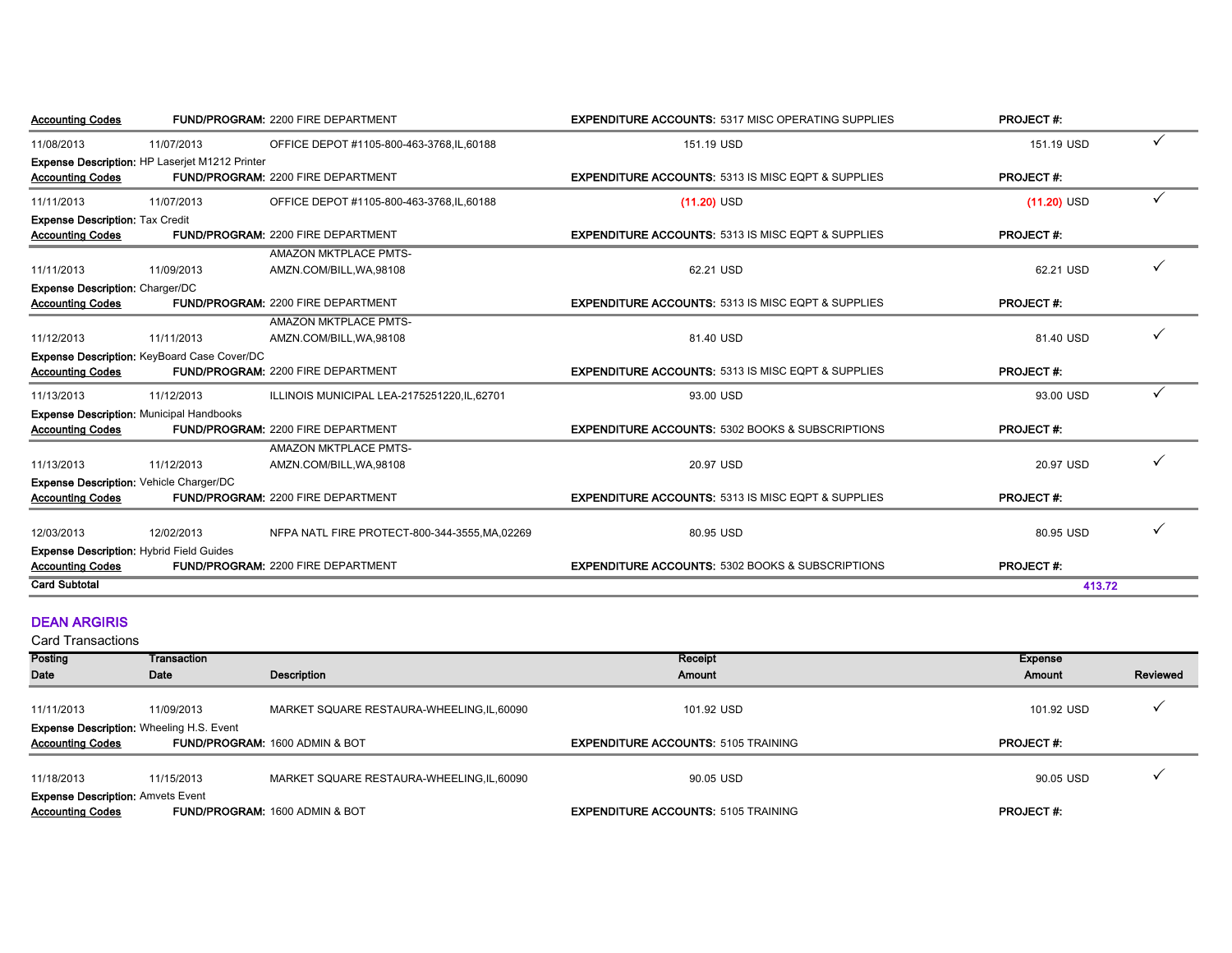| 11/25/2013                                                                | 11/23/2013 | RISEANDDINE-WHEELING.IL.600900000         | 25.67 USD                                  | 25.67 USD        |  |
|---------------------------------------------------------------------------|------------|-------------------------------------------|--------------------------------------------|------------------|--|
| <b>Expense Description: Mtg W/BOH Chairman</b><br><b>Accounting Codes</b> |            | <b>FUND/PROGRAM: 1600 ADMIN &amp; BOT</b> | <b>EXPENDITURE ACCOUNTS: 5105 TRAINING</b> | <b>PROJECT#:</b> |  |
| <b>Card Subtotal</b>                                                      |            |                                           |                                            | 217.64           |  |

÷

٠

#### DERRYL SHAPIRO

Card Transactions

| Posting                                                                 | Transaction                                           |                                               | Receipt                                                         | <b>Expense</b>   |              |
|-------------------------------------------------------------------------|-------------------------------------------------------|-----------------------------------------------|-----------------------------------------------------------------|------------------|--------------|
| <b>Date</b>                                                             | Date                                                  | <b>Description</b>                            | <b>Amount</b>                                                   | Amount           | Reviewed     |
| 11/07/2013                                                              | 11/05/2013                                            | GENESIS TECHNOLOGIES,-NORTHBROOK, IL, 60062   | 71.38 USD                                                       | 71.38 USD        |              |
| Expense Description: LaserTonerCart<br><b>Accounting Codes</b>          |                                                       | <b>FUND/PROGRAM: 1700 FINANCE DEPARTMENT</b>  | <b>EXPENDITURE ACCOUNTS: 5318 OFFICE SUPPLIES</b>               | <b>PROJECT#:</b> |              |
| 11/07/2013                                                              | 11/05/2013                                            | GENESIS TECHNOLOGIES,-NORTHBROOK,IL.60062     | 105.67 USD                                                      | 105.67 USD       |              |
| Expense Description: LaserTonerCart<br><b>Accounting Codes</b>          |                                                       | <b>FUND/PROGRAM: 1700 FINANCE DEPARTMENT</b>  | <b>EXPENDITURE ACCOUNTS: 5318 OFFICE SUPPLIES</b>               | <b>PROJECT#:</b> |              |
| 11/11/2013                                                              | 11/07/2013                                            | GENESIS TECHNOLOGIES,-NORTHBROOK,IL,60062     | 19.00 USD                                                       | 19.00 USD        |              |
| <b>Expense Description: PrinterRollers</b><br><b>Accounting Codes</b>   |                                                       | <b>FUND/PROGRAM: 1700 FINANCE DEPARTMENT</b>  | <b>EXPENDITURE ACCOUNTS: 5317 MISC OPERATING SUPPLIES</b>       | <b>PROJECT#:</b> |              |
| 11/11/2013                                                              | 11/08/2013                                            | WWW.NEWEGG.COM-800-390-1119,CA,91745          | 9.06 USD                                                        | 9.06 USD         | $\checkmark$ |
| <b>Expense Description: Media</b><br><b>Accounting Codes</b>            |                                                       | <b>FUND/PROGRAM: 1750 INFORMATION SYSTEMS</b> | <b>EXPENDITURE ACCOUNTS: 5318 OFFICE SUPPLIES</b>               | <b>PROJECT#:</b> |              |
| 11/22/2013                                                              | 11/22/2013                                            | CDW GOVERNMENT-800-750-4239, IL, 60061        | 11.78 USD                                                       | 11.78 USD        |              |
| <b>Expense Description: Rollers ScanSnap</b><br><b>Accounting Codes</b> |                                                       | <b>FUND/PROGRAM: 1700 FINANCE DEPARTMENT</b>  | <b>EXPENDITURE ACCOUNTS: 5220 MAINT OFF/SPEC EQUIPMENT</b>      | <b>PROJECT#:</b> |              |
| 11/26/2013                                                              | 11/26/2013                                            | CDW GOVERNMENT-800-750-4239, IL, 60061        | 11.78 USD                                                       | 11.78 USD        | ✓            |
| <b>Accounting Codes</b>                                                 | Expense Description: ScanSnap Assembly                | <b>FUND/PROGRAM: 1700 FINANCE DEPARTMENT</b>  | <b>EXPENDITURE ACCOUNTS: 5220 MAINT OFF/SPEC EQUIPMENT</b>      | <b>PROJECT#:</b> |              |
| 11/29/2013                                                              | 11/28/2013                                            | CAMBIUM (US) LLC-ROLLING MEADO, IL, 60008     | 1,220.00 USD                                                    | 1,220.00 USD     | ✓            |
| <b>Accounting Codes</b>                                                 | <b>Expense Description: Wireless Motorola Repairs</b> | <b>FUND/PROGRAM: 1750 INFORMATION SYSTEMS</b> | <b>EXPENDITURE ACCOUNTS: 5207 IS SERV &amp; MAINT AGREEMENT</b> | <b>PROJECT#:</b> |              |
| <b>Card Subtotal</b>                                                    |                                                       |                                               |                                                                 | 1,448.67         |              |

#### DONALD WENNERSTROM

| Posting | Transaction |                                              | <b>Expense</b><br>Receip' |        |          |
|---------|-------------|----------------------------------------------|---------------------------|--------|----------|
| Date    | Date        | scription<br>the contract of the contract of | Amount                    | Amount | keviewed |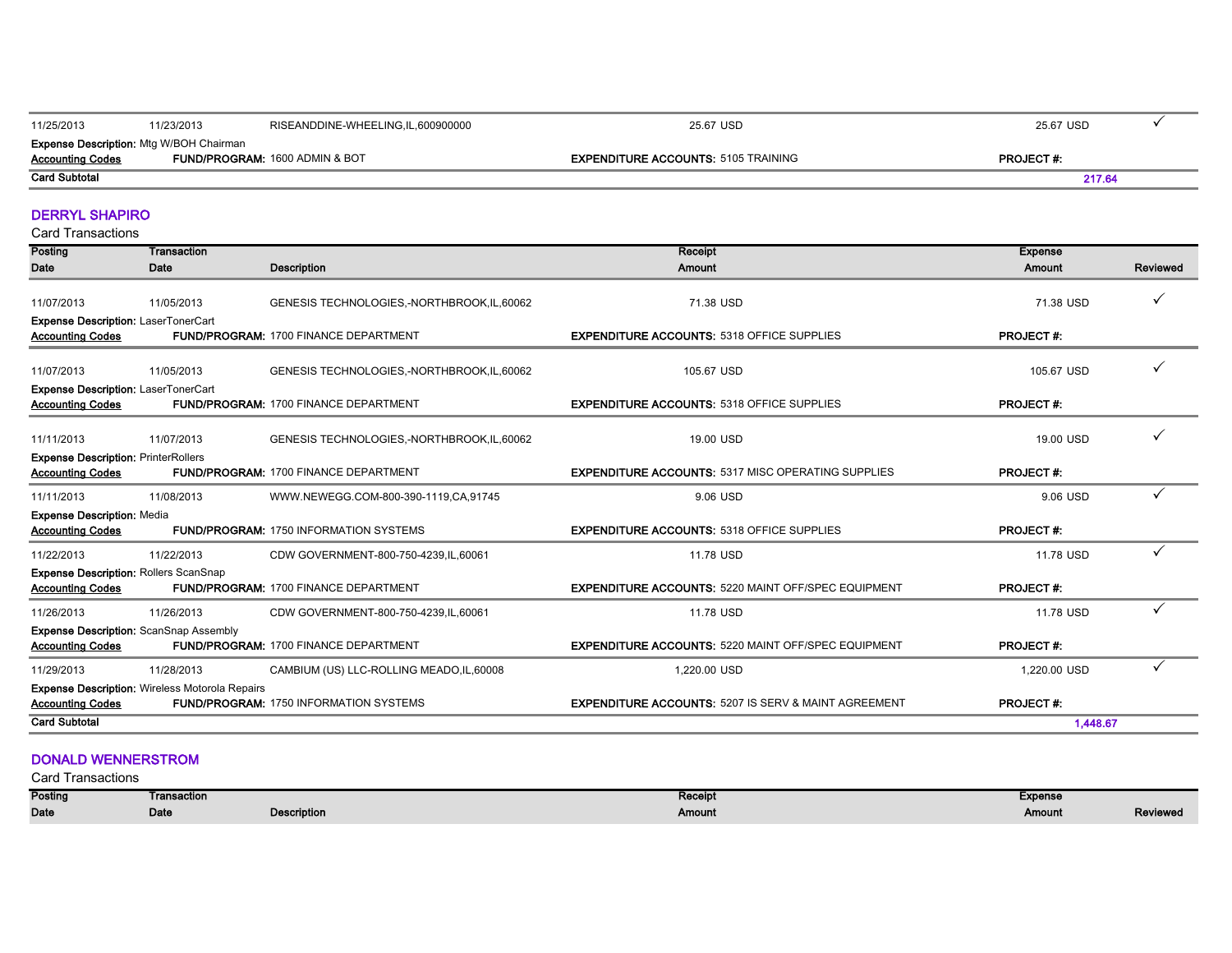| 11/05/2013                                                                                                         | 11/02/2013 | MICHAEL WAGNER & SONS-WHEELING, IL, 60090               | 56.02 USD                                                | 56.02 USD                 |  |
|--------------------------------------------------------------------------------------------------------------------|------------|---------------------------------------------------------|----------------------------------------------------------|---------------------------|--|
| <b>Expense Description: 6x4 PVC Reducer</b><br><b>Accounting Codes</b><br><b>FUND/PROGRAM: 4200 SEWER DIVISION</b> |            |                                                         | <b>EXPENDITURE ACCOUNTS: 5342 SEWER LINE MAINTENANCE</b> | <b>PROJECT#:</b>          |  |
| 11/25/2013                                                                                                         | 11/22/2013 | FASTENAL COMPANY01-WHEELING.IL.60090                    | 141.92 USD                                               | 141.92 USD                |  |
| <b>Expense Description: Lock Washer</b><br><b>Accounting Codes</b>                                                 |            | <b>FUND/PROGRAM: 4330 WATER SYSTEM R&amp;R PROJECTS</b> | <b>EXPENDITURE ACCOUNTS: 5503 WATER IMPROVEMENTS</b>     | <b>PROJECT#: 2011-018</b> |  |
| 11/29/2013                                                                                                         | 11/26/2013 | FULLIFE SAFETY-ROSELLE, IL, 60172                       | 209.46 USD                                               | 209.46 USD                |  |
| <b>Expense Description: Gloves</b><br><b>Accounting Codes</b><br><b>FUND/PROGRAM: 4200 SEWER DIVISION</b>          |            |                                                         | <b>EXPENDITURE ACCOUNTS: 5319 PROTECTIVE CLOTHING</b>    | <b>PROJECT#:</b>          |  |
| <b>Card Subtotal</b>                                                                                               |            |                                                         |                                                          | 407.40                    |  |

#### DRUCILLA GARCIA

| Posting                 | Transaction                                         |                                                    | Receipt                                                      | <b>Expense</b>             |          |
|-------------------------|-----------------------------------------------------|----------------------------------------------------|--------------------------------------------------------------|----------------------------|----------|
| Date                    | Date                                                | <b>Description</b>                                 | Amount                                                       | <b>Amount</b>              | Reviewed |
| 11/14/2013              | 11/13/2013                                          | BROKERSAVANT INC-07738442830.IL.60614              | 60.00 USD                                                    | 12.00 USD                  | ✓        |
|                         | <b>Expense Description: Oct VOW Pty Srch Engine</b> |                                                    |                                                              |                            |          |
| <b>Accounting Codes</b> |                                                     | <b>FUND/PROGRAM: 1600 ADMIN &amp; BOT</b>          | <b>EXPENDITURE ACCOUNTS: 5333 BUSINESS RECRUITMENT</b>       | <b>PROJECT #: 2013-002</b> |          |
| 11/14/2013              | 11/13/2013                                          | BROKERSAVANT INC-07738442830, IL, 60614            | 60.00 USD                                                    | 12.00 USD                  | ✓        |
|                         | <b>Expense Description: Oct VOW Pty Srch Engine</b> |                                                    |                                                              |                            |          |
| <b>Accounting Codes</b> |                                                     | <b>FUND/PROGRAM: 3000 TOWN CENTER TIF</b>          | <b>EXPENDITURE ACCOUNTS: 5333 BUSINESS RECRUITMENT</b>       | <b>PROJECT #: 2013-002</b> |          |
| 11/14/2013              | 11/13/2013                                          | BROKERSAVANT INC-07738442830, IL, 60614            | 60.00 USD                                                    | 12.00 USD                  | ✓        |
|                         | <b>Expense Description: Oct VOW Pty Srch Engine</b> |                                                    |                                                              |                            |          |
| <b>Accounting Codes</b> |                                                     | <b>FUND/PROGRAM: 3100 CROSSROAD TIF IMPLEMENT.</b> | <b>EXPENDITURE ACCOUNTS: 5333 BUSINESS RECRUITMENT</b>       | <b>PROJECT #: 2013-002</b> |          |
| 11/14/2013              | 11/13/2013                                          | BROKERSAVANT INC-07738442830, IL, 60614            | 60.00 USD                                                    | 12.00 USD                  | ✓        |
|                         | <b>Expense Description: Oct VOW Pty Srch Engine</b> |                                                    |                                                              |                            |          |
| <b>Accounting Codes</b> |                                                     | <b>FUND/PROGRAM: 3200 SOUTH TIF DISTRICT</b>       | <b>EXPENDITURE ACCOUNTS: 5333 BUSINESS RECRUITMENT</b>       | <b>PROJECT #: 2013-002</b> |          |
| 11/14/2013              | 11/13/2013                                          | BROKERSAVANT INC-07738442830, IL, 60614            | 60.00 USD                                                    | 12.00 USD                  | ✓        |
|                         | <b>Expense Description: Oct VOW Pty Srch Engine</b> |                                                    |                                                              |                            |          |
| <b>Accounting Codes</b> |                                                     | <b>FUND/PROGRAM: 3900 NORTH TIF DISTRICT</b>       | <b>EXPENDITURE ACCOUNTS: 5333 BUSINESS RECRUITMENT</b>       | <b>PROJECT #: 2013-002</b> |          |
|                         |                                                     |                                                    |                                                              |                            |          |
| 11/14/2013              | 11/13/2013                                          | WHEELING PROSPECT HEIG-847-5410170, IL, 60090      | 20.00 USD                                                    | 20.00 USD                  |          |
|                         | Expense Description: Chamber After Hrs/DG & DA      |                                                    |                                                              |                            |          |
| <b>Accounting Codes</b> |                                                     | <b>FUND/PROGRAM: 1600 ADMIN &amp; BOT</b>          | <b>EXPENDITURE ACCOUNTS: 5205 CONFERENCES &amp; MEETINGS</b> | <b>PROJECT#:</b>           |          |
| 11/14/2013              | 11/13/2013                                          | WHEELING PROSPECT HEIG-847-5410170, IL, 60090      | 50.00 USD                                                    | 50.00 USD                  | ✓        |
|                         | Expense Description: Chamber Luncheon/DA & DG       |                                                    |                                                              |                            |          |
| <b>Accounting Codes</b> |                                                     | <b>FUND/PROGRAM: 1600 ADMIN &amp; BOT</b>          | <b>EXPENDITURE ACCOUNTS: 5205 CONFERENCES &amp; MEETINGS</b> | <b>PROJECT#:</b>           |          |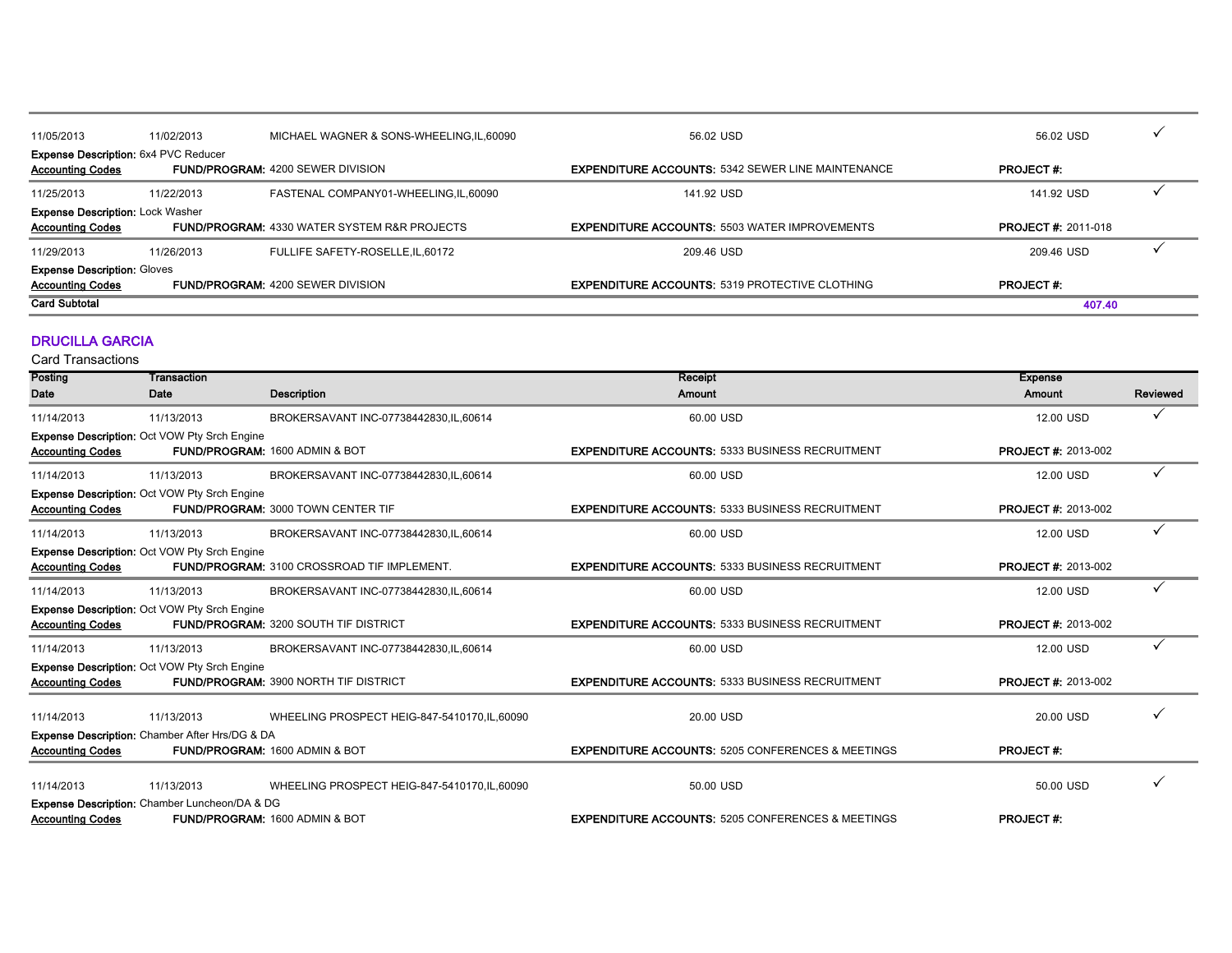| 11/14/2013<br>11/13/2013                                                        | WHEELING PROSPECT HEIG-847-5410170, IL, 60090 | 30.00 USD                                                    | 30.00 USD        |  |
|---------------------------------------------------------------------------------|-----------------------------------------------|--------------------------------------------------------------|------------------|--|
| <b>Expense Description: Taste of the Town/DG</b><br><b>Accounting Codes</b>     | <b>FUND/PROGRAM: 1600 ADMIN &amp; BOT</b>     | <b>EXPENDITURE ACCOUNTS: 5205 CONFERENCES &amp; MEETINGS</b> | <b>PROJECT#:</b> |  |
| 11/15/2013<br>11/14/2013                                                        | RETAILLIVEI-5125160867, TX, 78749             | 195.00 USD                                                   | 195.00 USD       |  |
| <b>Expense Description: Retail RE Conf Reg/DG</b><br><b>Accounting Codes</b>    | <b>FUND/PROGRAM: 1600 ADMIN &amp; BOT</b>     | <b>EXPENDITURE ACCOUNTS: 5205 CONFERENCES &amp; MEETINGS</b> | <b>PROJECT#:</b> |  |
| 11/14/2013<br>11/15/2013                                                        | RETAILLIVEI-5125160867, TX, 78749             | 195.00 USD                                                   | 195.00 USD       |  |
| Expense Description: Retail RE Conf Reg/JCM<br><b>Accounting Codes</b>          | FUND/PROGRAM: 1600 ADMIN & BOT                | <b>EXPENDITURE ACCOUNTS: 5205 CONFERENCES &amp; MEETINGS</b> | <b>PROJECT#:</b> |  |
| 11/18/2013<br>11/14/2013                                                        | CRAIN S CHICAGO BUSINE-313-4466000, MI, 48207 | 59.99 USD                                                    | 59.99 USD        |  |
| <b>Expense Description: Subsciptn-Crains RE News</b><br><b>Accounting Codes</b> | <b>FUND/PROGRAM: 1600 ADMIN &amp; BOT</b>     | <b>EXPENDITURE ACCOUNTS: 5302 BOOKS &amp; SUBSCRIPTIONS</b>  | <b>PROJECT#:</b> |  |
| 11/25/2013<br>11/22/2013                                                        | DUNDEE DONUTS-WHEELING, IL, 60090             | 9.32 USD                                                     | 9.32 USD         |  |
| Expense Description: Host spcl Chmbr Bd mtg<br><b>Accounting Codes</b>          | <b>FUND/PROGRAM: 1600 ADMIN &amp; BOT</b>     | <b>EXPENDITURE ACCOUNTS: 5205 CONFERENCES &amp; MEETINGS</b> | <b>PROJECT#:</b> |  |
| 11/25/2013<br>11/24/2013                                                        | HIGHTAIL(YOUSENDIT)-CAMPBELL,CA,95008         | 15.99 USD                                                    | 15.99 USD        |  |
| <b>Expense Description:</b> Large file sender svc<br><b>Accounting Codes</b>    | <b>FUND/PROGRAM: 1600 ADMIN &amp; BOT</b>     | <b>EXPENDITURE ACCOUNTS: 5302 BOOKS &amp; SUBSCRIPTIONS</b>  | <b>PROJECT#:</b> |  |
| 11/26/2013<br>11/25/2013                                                        | DUNDEE DONUTS-WHEELING, IL, 60090             | 9.32 USD                                                     | 9.32 USD         |  |
| Expense Description: VIg host Taste 2013 mtg<br><b>Accounting Codes</b>         | FUND/PROGRAM: 1600 ADMIN & BOT                | <b>EXPENDITURE ACCOUNTS: 5205 CONFERENCES &amp; MEETINGS</b> | <b>PROJECT#:</b> |  |
| <b>Card Subtotal</b>                                                            |                                               |                                                              | 644.62           |  |

#### JEFF WOLFGRAM

Card Transactions

| Posting                                          | Transaction                                           |                                          | Receipt                                                   | <b>Expense</b>   |          |
|--------------------------------------------------|-------------------------------------------------------|------------------------------------------|-----------------------------------------------------------|------------------|----------|
| Date                                             | Date                                                  | Description                              | Amount                                                    | Amount           | Reviewed |
| 11/07/2013                                       | 11/06/2013                                            | STAPLES 00116897-WHEELING, IL, 60090     | 19.99 USD                                                 | 19.99 USD        |          |
|                                                  | <b>Expense Description:</b> Wireless for SCADA Laptop |                                          |                                                           |                  |          |
| <b>Accounting Codes</b>                          |                                                       | <b>FUND/PROGRAM: 4100 WATER DIVISION</b> | <b>EXPENDITURE ACCOUNTS: 5237 TELEMETRY EQUIP MAINT</b>   | <b>PROJECT#:</b> |          |
|                                                  |                                                       | MENARDS MOUNT PROSPECT-MT                |                                                           |                  |          |
| 11/12/2013                                       | 11/11/2013                                            | PROSPECT.IL.60056                        | 51.24 USD                                                 | 51.24 USD        |          |
|                                                  | <b>Expense Description: Bulbs for Holiday Lights</b>  |                                          |                                                           |                  |          |
| <b>Accounting Codes</b>                          |                                                       | <b>FUND/PROGRAM: 1140 SPECIAL EVENTS</b> | <b>EXPENDITURE ACCOUNTS: 5317 MISC OPERATING SUPPLIES</b> | <b>PROJECT#:</b> |          |
|                                                  |                                                       | MENARDS 3131 MOUNT PRO-MT                |                                                           |                  |          |
| 11/12/2013                                       | 11/11/2013                                            | PROSPECT.IL.60056                        | $(17.08)$ USD                                             | $(17.08)$ USD    |          |
| <b>Evnence Description:</b> Credit Holiday Light |                                                       |                                          |                                                           |                  |          |

**ise Description:** Credit Holiday Light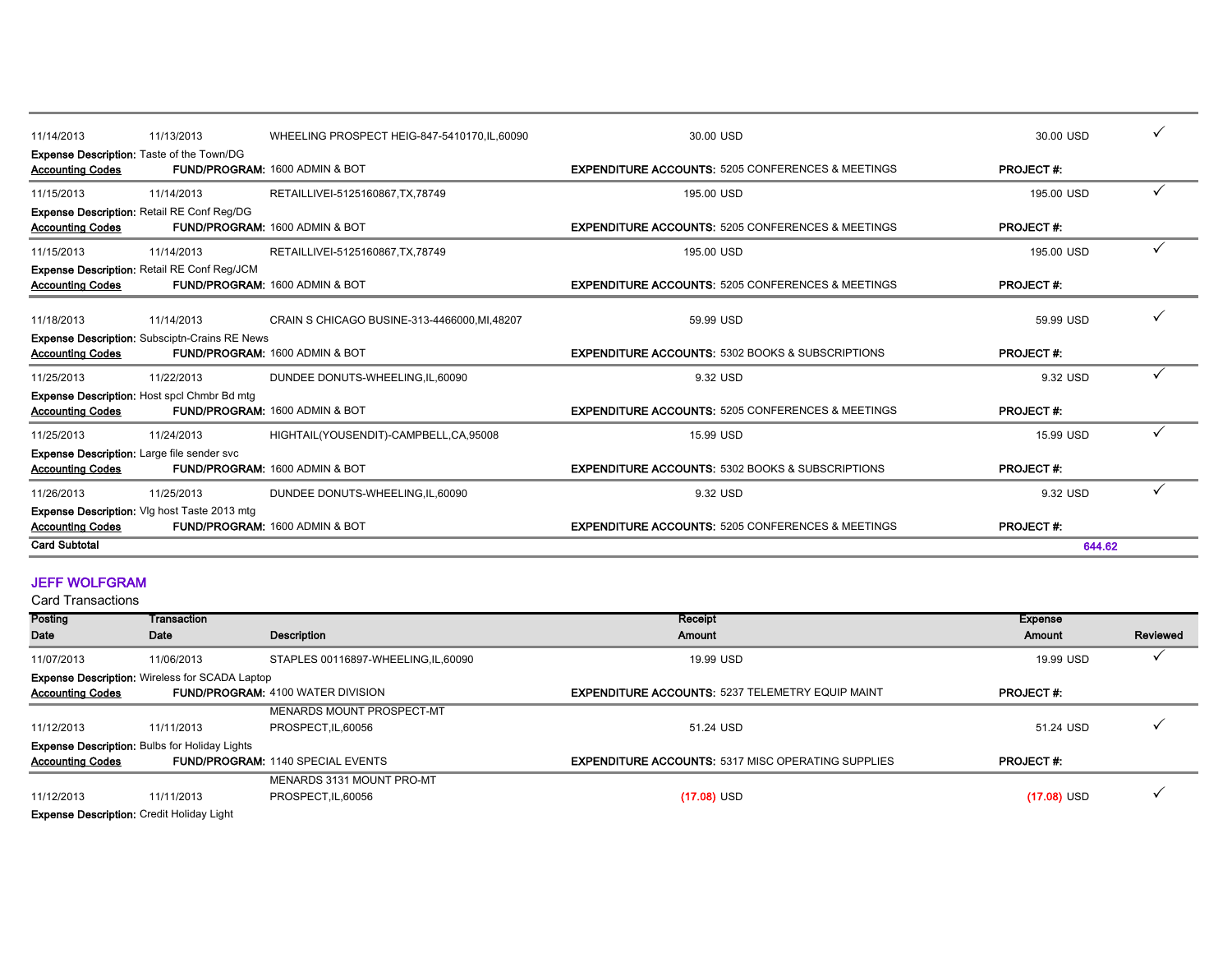| <b>Accounting Codes</b>                                                    |            | <b>FUND/PROGRAM: 1140 SPECIAL EVENTS</b>    | <b>EXPENDITURE ACCOUNTS: 5315 SMALL TOOLS &amp; EQUIPMENT</b> | <b>PROJECT#:</b> |  |
|----------------------------------------------------------------------------|------------|---------------------------------------------|---------------------------------------------------------------|------------------|--|
| 11/18/2013                                                                 | 11/14/2013 | THE HOME DEPOT 1913-MT PROSPECT.IL.60056    | 7.08 USD                                                      | 7.08 USD         |  |
| <b>Expense Description: Holiday Decorations</b><br><b>Accounting Codes</b> |            | FUND/PROGRAM: 1140 SPECIAL EVENTS           | <b>EXPENDITURE ACCOUNTS: 5317 MISC OPERATING SUPPLIES</b>     | <b>PROJECT#:</b> |  |
| 11/20/2013                                                                 | 11/19/2013 | WW GRAINGER-877-2022594, PA, 15201-1416     | 241.85 USD                                                    | 48.37 USD        |  |
| <b>Expense Description: GHS Wall Chart</b><br><b>Accounting Codes</b>      |            | <b>FUND/PROGRAM: 1420 STREETS DIVISION</b>  | <b>EXPENDITURE ACCOUNTS: 5319 PROTECTIVE CLOTHING</b>         | <b>PROJECT#:</b> |  |
| 11/20/2013                                                                 | 11/19/2013 | WW GRAINGER-877-2022594, PA, 15201-1416     | 241.85 USD                                                    | 48.37 USD        |  |
| <b>Expense Description: GHS Wall Chart</b><br><b>Accounting Codes</b>      |            | <b>FUND/PROGRAM: 1430 FORESTRY DIVISION</b> | <b>EXPENDITURE ACCOUNTS: 5319 PROTECTIVE CLOTHING</b>         | <b>PROJECT#:</b> |  |
| 11/20/2013                                                                 | 11/19/2013 | WW GRAINGER-877-2022594, PA, 15201-1416     | 241.85 USD                                                    | 48.37 USD        |  |
| <b>Expense Description: GHS Wall Chart</b><br><b>Accounting Codes</b>      |            | <b>FUND/PROGRAM: 1240 FLEET SERVICES</b>    | <b>EXPENDITURE ACCOUNTS: 5319 PROTECTIVE CLOTHING</b>         | <b>PROJECT#:</b> |  |
| 11/20/2013                                                                 | 11/19/2013 | WW GRAINGER-877-2022594, PA, 15201-1416     | 241.85 USD                                                    | 48.37 USD        |  |
| <b>Expense Description: GHS Wall Chart</b><br><b>Accounting Codes</b>      |            | <b>FUND/PROGRAM: 4100 WATER DIVISION</b>    | <b>EXPENDITURE ACCOUNTS: 5319 PROTECTIVE CLOTHING</b>         | <b>PROJECT#:</b> |  |
| 11/20/2013                                                                 | 11/19/2013 | WW GRAINGER-877-2022594, PA, 15201-1416     | 241.85 USD                                                    | 48.37 USD        |  |
| <b>Expense Description: GHS Wall Chart</b><br><b>Accounting Codes</b>      |            | <b>FUND/PROGRAM: 4200 SEWER DIVISION</b>    | <b>EXPENDITURE ACCOUNTS: 5319 PROTECTIVE CLOTHING</b>         | <b>PROJECT#:</b> |  |
| 11/20/2013                                                                 | 11/19/2013 | WW GRAINGER-877-2022594, PA, 15201-1416     | 361.34 USD                                                    | 68.82 USD        |  |
| <b>Expense Description: SDS Binder</b><br><b>Accounting Codes</b>          |            | <b>FUND/PROGRAM: 1420 STREETS DIVISION</b>  | <b>EXPENDITURE ACCOUNTS: 5319 PROTECTIVE CLOTHING</b>         | <b>PROJECT#:</b> |  |
| 11/20/2013                                                                 | 11/19/2013 | WW GRAINGER-877-2022594, PA, 15201-1416     | 361.34 USD                                                    | 68.83 USD        |  |
| <b>Expense Description: SDS Binder</b><br><b>Accounting Codes</b>          |            | <b>FUND/PROGRAM: 1430 FORESTRY DIVISION</b> | <b>EXPENDITURE ACCOUNTS: 5319 PROTECTIVE CLOTHING</b>         | <b>PROJECT#:</b> |  |
| 11/20/2013                                                                 | 11/19/2013 | WW GRAINGER-877-2022594, PA, 15201-1416     | 361.34 USD                                                    | 51.62 USD        |  |
| <b>Expense Description: SDS Binder</b><br><b>Accounting Codes</b>          |            | FUND/PROGRAM: 1240 FLEET SERVICES           | <b>EXPENDITURE ACCOUNTS: 5319 PROTECTIVE CLOTHING</b>         | <b>PROJECT#:</b> |  |
| 11/20/2013                                                                 | 11/19/2013 | WW GRAINGER-877-2022594, PA, 15201-1416     | 361.34 USD                                                    | 103.24 USD       |  |
| <b>Expense Description: SDS Binder</b><br><b>Accounting Codes</b>          |            | <b>FUND/PROGRAM: 1220 BUILDING SERVICES</b> | <b>EXPENDITURE ACCOUNTS: 5319 PROTECTIVE CLOTHING</b>         | <b>PROJECT#:</b> |  |
| 11/20/2013                                                                 | 11/19/2013 | WW GRAINGER-877-2022594, PA, 15201-1416     | 361.34 USD                                                    | 34.41 USD        |  |
| <b>Expense Description: SDS Binder</b><br><b>Accounting Codes</b>          |            | <b>FUND/PROGRAM: 4100 WATER DIVISION</b>    | <b>EXPENDITURE ACCOUNTS: 5319 PROTECTIVE CLOTHING</b>         | <b>PROJECT#:</b> |  |
| 11/20/2013                                                                 | 11/19/2013 | WW GRAINGER-877-2022594, PA, 15201-1416     | 361.34 USD                                                    | 34.42 USD        |  |
| <b>Expense Description: SDS Binder</b><br><b>Accounting Codes</b>          |            | <b>FUND/PROGRAM: 4200 SEWER DIVISION</b>    | <b>EXPENDITURE ACCOUNTS: 5319 PROTECTIVE CLOTHING</b>         | <b>PROJECT#:</b> |  |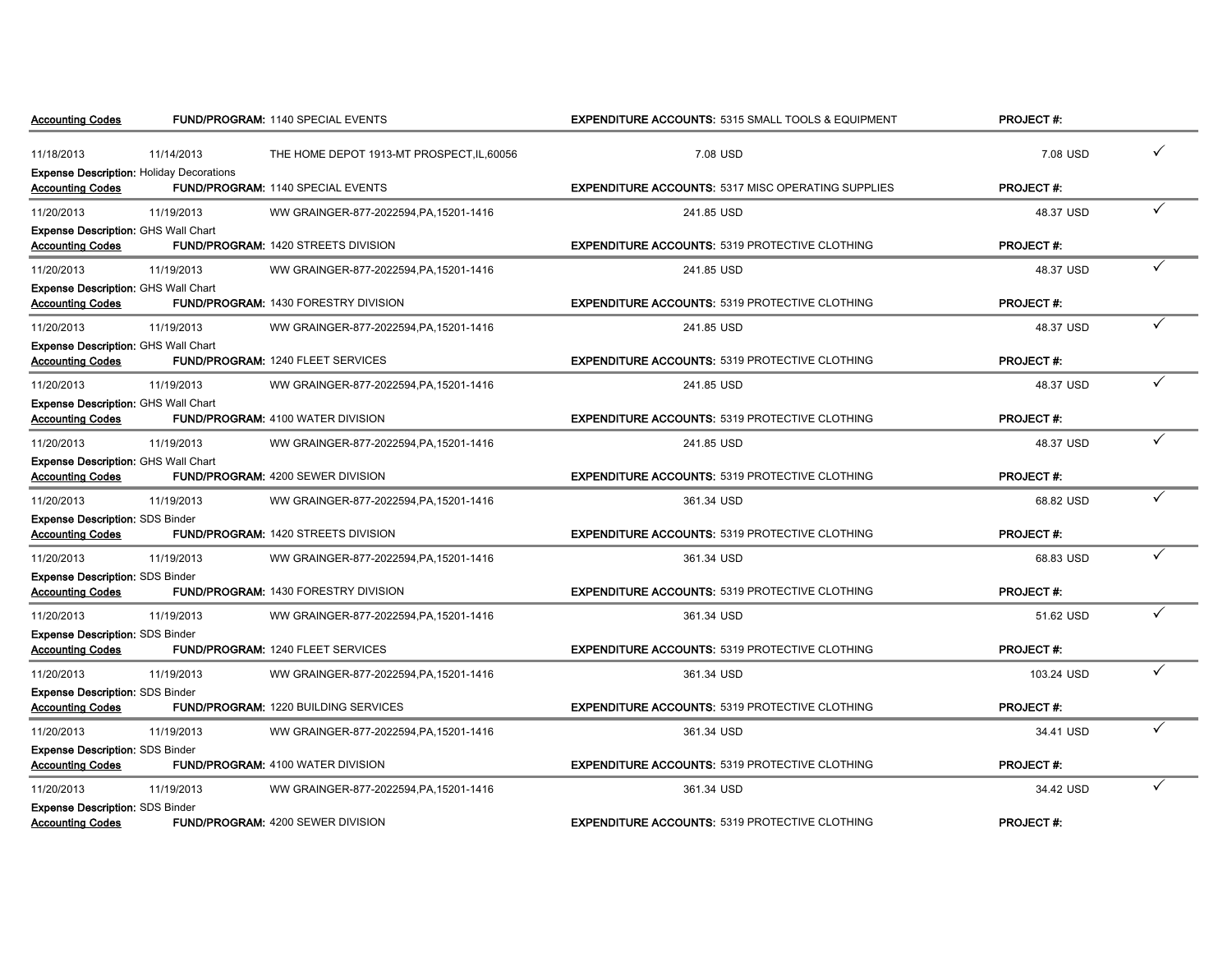| 11/20/2013                                 | 11/19/2013 | WW GRAINGER-877-2022594, PA, 15201-1416             | 29.03 USD                                             | 29.03 USD        |  |
|--------------------------------------------|------------|-----------------------------------------------------|-------------------------------------------------------|------------------|--|
| <b>Expense Description: SDS Binder</b>     |            |                                                     |                                                       |                  |  |
| <b>Accounting Codes</b>                    |            | <b>FUND/PROGRAM: 1500 PUBLIC WORKS ADMINISTRATI</b> | <b>EXPENDITURE ACCOUNTS: 5319 PROTECTIVE CLOTHING</b> | <b>PROJECT#:</b> |  |
| 11/20/2013                                 | 11/19/2013 | WW GRAINGER-877-2022594, PA, 15201-1416             | 96.74 USD                                             | 48.37 USD        |  |
| Expense Description: GHS Wall Chart        |            |                                                     |                                                       |                  |  |
| <b>Accounting Codes</b>                    |            | <b>FUND/PROGRAM: 1500 PUBLIC WORKS ADMINISTRATI</b> | <b>EXPENDITURE ACCOUNTS: 5319 PROTECTIVE CLOTHING</b> | <b>PROJECT#:</b> |  |
| 11/20/2013                                 | 11/19/2013 | WW GRAINGER-877-2022594.PA.15201-1416               | 96.74 USD                                             | 48.37 USD        |  |
| <b>Expense Description: GHS Wall Chart</b> |            |                                                     |                                                       |                  |  |
| <b>Accounting Codes</b>                    |            | <b>FUND/PROGRAM: 1220 BUILDING SERVICES</b>         | <b>EXPENDITURE ACCOUNTS: 5319 PROTECTIVE CLOTHING</b> | <b>PROJECT#:</b> |  |
| <b>Card Subtotal</b>                       |            |                                                     |                                                       | 790.19           |  |

#### JOHN MELANIPHY III

Card Transactions

| Posting                                                                    | Transaction |                                               | Receipt                                                      | <b>Expense</b>   |          |
|----------------------------------------------------------------------------|-------------|-----------------------------------------------|--------------------------------------------------------------|------------------|----------|
| Date                                                                       | Date        | Description                                   | Amount                                                       | Amount           | Reviewed |
| 11/11/2013                                                                 | 11/08/2013  | WHEELING PROSPECT HEIG-847-5410170, IL, 60090 | 30.00 USD                                                    | 30.00 USD        |          |
| Expense Description: Chamber - TOTT<br><b>Accounting Codes</b>             |             | <b>FUND/PROGRAM: 1600 ADMIN &amp; BOT</b>     | <b>EXPENDITURE ACCOUNTS: 5205 CONFERENCES &amp; MEETINGS</b> | <b>PROJECT#:</b> |          |
| 11/13/2013                                                                 | 11/12/2013  | WHEELING PROSPECT HEIG-847-5410170, IL, 60090 | 25.00 USD                                                    | 25.00 USD        |          |
| <b>Expense Description: Chamber After Hours</b><br><b>Accounting Codes</b> |             | FUND/PROGRAM: 1600 ADMIN & BOT                | <b>EXPENDITURE ACCOUNTS: 5205 CONFERENCES &amp; MEETINGS</b> | <b>PROJECT#:</b> |          |
| 11/13/2013                                                                 | 11/12/2013  | WHEELING PROSPECT HEIG-847-5410170, IL, 60090 | 10.00 USD                                                    | 10.00 USD        |          |
| <b>Expense Description: Chamber Meeting</b><br><b>Accounting Codes</b>     |             | <b>FUND/PROGRAM: 1600 ADMIN &amp; BOT</b>     | <b>EXPENDITURE ACCOUNTS: 5205 CONFERENCES &amp; MEETINGS</b> | <b>PROJECT#:</b> |          |
| 11/25/2013                                                                 | 11/22/2013  | DAILY HERALD-8474274348, IL, 60005            | 4,450.00 USD                                                 | 4,450.00 USD     |          |
| <b>Expense Description: Daily Herald Ads</b><br><b>Accounting Codes</b>    |             | FUND/PROGRAM: 1600 ADMIN & BOT                | <b>EXPENDITURE ACCOUNTS: 5333 BUSINESS RECRUITMENT</b>       | <b>PROJECT#:</b> |          |
| <b>Card Subtotal</b>                                                       |             |                                               |                                                              | 4,515.00         |          |

#### JOHNNY PEREZ

| Posting                 | Transaction                                    |                                             | Receipt                                               | Expense          |          |  |  |
|-------------------------|------------------------------------------------|---------------------------------------------|-------------------------------------------------------|------------------|----------|--|--|
| <b>Date</b>             | Date                                           | <b>Description</b>                          | Amount                                                | Amount           | Reviewed |  |  |
| 11/07/2013              | 11/07/2013                                     | WW GRAINGER-877-2022594, PA, 15201-1416     | 109.90 USD                                            | 109.90 USD       |          |  |  |
|                         | <b>Expense Description: Forks &amp; Spoons</b> |                                             |                                                       |                  |          |  |  |
| <b>Accounting Codes</b> |                                                | <b>FUND/PROGRAM: 1220 BUILDING SERVICES</b> | <b>EXPENDITURE ACCOUNTS: 5309 JANITORIAL SUPPLIES</b> | <b>PROJECT#:</b> |          |  |  |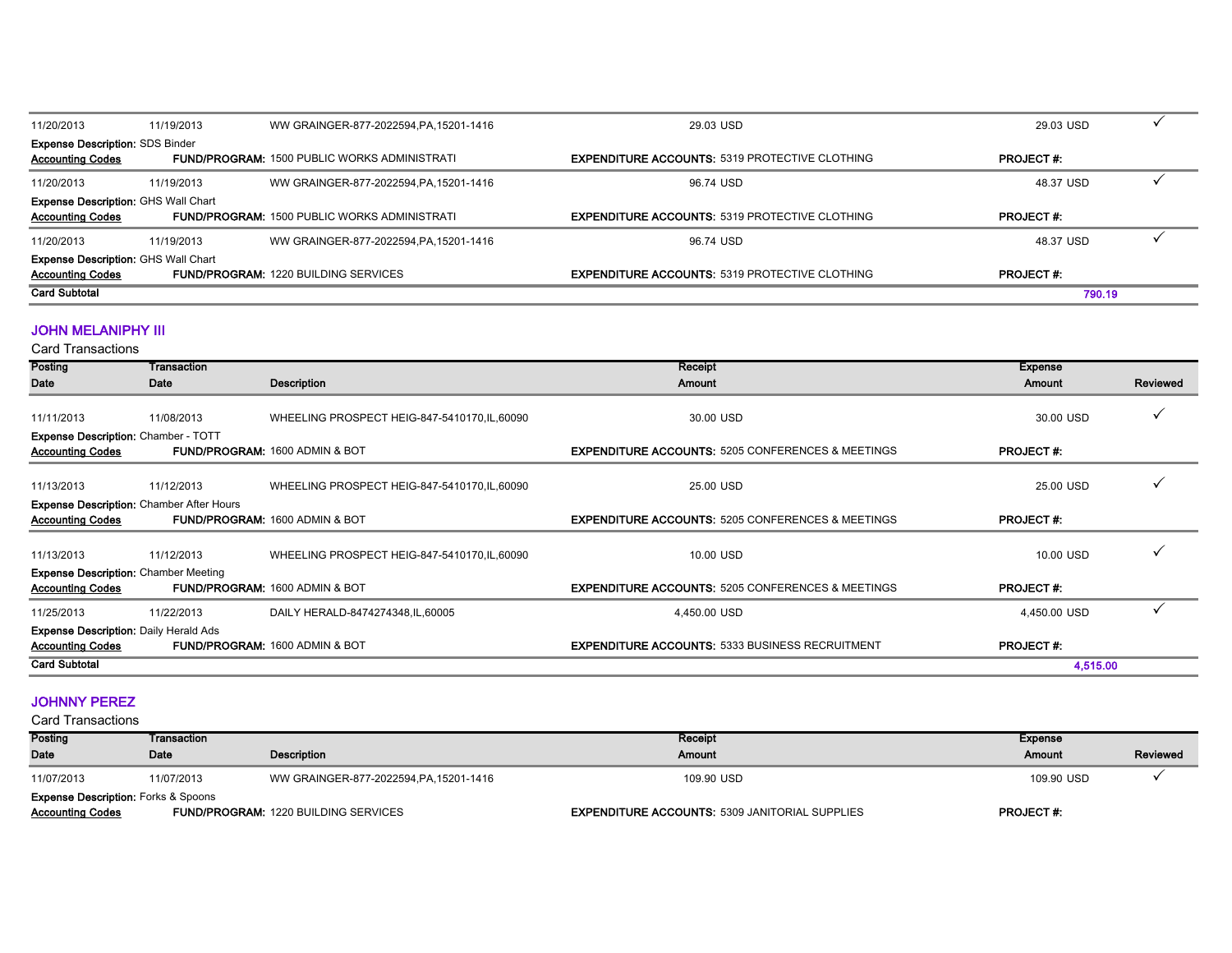#### Card Subtotal

#### JON SFONDILIS

Card Transactions

| 11/13/2013                                | 11/12/2013                                            | GIGMASTERS-8663429794, CT, 06854             | 20.00 USD                                                   | 20.00 USD                  |   |
|-------------------------------------------|-------------------------------------------------------|----------------------------------------------|-------------------------------------------------------------|----------------------------|---|
|                                           | <b>Expense Description: Deposit-Lighting Carolers</b> |                                              |                                                             |                            |   |
| <b>Accounting Codes</b>                   |                                                       | <b>FUND/PROGRAM: 1140 SPECIAL EVENTS</b>     | <b>EXPENDITURE ACCOUNTS: 5299 MISC CONTRACTUAL SERVICES</b> | <b>PROJECT #: 2006-036</b> |   |
|                                           |                                                       | <b>AMAZON MKTPLACE PMTS-</b>                 |                                                             |                            |   |
| 11/13/2013                                | 11/12/2013                                            | AMZN.COM/BILL, WA, 98108                     | 12.03 USD                                                   | 12.03 USD                  |   |
|                                           | <b>Expense Description: Boxes for Wheeling Pins</b>   |                                              |                                                             |                            |   |
| <b>Accounting Codes</b>                   |                                                       | FUND/PROGRAM: 1600 ADMIN & BOT               | <b>EXPENDITURE ACCOUNTS: 5317 MISC OPERATING SUPPLIES</b>   | PROJECT#:                  |   |
| 11/15/2013                                | 11/14/2013                                            | FASTSIGNS-ARLINGTON HTS, IL, 60004           | 795.27 USD                                                  | 795.27 USD                 |   |
|                                           | Expense Description: Signs/Lights Around Wheel        |                                              |                                                             |                            |   |
| <b>Accounting Codes</b>                   |                                                       | FUND/PROGRAM: 1140 SPECIAL EVENTS            | <b>EXPENDITURE ACCOUNTS: 5317 MISC OPERATING SUPPLIES</b>   | <b>PROJECT #: 2006-036</b> |   |
|                                           |                                                       |                                              |                                                             |                            |   |
| 11/18/2013                                | 11/15/2013                                            | DUNKIN #310168 Q35-ARLINGTON HGT, IL, 60004  | 9.36 USD                                                    | 9.36 USD                   |   |
| <b>Accounting Codes</b>                   | <b>Expense Description: Lights Around Wheelng Mtg</b> | <b>FUND/PROGRAM: 1140 SPECIAL EVENTS</b>     | <b>EXPENDITURE ACCOUNTS: 5317 MISC OPERATING SUPPLIES</b>   | <b>PROJECT #: 2006-036</b> |   |
|                                           |                                                       |                                              |                                                             |                            |   |
| 11/19/2013                                | 11/18/2013                                            | JEWEL #3479-BUFFALO GROVE, IL, 60089         | 68.91 USD                                                   | 68.91 USD                  |   |
|                                           | Expense Description: Cake/WHS Soccer Team             |                                              |                                                             |                            |   |
| <b>Accounting Codes</b>                   |                                                       | FUND/PROGRAM: 1600 ADMIN & BOT               | <b>EXPENDITURE ACCOUNTS: 5317 MISC OPERATING SUPPLIES</b>   | PROJECT#:                  |   |
| 11/20/2013                                | 11/19/2013                                            | FASTSIGNS-ARLINGTON HTS,IL,60004             | 795.26 USD                                                  | 795.26 USD                 | ✓ |
|                                           | Expense Description: SIGNS/LIGHTS AROUND WHEEL        |                                              |                                                             |                            |   |
| <b>Accounting Codes</b>                   |                                                       | <b>FUND/PROGRAM: 1140 SPECIAL EVENTS</b>     | <b>EXPENDITURE ACCOUNTS: 5317 MISC OPERATING SUPPLIES</b>   | <b>PROJECT #: 2006-036</b> |   |
|                                           |                                                       | <b>BOUNCE "N' CELEBRATION-MOUNT</b>          |                                                             |                            |   |
| 11/25/2013                                | 11/23/2013                                            | PROSPEC, IL, 60056                           | 183.75 USD                                                  | 183.75 USD                 |   |
|                                           | Expense Description: Train/Lights Around Wheel        |                                              |                                                             |                            |   |
| <b>Accounting Codes</b>                   |                                                       | FUND/PROGRAM: 1140 SPECIAL EVENTS            | <b>EXPENDITURE ACCOUNTS: 5299 MISC CONTRACTUAL SERVICES</b> | <b>PROJECT #: 2006-036</b> |   |
|                                           |                                                       | BOUNCE "N' CELEBRATION-MOUNT                 |                                                             |                            |   |
| 11/26/2013                                | 11/25/2013                                            | PROSPEC, IL, 60056                           | $(183.75)$ USD                                              | $(183.75)$ USD             |   |
|                                           | <b>Expense Description: Cancel Train/Lights</b>       |                                              |                                                             |                            |   |
| <b>Accounting Codes</b>                   |                                                       | <b>FUND/PROGRAM: 1140 SPECIAL EVENTS</b>     | <b>EXPENDITURE ACCOUNTS: 5299 MISC CONTRACTUAL SERVICES</b> | <b>PROJECT #: 2006-036</b> |   |
|                                           |                                                       |                                              |                                                             |                            |   |
| 11/27/2013                                | 11/26/2013                                            | COOPER'S HAWK WHEELING-WHEELING, IL, 60090   | 69.24 USD                                                   | 69.24 USD                  |   |
|                                           | Expense Description: CEA/HR Discussion                |                                              |                                                             |                            |   |
| <b>Accounting Codes</b>                   |                                                       | FUND/PROGRAM: 1600 ADMIN & BOT               | <b>EXPENDITURE ACCOUNTS: 5105 TRAINING</b>                  | <b>PROJECT#:</b>           |   |
|                                           |                                                       | THE GALLERY COLLECTION-201-6418996,NJ,07660- |                                                             |                            |   |
| 12/03/2013                                | 12/02/2013                                            | 2103                                         | 227.25 USD                                                  | 227.25 USD                 |   |
| <b>Expense Description: Holiday Cards</b> |                                                       |                                              |                                                             |                            |   |

109.90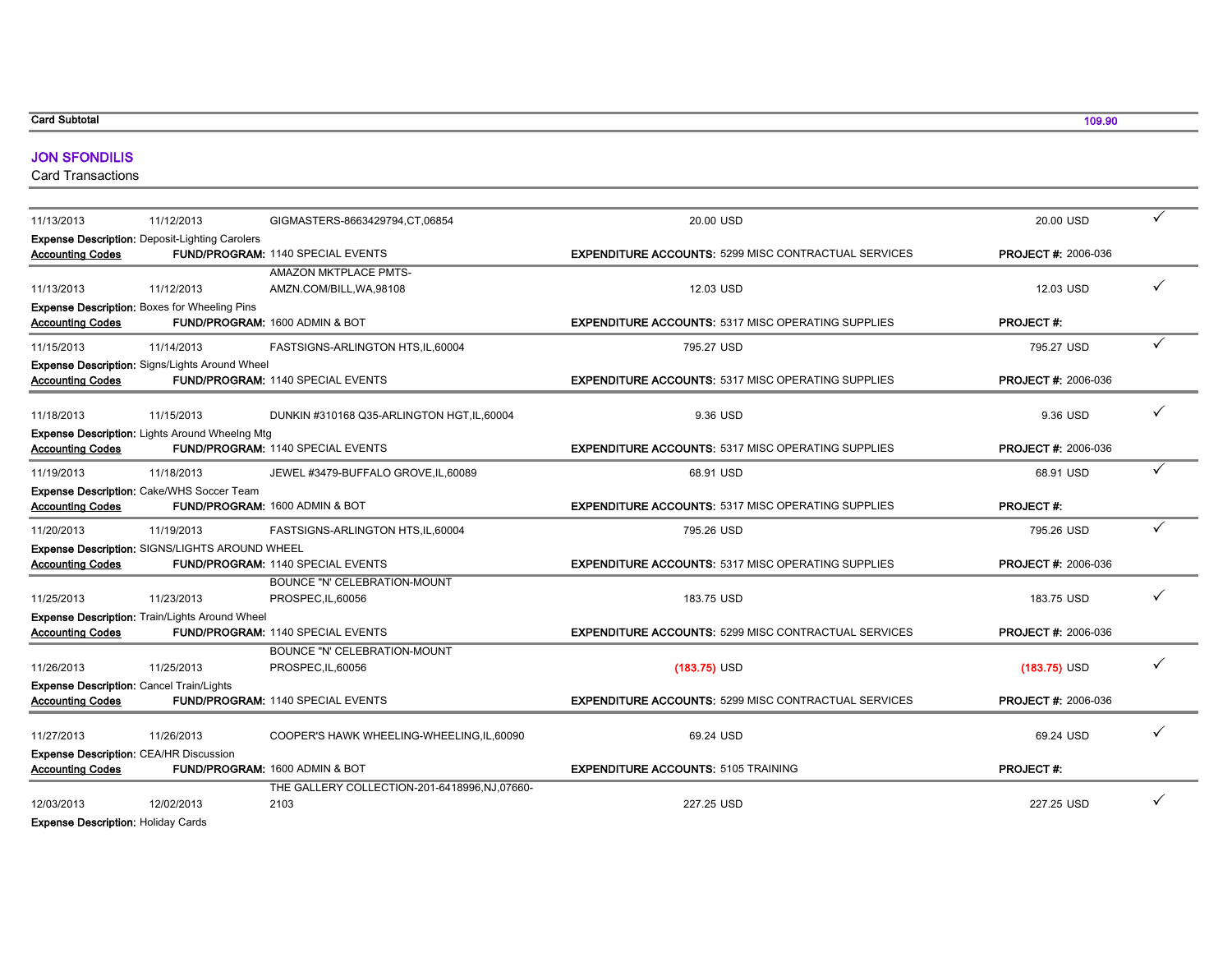Card Subtotal

#### JOSHUA BERMAN

Card Transactions

| Posting                                   | Transaction |                                          | Receipt                                                  | Expense          |          |
|-------------------------------------------|-------------|------------------------------------------|----------------------------------------------------------|------------------|----------|
| Date                                      | Date        | Description                              | Amount                                                   | Amount           | Reviewed |
|                                           |             | ZIMMERMANN'S TRUE VALU-BUFFALO           |                                                          |                  |          |
| 11/07/2013                                | 11/06/2013  | GROVE.IL.60089                           | 12.72 USD                                                | 12.72 USD        |          |
| <b>Expense Description: Copper Tubing</b> |             |                                          |                                                          |                  |          |
| <b>Accounting Codes</b>                   |             | <b>FUND/PROGRAM: 4100 WATER DIVISION</b> | <b>EXPENDITURE ACCOUNTS: 5243 PUMPHOUSE MAINTENANCE</b>  | <b>PROJECT#:</b> |          |
| 11/20/2013                                | 11/19/2013  | WW GRAINGER-877-2022594, PA, 15201-1416  | 27.25 USD                                                | 27.25 USD        |          |
| <b>Expense Description: Marking Paint</b> |             |                                          |                                                          |                  |          |
| <b>Accounting Codes</b>                   |             | <b>FUND/PROGRAM: 4100 WATER DIVISION</b> | <b>EXPENDITURE ACCOUNTS: 5344 WATER MAIN MAINTENANCE</b> | <b>PROJECT#:</b> |          |
| <b>Card Subtotal</b>                      |             |                                          |                                                          | 39.97            |          |

#### LANA RUDNIK

Card Transactions

| Posting                                                               | Transaction                                 |                                                          | Receipt                                                       | <b>Expense</b>   |          |
|-----------------------------------------------------------------------|---------------------------------------------|----------------------------------------------------------|---------------------------------------------------------------|------------------|----------|
| Date                                                                  | Date                                        | <b>Description</b>                                       | Amount                                                        | Amount           | Reviewed |
| 11/05/2013                                                            | 11/05/2013                                  | CONSTELLATION-888-635-0827, MD, 21202                    | 124.45 USD                                                    | 124.45 USD       |          |
| <b>Expense Description: Energy Service</b><br><b>Accounting Codes</b> |                                             | <b>FUND/PROGRAM: 4200 SEWER DIVISION</b>                 | <b>EXPENDITURE ACCOUNTS: 5209 ENERGY</b>                      | <b>PROJECT#:</b> |          |
| 11/05/2013                                                            | 11/05/2013                                  | CONSTELLATION-888-635-0827, MD, 21202                    | 443.40 USD                                                    | 443.40 USD       |          |
| <b>Expense Description: Energy Service</b><br><b>Accounting Codes</b> |                                             | <b>FUND/PROGRAM: 4100 WATER DIVISION</b>                 | <b>EXPENDITURE ACCOUNTS: 5209 ENERGY</b>                      | <b>PROJECT#:</b> |          |
| 11/05/2013                                                            | 11/05/2013                                  | CONSTELLATION-888-635-0827, MD, 21202                    | 283.72 USD                                                    | 283.72 USD       |          |
| <b>Expense Description: Energy Service</b><br><b>Accounting Codes</b> |                                             | <b>FUND/PROGRAM: 4100 WATER DIVISION</b>                 | <b>EXPENDITURE ACCOUNTS: 5209 ENERGY</b>                      | <b>PROJECT#:</b> |          |
| 11/05/2013                                                            | 11/05/2013                                  | CONSTELLATION-888-635-0827, MD, 21202                    | 352.24 USD                                                    | 352.24 USD       |          |
| <b>Expense Description: Energy Service</b>                            |                                             |                                                          |                                                               |                  |          |
| <b>Accounting Codes</b>                                               |                                             | <b>FUND/PROGRAM: 4200 SEWER DIVISION</b>                 | <b>EXPENDITURE ACCOUNTS: 5209 ENERGY</b>                      | <b>PROJECT#:</b> |          |
| 11/05/2013                                                            | 11/05/2013                                  | <b>AMAZON MKTPLACE PMTS-</b><br>AMZN.COM/BILL, WA, 98108 | 69.96 USD                                                     | 69.96 USD        |          |
| <b>Accounting Codes</b>                                               | Expense Description: HDMI Convertor w/Audio | <b>FUND/PROGRAM: 2200 FIRE DEPARTMENT</b>                | <b>EXPENDITURE ACCOUNTS: 5313 IS MISC EQPT &amp; SUPPLIES</b> | <b>PROJECT#:</b> |          |
| 11/08/2013                                                            | 11/08/2013                                  | ULINE SHIP SUPPLIES-800-295-5510.IL.60044                | 55.00 USD                                                     | 55.00 USD        |          |
| <b>Expense Description: Plan Boxes</b><br><b>Accounting Codes</b>     |                                             | <b>FUND/PROGRAM: 1400 CIP ENGINEERING</b>                | <b>EXPENDITURE ACCOUNTS: 5317 MISC OPERATING SUPPLIES</b>     | <b>PROJECT#:</b> |          |

1,997.32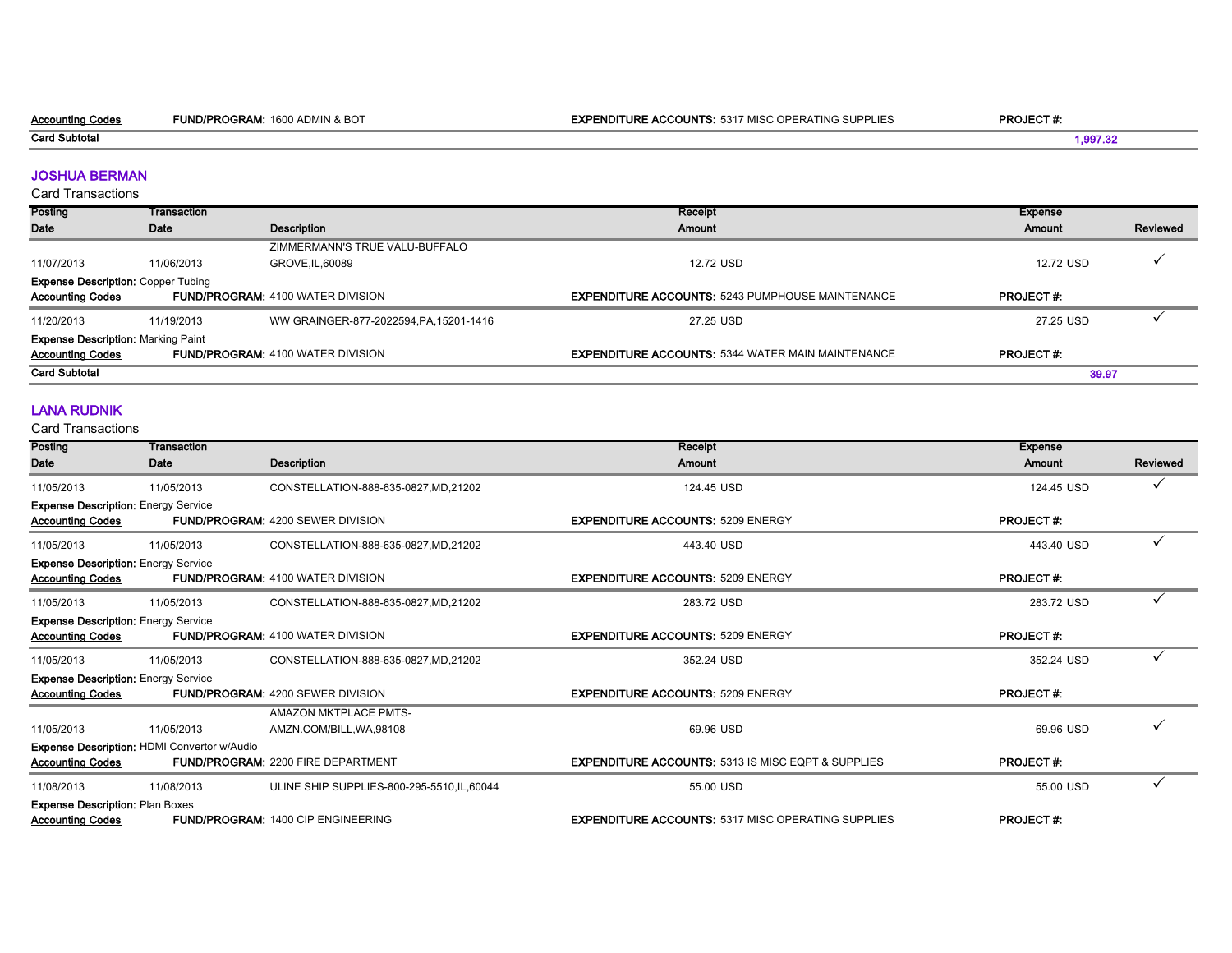| <b>Card Subtotal</b>                                                        |                                                       |                                                    |                                                             | 2.011.54         |              |
|-----------------------------------------------------------------------------|-------------------------------------------------------|----------------------------------------------------|-------------------------------------------------------------|------------------|--------------|
| <b>Accounting Codes</b>                                                     |                                                       | FUND/PROGRAM: 1400 CIP ENGINEERING                 | <b>EXPENDITURE ACCOUNTS: 5302 BOOKS &amp; SUBSCRIPTIONS</b> | <b>PROJECT#:</b> |              |
|                                                                             | <b>Expense Description: ENR Magazine Subscription</b> |                                                    |                                                             |                  |              |
| 11/29/2013                                                                  | 11/28/2013                                            | MHP ENGINEERING NEWS R-877-876-<br>8208, NJ, 08520 | 29.95 USD                                                   | 29.95 USD        |              |
| <b>Accounting Codes</b>                                                     | Expense Description: License Renewal/Jon T            | <b>FUND/PROGRAM: 1400 CIP ENGINEERING</b>          | <b>EXPENDITURE ACCOUNTS: 5222 MEMBERSHIP DUES</b>           | <b>PROJECT#:</b> |              |
| 11/27/2013                                                                  | 11/25/2013                                            | IL PROF LICENSE & FEE-SPRINFIELD, IL, 62702        | 61.50 USD                                                   | 61.50 USD        | $\checkmark$ |
| <b>Expense Description: Office Supplies</b><br><b>Accounting Codes</b>      |                                                       | <b>FUND/PROGRAM: 1400 CIP ENGINEERING</b>          | <b>EXPENDITURE ACCOUNTS: 5318 OFFICE SUPPLIES</b>           | <b>PROJECT#:</b> |              |
| 11/26/2013                                                                  | 11/25/2013                                            | OFFICE DEPOT #1105-800-463-3768, IL, 60188         | 73.62 USD                                                   | 73.62 USD        | $\checkmark$ |
| <b>Accounting Codes</b>                                                     | Expense Description: License Renewal/Tim M            | <b>FUND/PROGRAM: 1400 CIP ENGINEERING</b>          | <b>EXPENDITURE ACCOUNTS: 5222 MEMBERSHIP DUES</b>           | <b>PROJECT#:</b> |              |
| 11/25/2013                                                                  | 11/22/2013                                            | IL PROF LICENSE & FEE-SPRINFIELD, IL, 62702        | 61.50 USD                                                   | 61.50 USD        | $\checkmark$ |
| <b>Accounting Codes</b>                                                     | <b>Expense Description: Title Search/11 W. Dundee</b> | FUND/PROGRAM: 1900 LEGAL DEPT                      | <b>EXPENDITURE ACCOUNTS: 5230 RECORDING FEES</b>            | <b>PROJECT#:</b> |              |
| 11/21/2013                                                                  | 11/19/2013                                            | COOK COUNTY RECORDER 0-3126035076, IL, 60602       | 4.00 USD                                                    | 4.00 USD         |              |
| <b>Expense Description: Calibrate Surv Equip</b><br><b>Accounting Codes</b> |                                                       | <b>FUND/PROGRAM: 1400 CIP ENGINEERING</b>          | <b>EXPENDITURE ACCOUNTS: 5220 MAINT OFF/SPEC EQUIPMENT</b>  | <b>PROJECT#:</b> |              |
| 11/14/2013                                                                  | 11/12/2013                                            | KARA CO, INC-COUNTRYSIDE, IL, 60525                | 452.20 USD                                                  | 195.00 USD       | $\checkmark$ |
| <b>Expense Description: Surveying Supplies</b><br><b>Accounting Codes</b>   |                                                       | <b>FUND/PROGRAM: 1400 CIP ENGINEERING</b>          | <b>EXPENDITURE ACCOUNTS: 5317 MISC OPERATING SUPPLIES</b>   | <b>PROJECT#:</b> |              |
| 11/14/2013                                                                  | 11/12/2013                                            | KARA CO, INC-COUNTRYSIDE, IL, 60525                | 452.20 USD                                                  | 257.20 USD       | $\checkmark$ |

#### LINA COLUNGA

Card Transactions

| Transaction |                                               | Receipt                                                                                              | Expense          |          |
|-------------|-----------------------------------------------|------------------------------------------------------------------------------------------------------|------------------|----------|
| Date        | Description                                   | Amount                                                                                               | Amount           | Reviewed |
|             |                                               |                                                                                                      |                  |          |
| 11/04/2013  | FORCE SCIENCE INSTITUT-507-3871290, MN, 56001 | 1,500.00 USD                                                                                         | 1,500.00 USD     |          |
|             |                                               |                                                                                                      |                  |          |
|             |                                               | <b>EXPENDITURE ACCOUNTS: 5105 TRAINING</b>                                                           | <b>PROJECT#:</b> |          |
|             |                                               |                                                                                                      | 1,500.00         |          |
|             |                                               | <b>Expense Description: Force Science Training/PP</b><br><b>FUND/PROGRAM: 2100 POLICE DEPARTMENT</b> |                  |          |

#### LORI HAZLEWOOD

| Posting     | Transaction |             | Receipt | <b>Expense</b> |                 |
|-------------|-------------|-------------|---------|----------------|-----------------|
| <b>Date</b> | Date        | Description | Amount  | Amount         | <b>Reviewed</b> |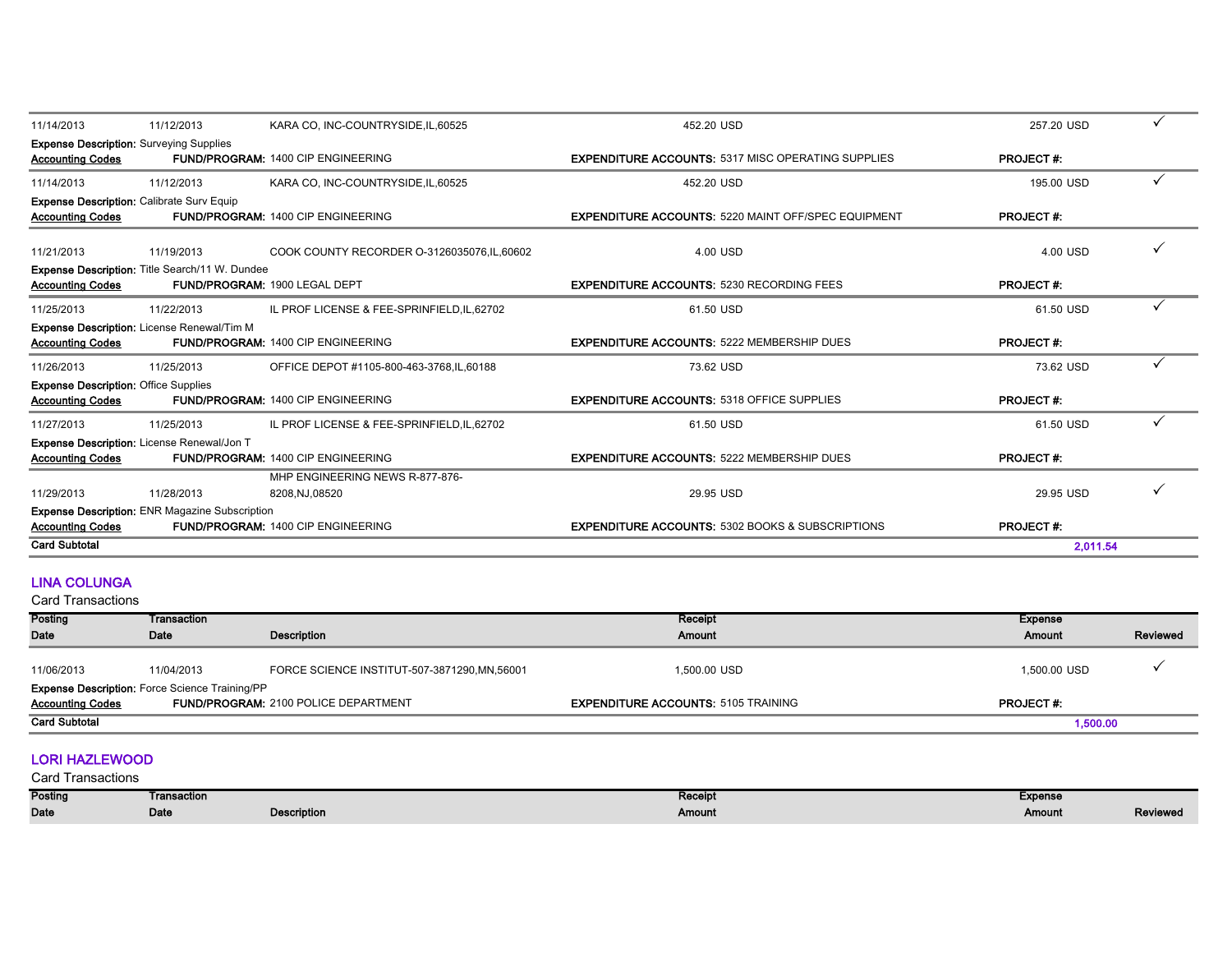| 11/05/2013                                                            | 11/04/2013                                                     | GREAT LAKES FARMS, LLC-LONG GROVE, IL, 60047             | 290.25 USD                                                              | 290.25 USD                     |   |
|-----------------------------------------------------------------------|----------------------------------------------------------------|----------------------------------------------------------|-------------------------------------------------------------------------|--------------------------------|---|
| <b>Accounting Codes</b>                                               | <b>Expense Description: Dump Fee/Leaves</b>                    | <b>FUND/PROGRAM: 1420 STREETS DIVISION</b>               | <b>EXPENDITURE ACCOUNTS: 5208 DEBRIS DUMP CHARGES</b>                   | <b>PROJECT#:</b>               |   |
| 11/14/2013                                                            | 11/12/2013                                                     | THE HOME DEPOT 1927-PALATINE.IL.60067                    | 1,856.42 USD                                                            | 1.023.70 USD                   |   |
| <b>Accounting Codes</b>                                               | <b>Expense Description: Lights Clocktower Park</b>             | <b>FUND/PROGRAM: 1140 SPECIAL EVENTS</b>                 | <b>EXPENDITURE ACCOUNTS: 5317 MISC OPERATING SUPPLIES</b>               | <b>PROJECT#:</b>               |   |
| 11/14/2013                                                            | 11/12/2013                                                     | THE HOME DEPOT 1927-PALATINE, IL, 60067                  | 1,856.42 USD                                                            | 806.72 USD                     |   |
| <b>Accounting Codes</b>                                               | <b>Expense Description: LED Lights Northgate</b>               | <b>FUND/PROGRAM: 1140 SPECIAL EVENTS</b>                 | <b>EXPENDITURE ACCOUNTS: 5317 MISC OPERATING SUPPLIES</b>               | <b>PROJECT#:</b>               |   |
| 11/14/2013                                                            | 11/12/2013                                                     | THE HOME DEPOT 1927-PALATINE, IL, 60067                  | 1,856.42 USD                                                            | 26.00 USD                      |   |
| <b>Expense Description: Holiday Lights</b><br><b>Accounting Codes</b> |                                                                | <b>FUND/PROGRAM: 1140 SPECIAL EVENTS</b>                 | <b>EXPENDITURE ACCOUNTS: 5317 MISC OPERATING SUPPLIES</b>               | <b>PROJECT#:</b>               |   |
| 11/15/2013                                                            | 11/13/2013                                                     | THE HOME DEPOT 1927-PALATINE, IL, 60067                  | 21.74 USD                                                               | 21.74 USD                      |   |
| <b>Expense Description: Cable Ties</b><br><b>Accounting Codes</b>     |                                                                | <b>FUND/PROGRAM: 1430 FORESTRY DIVISION</b>              | <b>EXPENDITURE ACCOUNTS: 5506 STREETSCAPE IMPROVEMENTS</b>              | <b>PROJECT#:</b>               |   |
| 11/18/2013                                                            | 11/15/2013                                                     | HOUSE OF RENTAL-WHEELING, IL, 60090                      | 483.24 USD                                                              | 483.24 USD                     |   |
| <b>Accounting Codes</b>                                               | Expense Description: Lift Rent/Holiday Lights                  | FUND/PROGRAM: 1140 SPECIAL EVENTS                        | <b>EXPENDITURE ACCOUNTS: 5317 MISC OPERATING SUPPLIES</b>               | <b>PROJECT #: 2003-029</b>     |   |
| 11/19/2013                                                            | 11/18/2013                                                     | SQ ADVANCED TREE CARE-<br>SCHAUMBURG, IL, 60173          | 1,650.00 USD                                                            | 1.650.00 USD                   |   |
| <b>Accounting Codes</b>                                               | <b>Expense Description: Diversion Channel Maint.</b>           | <b>FUND/PROGRAM: 4200 SEWER DIVISION</b>                 | <b>EXPENDITURE ACCOUNTS: 5217 LANDSCAPE MAINTENANCE</b>                 | <b>PROJECT#:</b>               |   |
| 11/21/2013                                                            | 11/20/2013                                                     | MENARDS LONG GROVE-LONG GROVE, IL, 60047                 | 440.70 USD                                                              | 118.84 USD                     |   |
| <b>Expense Description: Lighting Cords</b><br><b>Accounting Codes</b> |                                                                | <b>FUND/PROGRAM: 1430 FORESTRY DIVISION</b>              | <b>EXPENDITURE ACCOUNTS: 5506 STREETSCAPE IMPROVEMENTS</b>              | <b>PROJECT#:</b>               |   |
| 11/21/2013                                                            | 11/20/2013                                                     | MENARDS LONG GROVE-LONG GROVE, IL, 60047                 | 440.70 USD                                                              | 321.86 USD                     |   |
| <b>Accounting Codes</b>                                               | <b>Expense Description: LED Lights Northgate</b>               | FUND/PROGRAM: 1140 SPECIAL EVENTS                        | <b>EXPENDITURE ACCOUNTS: 5317 MISC OPERATING SUPPLIES</b>               | <b>PROJECT#:</b>               |   |
| 11/21/2013                                                            | 11/20/2013                                                     | MENARDS MOUNT PROSPECT-MT<br>PROSPECT, IL, 60056         | 237.22 USD                                                              | 7.32 USD                       |   |
| <b>Accounting Codes</b>                                               | <b>Expense Description: Spot Light Holder</b>                  | <b>FUND/PROGRAM: 1430 FORESTRY DIVISION</b>              | <b>EXPENDITURE ACCOUNTS: 5506 STREETSCAPE IMPROVEMENTS</b>              | <b>PROJECT #: 2009-023</b>     |   |
|                                                                       |                                                                | MENARDS MOUNT PROSPECT-MT                                |                                                                         |                                |   |
| 11/21/2013<br><b>Accounting Codes</b>                                 | 11/20/2013<br><b>Expense Description: LED Lights Northgate</b> | PROSPECT, IL, 60056<br>FUND/PROGRAM: 1140 SPECIAL EVENTS | 237.22 USD<br><b>EXPENDITURE ACCOUNTS: 5317 MISC OPERATING SUPPLIES</b> | 229.90 USD<br><b>PROJECT#:</b> |   |
| 11/22/2013                                                            | 11/20/2013                                                     | THE HOME DEPOT #1987-GLENVIEW.IL.60025                   | 198.48 USD                                                              | 38.72 USD                      | ✓ |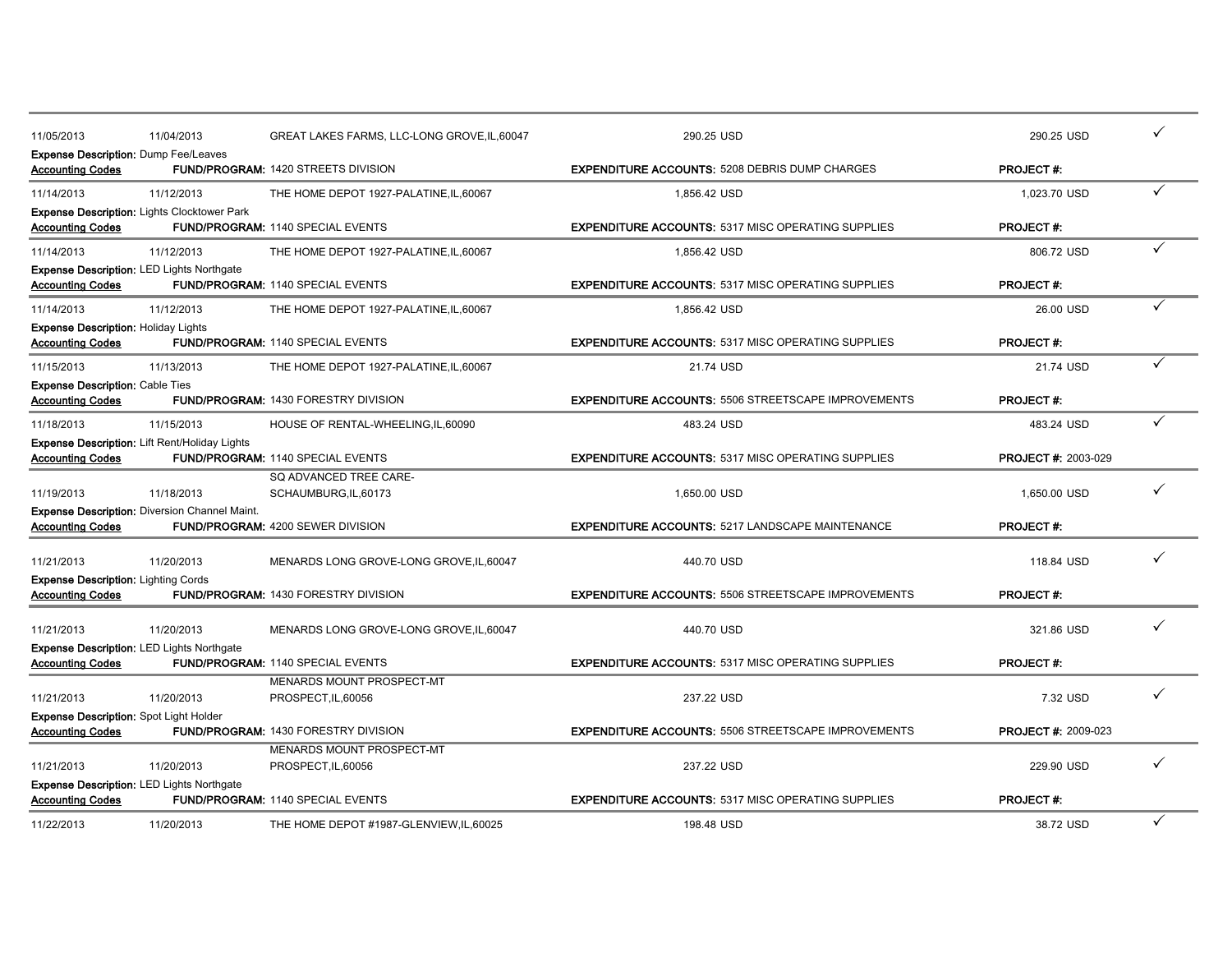Expense Description: Lighting Cords

| <b>Accounting Codes</b>                                                   |                                                  | <b>FUND/PROGRAM: 1430 FORESTRY DIVISION</b> | <b>EXPENDITURE ACCOUNTS: 5506 STREETSCAPE IMPROVEMENTS</b> | <b>PROJECT#:</b>           |   |
|---------------------------------------------------------------------------|--------------------------------------------------|---------------------------------------------|------------------------------------------------------------|----------------------------|---|
| 11/22/2013                                                                | 11/20/2013                                       | THE HOME DEPOT #1987-GLENVIEW, IL, 60025    | 198.48 USD                                                 | 159.76 USD                 | ✓ |
| <b>Accounting Codes</b>                                                   | <b>Expense Description: LED Lights Northgate</b> | <b>FUND/PROGRAM: 1140 SPECIAL EVENTS</b>    | <b>EXPENDITURE ACCOUNTS: 5317 MISC OPERATING SUPPLIES</b>  | <b>PROJECT#:</b>           |   |
| 11/22/2013                                                                | 11/20/2013                                       | THE HOME DEPOT 1926-DEERFIELD, IL, 60015    | 243.62 USD                                                 | 243.62 USD                 |   |
| <b>Accounting Codes</b>                                                   | <b>Expense Description: LED Lights Northgate</b> | <b>FUND/PROGRAM: 1140 SPECIAL EVENTS</b>    | <b>EXPENDITURE ACCOUNTS: 5317 MISC OPERATING SUPPLIES</b>  | <b>PROJECT#:</b>           |   |
| 11/25/2013                                                                | 11/21/2013                                       | THE HOME DEPOT #1987-GLENVIEW, IL, 60025    | 27.16 USD                                                  | 27.16 USD                  |   |
| <b>Expense Description: Flood Light Holder</b><br><b>Accounting Codes</b> |                                                  | <b>FUND/PROGRAM: 1430 FORESTRY DIVISION</b> | <b>EXPENDITURE ACCOUNTS: 5506 STREETSCAPE IMPROVEMENTS</b> | <b>PROJECT #: 2009-023</b> |   |
| 11/25/2013                                                                | 11/21/2013                                       | THE HOME DEPOT 1926-DEERFIELD, IL, 60015    | 121.59 USD                                                 | 31.88 USD                  |   |
| <b>Accounting Codes</b>                                                   | Expense Description: Lights Clocktower Park      | <b>FUND/PROGRAM: 1140 SPECIAL EVENTS</b>    | <b>EXPENDITURE ACCOUNTS: 5317 MISC OPERATING SUPPLIES</b>  | <b>PROJECT #: 2009-023</b> |   |
| 11/25/2013                                                                | 11/21/2013                                       | THE HOME DEPOT 1926-DEERFIELD, IL, 60015    | 121.59 USD                                                 | 89.71 USD                  |   |
| Expense Description: Ext cords/Cable ties<br><b>Accounting Codes</b>      |                                                  | <b>FUND/PROGRAM: 1430 FORESTRY DIVISION</b> | <b>EXPENDITURE ACCOUNTS: 5506 STREETSCAPE IMPROVEMENTS</b> | <b>PROJECT#:</b>           |   |
| 11/25/2013                                                                | 11/21/2013                                       | THE HOME DEPOT 1926-DEERFIELD, IL, 60015    | 94.78 USD                                                  | 64.90 USD                  |   |
| <b>Expense Description: Cords</b><br><b>Accounting Codes</b>              |                                                  | <b>FUND/PROGRAM: 1430 FORESTRY DIVISION</b> | <b>EXPENDITURE ACCOUNTS: 5506 STREETSCAPE IMPROVEMENTS</b> | <b>PROJECT#:</b>           |   |
| 11/25/2013                                                                | 11/21/2013                                       | THE HOME DEPOT 1926-DEERFIELD, IL, 60015    | 94.78 USD                                                  | 29.88 USD                  |   |
| <b>Accounting Codes</b>                                                   | Expense Description: Lights Clocktower Park      | FUND/PROGRAM: 1140 SPECIAL EVENTS           | <b>EXPENDITURE ACCOUNTS: 5317 MISC OPERATING SUPPLIES</b>  | <b>PROJECT #: 2009-023</b> |   |
| 11/25/2013                                                                | 11/21/2013                                       | THE HOME DEPOT 1926-DEERFIELD, IL, 60015    | $(17.37)$ USD                                              | $(17.37)$ USD              |   |
| Expense Description: Credit - Flood Light<br><b>Accounting Codes</b>      |                                                  | <b>FUND/PROGRAM: 1430 FORESTRY DIVISION</b> | <b>EXPENDITURE ACCOUNTS: 5506 STREETSCAPE IMPROVEMENTS</b> | <b>PROJECT #: 2009-023</b> |   |
| 11/25/2013                                                                | 11/23/2013                                       | FULLIFE SAFETY-ROSELLE, IL, 60172           | 172.52 USD                                                 | 172.52 USD                 |   |
| <b>Accounting Codes</b>                                                   | Expense Description: Vests, Glasses, Ear Plugs   | FUND/PROGRAM: 1430 FORESTRY DIVISION        | <b>EXPENDITURE ACCOUNTS: 5319 PROTECTIVE CLOTHING</b>      | <b>PROJECT#:</b>           |   |
| <b>Card Subtotal</b>                                                      |                                                  |                                             |                                                            | 5,820.35                   |   |

#### LOUIS MAGURNO

| Posting     | Transaction                                               |                                          | Receipt   | <b>Expense</b> |          |
|-------------|-----------------------------------------------------------|------------------------------------------|-----------|----------------|----------|
| <b>Date</b> | Date                                                      | Description                              | Amount    | Amount         | Reviewed |
| 11/06/2013  | 11/05/2013                                                | JOHN DEERE LANDSCAPES0-WHEELING,IL,60090 | 40.83 USD | 40.83 USD      |          |
|             | <b>Expense Description: PVC Repair Kit &amp; Coupling</b> |                                          |           |                |          |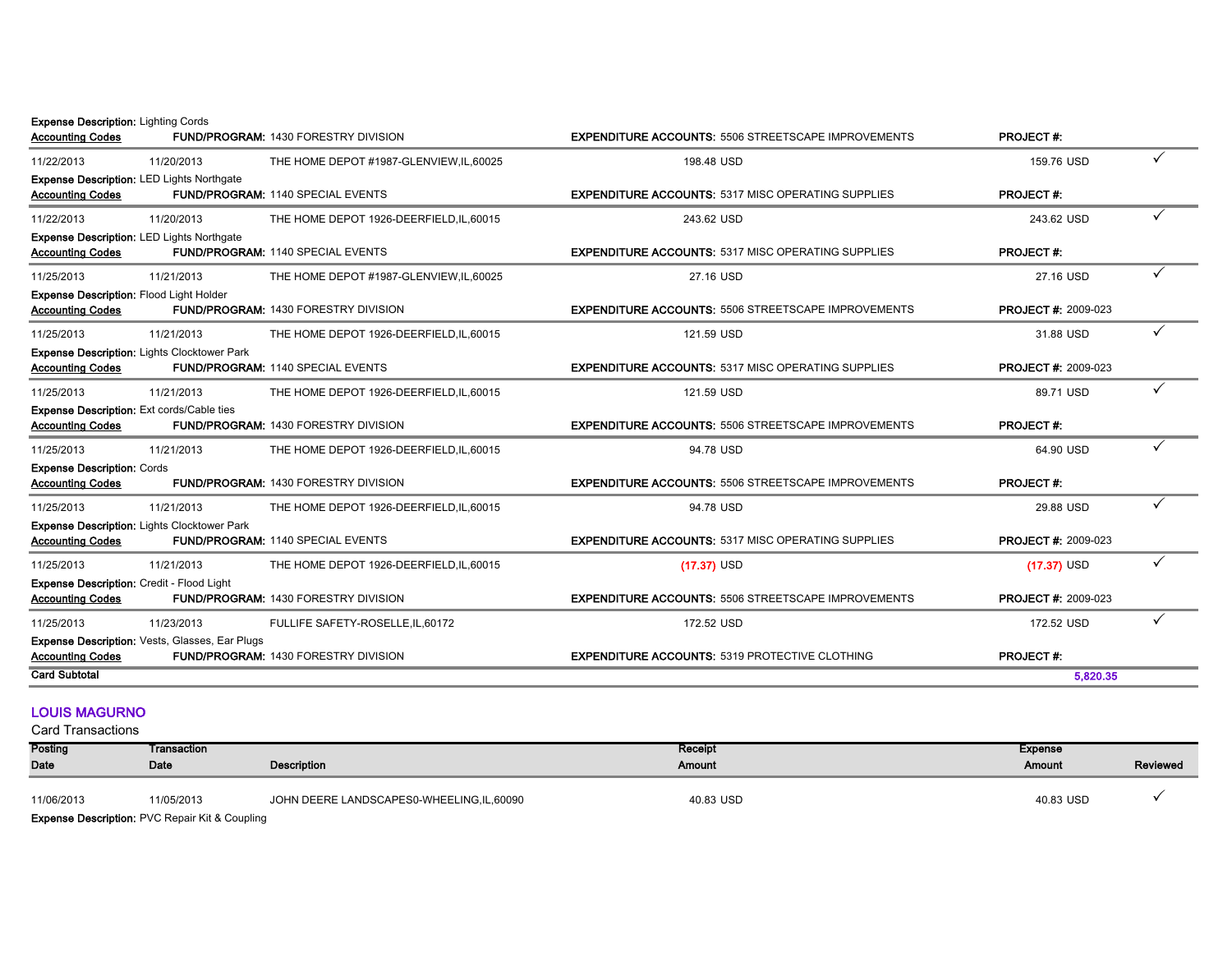| <b>Accounting Codes</b>                            | <b>FUND/PROGRAM: 1220 BUILDING SERVICES</b> |                                             | <b>EXPENDITURE ACCOUNTS: 5311 BLDG/GROUNDS MAINTENANCE</b> | <b>PROJECT#:</b> |  |
|----------------------------------------------------|---------------------------------------------|---------------------------------------------|------------------------------------------------------------|------------------|--|
|                                                    |                                             | BANNER PLUMBING SUPPLY-BUFFALO              |                                                            |                  |  |
| 11/22/2013                                         | 11/20/2013                                  | GROVE.IL.60089                              | 18.45 USD                                                  | 18.45 USD        |  |
| <b>Expense Description: Moen Handle Repair Kit</b> |                                             |                                             |                                                            |                  |  |
| <b>Accounting Codes</b>                            |                                             | <b>FUND/PROGRAM: 1220 BUILDING SERVICES</b> | <b>EXPENDITURE ACCOUNTS: 5311 BLDG/GROUNDS MAINTENANCE</b> | <b>PROJECT#:</b> |  |
| <b>Card Subtotal</b>                               |                                             |                                             |                                                            | 59.28            |  |

#### LUCA URSAN

| Posting                 | Transaction                                           |                                               | Receipt                                                         | <b>Expense</b>   |          |
|-------------------------|-------------------------------------------------------|-----------------------------------------------|-----------------------------------------------------------------|------------------|----------|
| Date                    | Date                                                  | <b>Description</b>                            | Amount                                                          | Amount           | Reviewed |
| 11/05/2013              | 11/04/2013                                            | AT&T DATA-08003310500, GA, 30004              | 25.00 USD                                                       | 25.00 USD        | ✓        |
|                         | <b>Expense Description: Wireless Data Svcs</b>        |                                               |                                                                 |                  |          |
| <b>Accounting Codes</b> |                                                       | FUND/PROGRAM: 1600 ADMIN & BOT                | <b>EXPENDITURE ACCOUNTS: 5239 CELLULAR SERVICES</b>             | <b>PROJECT#:</b> |          |
|                         |                                                       | SERVER CENTRAL NETWORK-312-829-               |                                                                 |                  |          |
| 11/05/2013              | 11/05/2013                                            | 1111, IL, 60604                               | 325.00 USD                                                      | 325.00 USD       |          |
|                         | <b>Expense Description: Website Hosting Svcs-Nov</b>  |                                               |                                                                 |                  |          |
| <b>Accounting Codes</b> |                                                       | FUND/PROGRAM: 1750 INFORMATION SYSTEMS        | <b>EXPENDITURE ACCOUNTS: 5207 IS SERV &amp; MAINT AGREEMENT</b> | <b>PROJECT#:</b> |          |
| 11/05/2013              | 11/05/2013                                            | AVANGATE FUSIONCHARTS.-650-963-570,CA,94065   | 79.00 USD                                                       | 79.00 USD        |          |
|                         | <b>Expense Description: Software Maintenance Supp</b> |                                               |                                                                 |                  |          |
| <b>Accounting Codes</b> |                                                       | <b>FUND/PROGRAM: 1750 INFORMATION SYSTEMS</b> | <b>EXPENDITURE ACCOUNTS: 5207 IS SERV &amp; MAINT AGREEMENT</b> | <b>PROJECT#:</b> |          |
| 11/06/2013              | 11/04/2013                                            | PAYFLOW/PAYPAL-08888839770,TX,78729           | 19.95 USD                                                       | 19.95 USD        |          |
|                         | Expense Description: Webpayments Sys Fees-Oct         |                                               |                                                                 |                  |          |
| <b>Accounting Codes</b> |                                                       | <b>FUND/PROGRAM: 1750 INFORMATION SYSTEMS</b> | <b>EXPENDITURE ACCOUNTS: 5207 IS SERV &amp; MAINT AGREEMENT</b> | <b>PROJECT#:</b> |          |
| 11/06/2013              | 11/05/2013                                            | AT&T DATA-08003310500, GA, 30004              | 25.00 USD                                                       | 25.00 USD        |          |
|                         | <b>Expense Description: Wireless Data Svcs</b>        |                                               |                                                                 |                  |          |
| <b>Accounting Codes</b> |                                                       | FUND/PROGRAM: 1600 ADMIN & BOT                | <b>EXPENDITURE ACCOUNTS: 5239 CELLULAR SERVICES</b>             | <b>PROJECT#:</b> |          |
| 11/06/2013              | 11/06/2013                                            | VZWRLSS MW M5761-01-800-922-0204, GA, 30004   | 174.96 USD                                                      | 174.96 USD       |          |
|                         | Expense Description: IT Comm Equip Upgrd              |                                               |                                                                 |                  |          |
| <b>Accounting Codes</b> |                                                       | FUND/PROGRAM: 1300 COMMUNITY DEVELOPMENT      | <b>EXPENDITURE ACCOUNTS: 5313 IS MISC EQPT &amp; SUPPLIES</b>   | <b>PROJECT#:</b> |          |
|                         |                                                       |                                               |                                                                 |                  |          |
| 11/06/2013              | 11/06/2013                                            | VZWRLSS MW M5761-01-800-922-0204, GA, 30004   | 137.47 USD                                                      | 137.47 USD       |          |
| <b>Accounting Codes</b> | <b>Expense Description: IT Comm Equip Upgrd</b>       | FUND/PROGRAM: 1300 COMMUNITY DEVELOPMENT      | <b>EXPENDITURE ACCOUNTS: 5313 IS MISC EQPT &amp; SUPPLIES</b>   | <b>PROJECT#:</b> |          |
|                         |                                                       |                                               |                                                                 |                  |          |
| 11/06/2013              | 11/06/2013                                            | VZWRLSS MW M5761-01-800-922-0204, GA, 30004   | 137.47 USD                                                      | 137.47 USD       |          |
|                         | Expense Description: IT Comm Equip Upgrd              |                                               |                                                                 |                  |          |
| <b>Accounting Codes</b> |                                                       | FUND/PROGRAM: 1300 COMMUNITY DEVELOPMENT      | <b>EXPENDITURE ACCOUNTS: 5313 IS MISC EQPT &amp; SUPPLIES</b>   | <b>PROJECT#:</b> |          |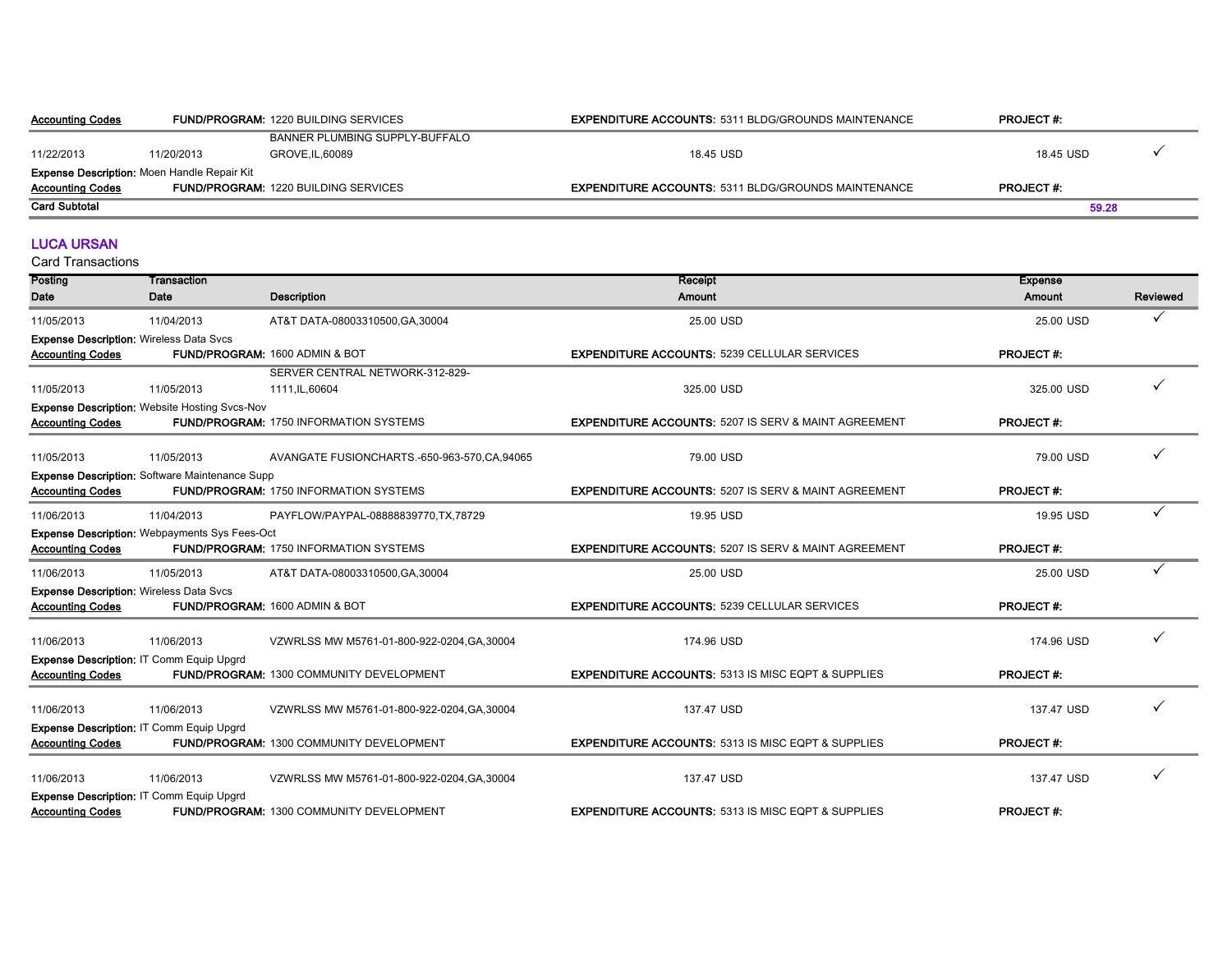| 11/06/2013                                                                | 11/06/2013                                            | VZWRLSS MW M5761-01-800-922-0204.GA.30004         | 137.47 USD                                                      | 137.47 USD       |  |
|---------------------------------------------------------------------------|-------------------------------------------------------|---------------------------------------------------|-----------------------------------------------------------------|------------------|--|
| <b>Accounting Codes</b>                                                   | <b>Expense Description: IT Comm Equip Upgrd</b>       | FUND/PROGRAM: 1300 COMMUNITY DEVELOPMENT          | <b>EXPENDITURE ACCOUNTS: 5313 IS MISC EQPT &amp; SUPPLIES</b>   | <b>PROJECT#:</b> |  |
| 11/07/2013                                                                | 11/07/2013                                            | ATT BUS PHONE PMT-888-235-7602, TX, 75202         | 1,531.06 USD                                                    | 1.531.06 USD     |  |
| <b>Accounting Codes</b>                                                   | Expense Description: Cisco Smartnet Support           | <b>FUND/PROGRAM: 1750 INFORMATION SYSTEMS</b>     | <b>EXPENDITURE ACCOUNTS: 5207 IS SERV &amp; MAINT AGREEMENT</b> | <b>PROJECT#:</b> |  |
| 11/08/2013                                                                | 11/07/2013                                            | AMAZON MKTPLACE PMTS-<br>AMZN.COM/BILL, WA, 98108 | 553.16 USD                                                      | 553.16 USD       |  |
| Expense Description: Dell Momory 8GB<br><b>Accounting Codes</b>           |                                                       | <b>FUND/PROGRAM: 1750 INFORMATION SYSTEMS</b>     | <b>EXPENDITURE ACCOUNTS: 5313 IS MISC EQPT &amp; SUPPLIES</b>   | <b>PROJECT#:</b> |  |
| 11/08/2013                                                                | 11/07/2013                                            | AT&T DATA-08003310500, GA, 30004                  | 14.99 USD                                                       | 14.99 USD        |  |
| <b>Expense Description: Wireless Data Svcs</b><br><b>Accounting Codes</b> |                                                       | FUND/PROGRAM: 1600 ADMIN & BOT                    | <b>EXPENDITURE ACCOUNTS: 5239 CELLULAR SERVICES</b>             | <b>PROJECT#:</b> |  |
| 11/08/2013                                                                | 11/07/2013                                            | AT&T DATA-08003310500, GA, 30004                  | 30.00 USD                                                       | 30.00 USD        |  |
| <b>Expense Description: Wireless Data Svcs</b><br><b>Accounting Codes</b> |                                                       | FUND/PROGRAM: 1600 ADMIN & BOT                    | <b>EXPENDITURE ACCOUNTS: 5239 CELLULAR SERVICES</b>             | <b>PROJECT#:</b> |  |
| 11/08/2013                                                                | 11/07/2013                                            | AT&T DATA-08003310500, GA, 30004                  | 14.99 USD                                                       | 14.99 USD        |  |
| <b>Expense Description: Wireless Data Svcs</b><br><b>Accounting Codes</b> |                                                       | FUND/PROGRAM: 1600 ADMIN & BOT                    | <b>EXPENDITURE ACCOUNTS: 5239 CELLULAR SERVICES</b>             | <b>PROJECT#:</b> |  |
| 11/08/2013                                                                | 11/07/2013                                            | AT&T DATA-08003310500,GA,30004                    | 25.00 USD                                                       | 25.00 USD        |  |
| <b>Expense Description: Wireless Data Svcs</b><br><b>Accounting Codes</b> |                                                       | FUND/PROGRAM: 1600 ADMIN & BOT                    | <b>EXPENDITURE ACCOUNTS: 5239 CELLULAR SERVICES</b>             | <b>PROJECT#:</b> |  |
| 11/11/2013                                                                | 11/08/2013                                            | CALENDAR WIZ LLC-HAMPTON, NH, 03842               | 88.00 USD                                                       | 88.00 USD        |  |
| <b>Accounting Codes</b>                                                   | <b>Expense Description: Annual Support Maintenanc</b> | <b>FUND/PROGRAM: 1750 INFORMATION SYSTEMS</b>     | <b>EXPENDITURE ACCOUNTS: 5207 IS SERV &amp; MAINT AGREEMENT</b> | <b>PROJECT#:</b> |  |
| 11/11/2013                                                                | 11/09/2013                                            | VZWRLSS MW M5761-01-800-922-0204, GA, 30004       | 37.49 USD                                                       | 37.49 USD        |  |
| <b>Expense Description: Phone Case/TM</b><br><b>Accounting Codes</b>      |                                                       | FUND/PROGRAM: 1300 COMMUNITY DEVELOPMENT          | <b>EXPENDITURE ACCOUNTS: 5313 IS MISC EQPT &amp; SUPPLIES</b>   | <b>PROJECT#:</b> |  |
| 11/11/2013                                                                | 11/09/2013                                            | AT&T DATA-08003310500, GA, 30004                  | 25.00 USD                                                       | 25.00 USD        |  |
| <b>Expense Description: Wireless Data Svcs</b><br><b>Accounting Codes</b> |                                                       | FUND/PROGRAM: 1600 ADMIN & BOT                    | <b>EXPENDITURE ACCOUNTS: 5239 CELLULAR SERVICES</b>             | <b>PROJECT#:</b> |  |
| 11/11/2013                                                                | 11/09/2013                                            | AT&T DATA-08003310500, GA, 30004                  | 25.00 USD                                                       | 25.00 USD        |  |
| <b>Expense Description: Wireless Data Svcs</b><br><b>Accounting Codes</b> |                                                       | FUND/PROGRAM: 1600 ADMIN & BOT                    | <b>EXPENDITURE ACCOUNTS: 5239 CELLULAR SERVICES</b>             | <b>PROJECT#:</b> |  |
| 11/11/2013                                                                | 11/09/2013                                            | AT&T DATA-08003310500, GA, 30004                  | 14.99 USD                                                       | 14.99 USD        |  |
| <b>Expense Description: Wireless Data Svcs</b><br><b>Accounting Codes</b> |                                                       | FUND/PROGRAM: 1600 ADMIN & BOT                    | <b>EXPENDITURE ACCOUNTS: 5239 CELLULAR SERVICES</b>             | <b>PROJECT#:</b> |  |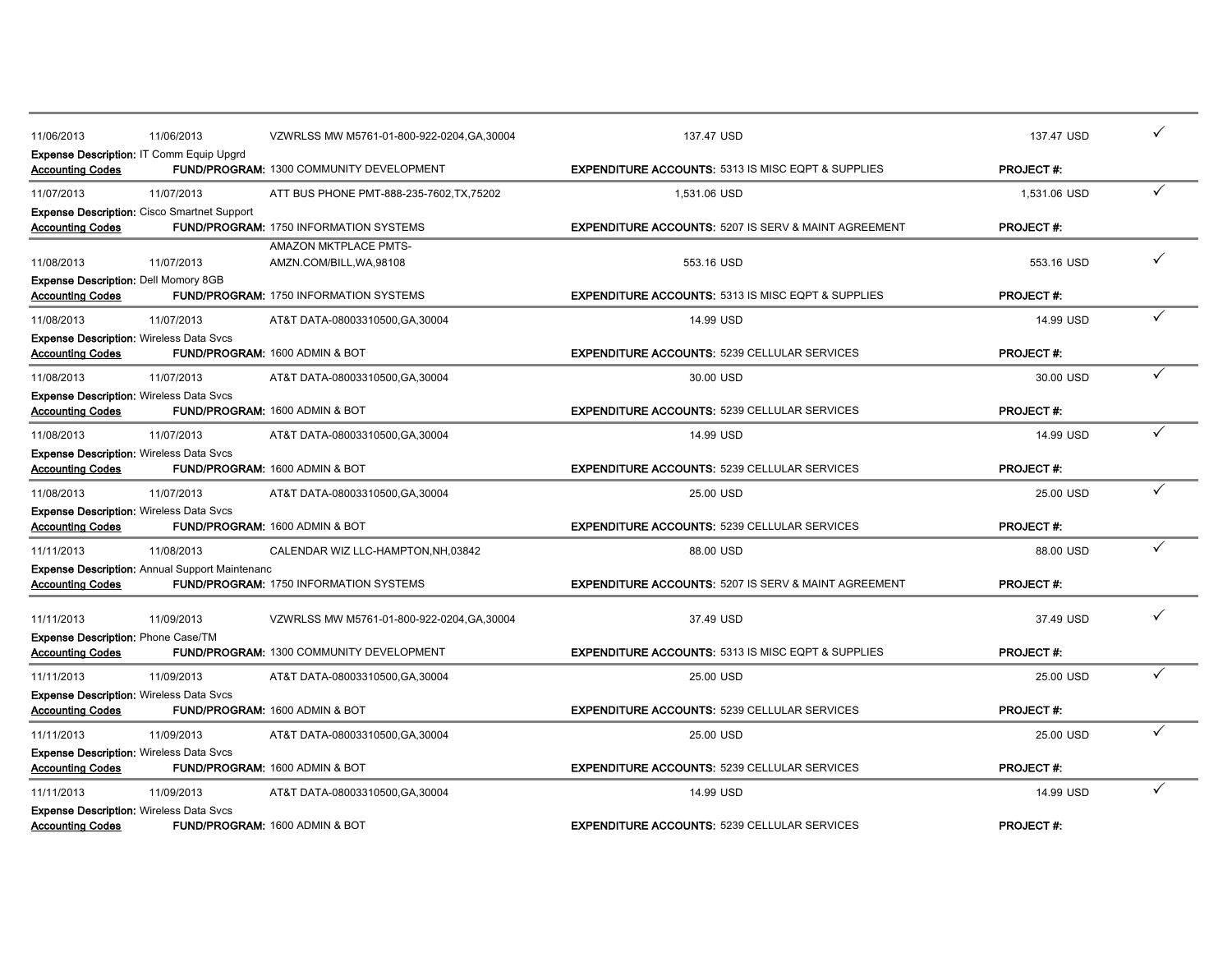| 11/11/2013                                                                | 11/09/2013 | AT&T DATA-08003310500, GA, 30004            | 25.00 USD                                                       | 25.00 USD        |   |
|---------------------------------------------------------------------------|------------|---------------------------------------------|-----------------------------------------------------------------|------------------|---|
| <b>Expense Description: Wireless Data Svcs</b><br><b>Accounting Codes</b> |            | FUND/PROGRAM: 1600 ADMIN & BOT              | <b>EXPENDITURE ACCOUNTS: 5239 CELLULAR SERVICES</b>             | <b>PROJECT#:</b> |   |
| 11/11/2013                                                                | 11/10/2013 | AT&T DATA-08003310500, GA, 30004            | 25.00 USD                                                       | 25.00 USD        |   |
| <b>Expense Description: Wireless Data Svcs</b><br><b>Accounting Codes</b> |            | FUND/PROGRAM: 1600 ADMIN & BOT              | <b>EXPENDITURE ACCOUNTS: 5239 CELLULAR SERVICES</b>             | <b>PROJECT#:</b> |   |
| 11/13/2013                                                                | 11/11/2013 | AT&T DATA-08003310500, GA, 30004            | 30.00 USD                                                       | 30.00 USD        |   |
| <b>Expense Description: Wireless Data Svcs</b><br><b>Accounting Codes</b> |            | FUND/PROGRAM: 1600 ADMIN & BOT              | <b>EXPENDITURE ACCOUNTS: 5239 CELLULAR SERVICES</b>             | <b>PROJECT#:</b> |   |
| 11/13/2013                                                                | 11/13/2013 | DMI DELL K-12/GOVT-800-981-3355, TX, 78682  | 3,058.59 USD                                                    | 1.529.30 USD     |   |
| <b>Expense Description: GIS/IT Equipment</b><br><b>Accounting Codes</b>   |            | FUND/PROGRAM: 1600 ADMIN & BOT              | <b>EXPENDITURE ACCOUNTS: 5207 IS SERV &amp; MAINT AGREEMENT</b> | <b>PROJECT#:</b> |   |
| 11/13/2013                                                                | 11/13/2013 | DMI DELL K-12/GOVT-800-981-3355, TX, 78682  | 3,058.59 USD                                                    | 764.65 USD       |   |
| <b>Expense Description: GIS/IT Equipment</b><br><b>Accounting Codes</b>   |            | FUND/PROGRAM: 4100 WATER DIVISION           | <b>EXPENDITURE ACCOUNTS: 5207 IS SERV &amp; MAINT AGREEMENT</b> | <b>PROJECT#:</b> |   |
| 11/13/2013                                                                | 11/13/2013 | DMI DELL K-12/GOVT-800-981-3355.TX.78682    | 3.058.59 USD                                                    | 764.64 USD       |   |
| <b>Expense Description: GIS/IT Equipment</b><br><b>Accounting Codes</b>   |            | <b>FUND/PROGRAM: 4200 SEWER DIVISION</b>    | <b>EXPENDITURE ACCOUNTS: 5207 IS SERV &amp; MAINT AGREEMENT</b> | <b>PROJECT#:</b> |   |
| 11/14/2013                                                                | 11/14/2013 | VZWRLSS MW M5761-01-800-922-0204, GA, 30004 | 37.49 USD                                                       | 37.49 USD        |   |
| Expense Description: Phone Case/JT<br><b>Accounting Codes</b>             |            | FUND/PROGRAM: 1300 COMMUNITY DEVELOPMENT    | <b>EXPENDITURE ACCOUNTS: 5313 IS MISC EQPT &amp; SUPPLIES</b>   | <b>PROJECT#:</b> |   |
| 11/15/2013                                                                | 11/13/2013 | AT&T DATA-08003310500, GA, 30004            | 30.00 USD                                                       | 30.00 USD        |   |
| <b>Expense Description: Wireless Data Svcs</b><br>Accounting Codes        |            | FUND/PROGRAM: 1600 ADMIN & BOT              | <b>EXPENDITURE ACCOUNTS: 5239 CELLULAR SERVICES</b>             | <b>PROJECT#:</b> |   |
| 11/15/2013                                                                | 11/14/2013 | AT&T DATA-08003310500, GA, 30004            | 14.99 USD                                                       | 14.99 USD        |   |
| <b>Expense Description: Wireless Data Svcs</b><br><b>Accounting Codes</b> |            | FUND/PROGRAM: 1600 ADMIN & BOT              | <b>EXPENDITURE ACCOUNTS: 5239 CELLULAR SERVICES</b>             | <b>PROJECT#:</b> |   |
| 11/18/2013                                                                | 11/15/2013 | AT&T DATA-08003310500, GA, 30004            | 14.99 USD                                                       | 14.99 USD        |   |
| <b>Expense Description: Wireless Data Svcs</b><br><b>Accounting Codes</b> |            | FUND/PROGRAM: 1600 ADMIN & BOT              | <b>EXPENDITURE ACCOUNTS: 5239 CELLULAR SERVICES</b>             | <b>PROJECT#:</b> |   |
| 11/20/2013                                                                | 11/19/2013 | AT&T DATA-08003310500, GA, 30004            | 14.99 USD                                                       | 14.99 USD        |   |
| <b>Expense Description: Wireless Data Svcs</b><br><b>Accounting Codes</b> |            | FUND/PROGRAM: 1600 ADMIN & BOT              | <b>EXPENDITURE ACCOUNTS: 5239 CELLULAR SERVICES</b>             | <b>PROJECT#:</b> |   |
| 11/25/2013                                                                | 11/22/2013 | AT&T DATA-08003310500, GA, 30004            | 14.99 USD                                                       | 14.99 USD        |   |
| <b>Expense Description: Wireless Data Svcs</b><br><b>Accounting Codes</b> |            | FUND/PROGRAM: 1600 ADMIN & BOT              | <b>EXPENDITURE ACCOUNTS: 5239 CELLULAR SERVICES</b>             | <b>PROJECT#:</b> |   |
| 11/25/2013                                                                | 11/22/2013 | AT&T DATA-08003310500, GA, 30004            | 14.99 USD                                                       | 14.99 USD        | ✓ |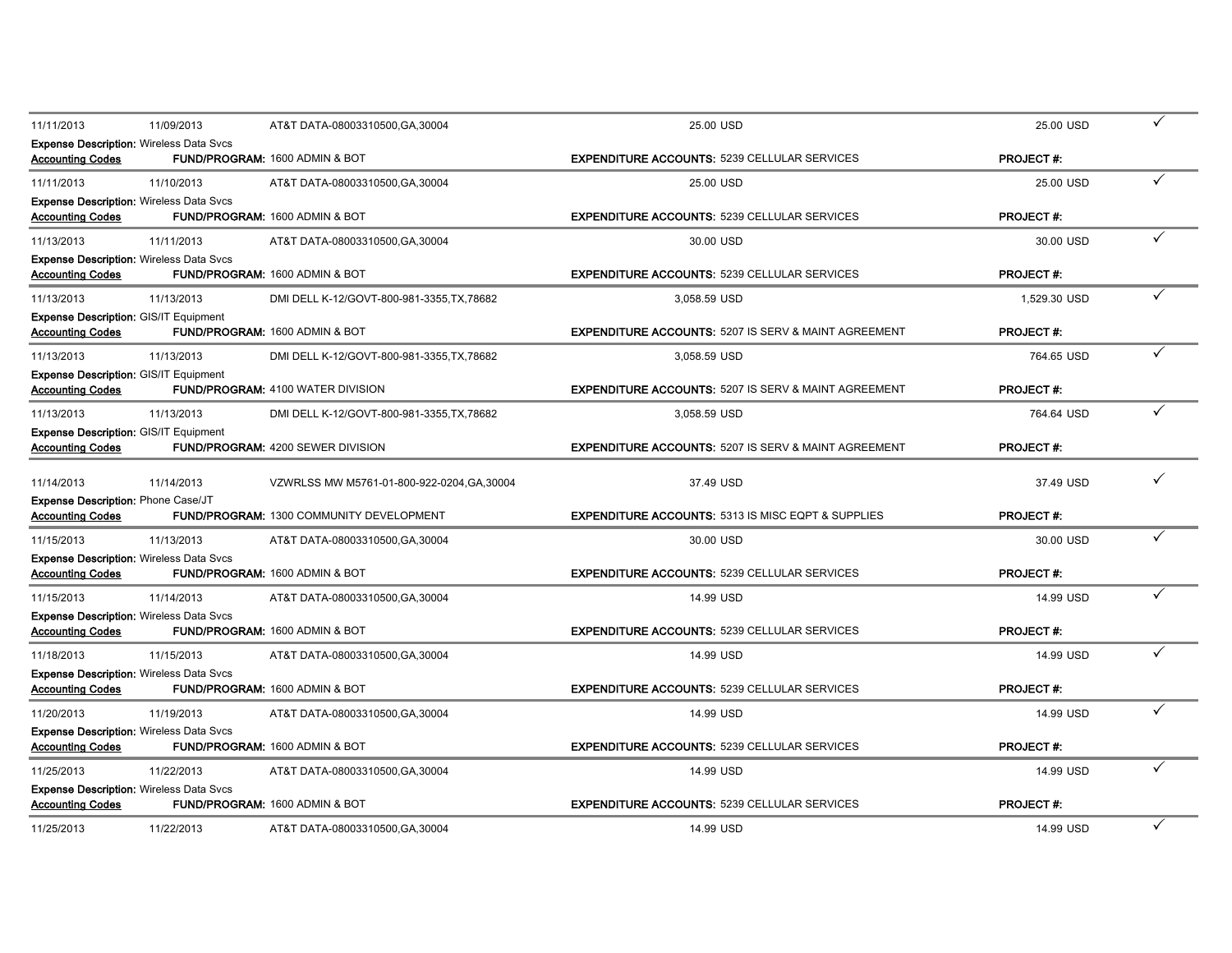|                                                                         | <b>Expense Description: Wireless Data Svcs</b>       |                                               |                                                                 | <b>PROJECT#:</b> |   |
|-------------------------------------------------------------------------|------------------------------------------------------|-----------------------------------------------|-----------------------------------------------------------------|------------------|---|
| <b>Accounting Codes</b>                                                 |                                                      | FUND/PROGRAM: 1600 ADMIN & BOT                | <b>EXPENDITURE ACCOUNTS: 5239 CELLULAR SERVICES</b>             |                  |   |
| 11/25/2013                                                              | 11/23/2013                                           | AT&T DATA-08003310500, GA, 30004              | 14.99 USD                                                       | 14.99 USD        | ✓ |
| <b>Accounting Codes</b>                                                 | <b>Expense Description: Wireless Data Svcs</b>       | FUND/PROGRAM: 1600 ADMIN & BOT                | <b>EXPENDITURE ACCOUNTS: 5239 CELLULAR SERVICES</b>             | <b>PROJECT#:</b> |   |
| 11/26/2013                                                              | 11/25/2013                                           | AT&T DATA-08003310500, GA, 30004              | 25.00 USD                                                       | 25.00 USD        |   |
| <b>Accounting Codes</b>                                                 | <b>Expense Description: Wireless Data Svcs</b>       | FUND/PROGRAM: 1600 ADMIN & BOT                | <b>EXPENDITURE ACCOUNTS: 5239 CELLULAR SERVICES</b>             | <b>PROJECT#:</b> |   |
| 11/26/2013                                                              | 11/25/2013                                           | AT&T DATA-08003310500, GA, 30004              | 14.99 USD                                                       | 14.99 USD        |   |
| <b>Accounting Codes</b>                                                 | <b>Expense Description: Wireless Data Svcs</b>       | <b>FUND/PROGRAM: 1600 ADMIN &amp; BOT</b>     | <b>EXPENDITURE ACCOUNTS: 5239 CELLULAR SERVICES</b>             | <b>PROJECT#:</b> |   |
| 11/26/2013                                                              | 11/25/2013                                           | AT&T DATA-08003310500, GA, 30004              | 14.99 USD                                                       | 14.99 USD        |   |
| <b>Accounting Codes</b>                                                 | <b>Expense Description: Wireless Data Svcs</b>       | <b>FUND/PROGRAM: 1600 ADMIN &amp; BOT</b>     | <b>EXPENDITURE ACCOUNTS: 5239 CELLULAR SERVICES</b>             | <b>PROJECT#:</b> |   |
| 11/29/2013                                                              | 11/27/2013                                           | AT&T DATA-08003310500, GA, 30004              | 14.99 USD                                                       | 14.99 USD        | ✓ |
| <b>Accounting Codes</b>                                                 | <b>Expense Description: Wireless Data Svcs</b>       | FUND/PROGRAM: 1600 ADMIN & BOT                | <b>EXPENDITURE ACCOUNTS: 5239 CELLULAR SERVICES</b>             | <b>PROJECT#:</b> |   |
| 11/29/2013                                                              | 11/27/2013                                           | AT&T DATA-08003310500, GA, 30004              | 25.00 USD                                                       | 25.00 USD        |   |
| <b>Accounting Codes</b>                                                 | <b>Expense Description: Wireless Data Svcs</b>       | FUND/PROGRAM: 1600 ADMIN & BOT                | <b>EXPENDITURE ACCOUNTS: 5239 CELLULAR SERVICES</b>             | <b>PROJECT#:</b> |   |
| 11/29/2013                                                              | 11/27/2013                                           | AT&T DATA-08003310500, GA, 30004              | 25.00 USD                                                       | 25.00 USD        |   |
| <b>Accounting Codes</b>                                                 | <b>Expense Description: Wireless Data Svcs</b>       | FUND/PROGRAM: 1600 ADMIN & BOT                | <b>EXPENDITURE ACCOUNTS: 5239 CELLULAR SERVICES</b>             | <b>PROJECT#:</b> |   |
| 11/29/2013                                                              | 11/28/2013                                           | HSW HOSTWAY.COM-866-4678929,IL,60606          | 126.00 USD                                                      | 126.00 USD       |   |
| <b>Expense Description: Hosting Fees-Dec</b><br><b>Accounting Codes</b> |                                                      | <b>FUND/PROGRAM: 1750 INFORMATION SYSTEMS</b> | <b>EXPENDITURE ACCOUNTS: 5207 IS SERV &amp; MAINT AGREEMENT</b> | <b>PROJECT#:</b> |   |
| 12/02/2013                                                              | 11/28/2013                                           | AT&T DATA-08003310500, GA, 30004              | 14.99 USD                                                       | 14.99 USD        | ✓ |
| <b>Accounting Codes</b>                                                 | <b>Expense Description: Wireless Data Svcs</b>       | FUND/PROGRAM: 1600 ADMIN & BOT                | <b>EXPENDITURE ACCOUNTS: 5239 CELLULAR SERVICES</b>             | <b>PROJECT#:</b> |   |
| 12/02/2013                                                              | 11/30/2013                                           | MEDIASERVE/LEAVER & CO-8003456600, TN,37064   | 63.00 USD                                                       | 63.00 USD        |   |
| <b>Accounting Codes</b>                                                 | <b>Expense Description: Webcasting Svcs-Dec</b>      | <b>FUND/PROGRAM: 1750 INFORMATION SYSTEMS</b> | <b>EXPENDITURE ACCOUNTS: 5207 IS SERV &amp; MAINT AGREEMENT</b> | <b>PROJECT#:</b> |   |
| 12/04/2013                                                              | 12/02/2013                                           | PAYFLOW/PAYPAL-08888839770, TX, 78729         | 19.95 USD                                                       | 19.95 USD        |   |
| <b>Accounting Codes</b>                                                 | <b>Expense Description: Webpayments Sys Fees-Nov</b> | <b>FUND/PROGRAM: 1750 INFORMATION SYSTEMS</b> | <b>EXPENDITURE ACCOUNTS: 5207 IS SERV &amp; MAINT AGREEMENT</b> | <b>PROJECT#:</b> |   |
| 12/04/2013                                                              | 12/03/2013                                           | WWW.NEWEGG.COM-800-390-1119.CA,91745          | 24.99 USD                                                       | 24.99 USD        |   |
|                                                                         |                                                      |                                               |                                                                 |                  |   |

Expense Description: IT Equipment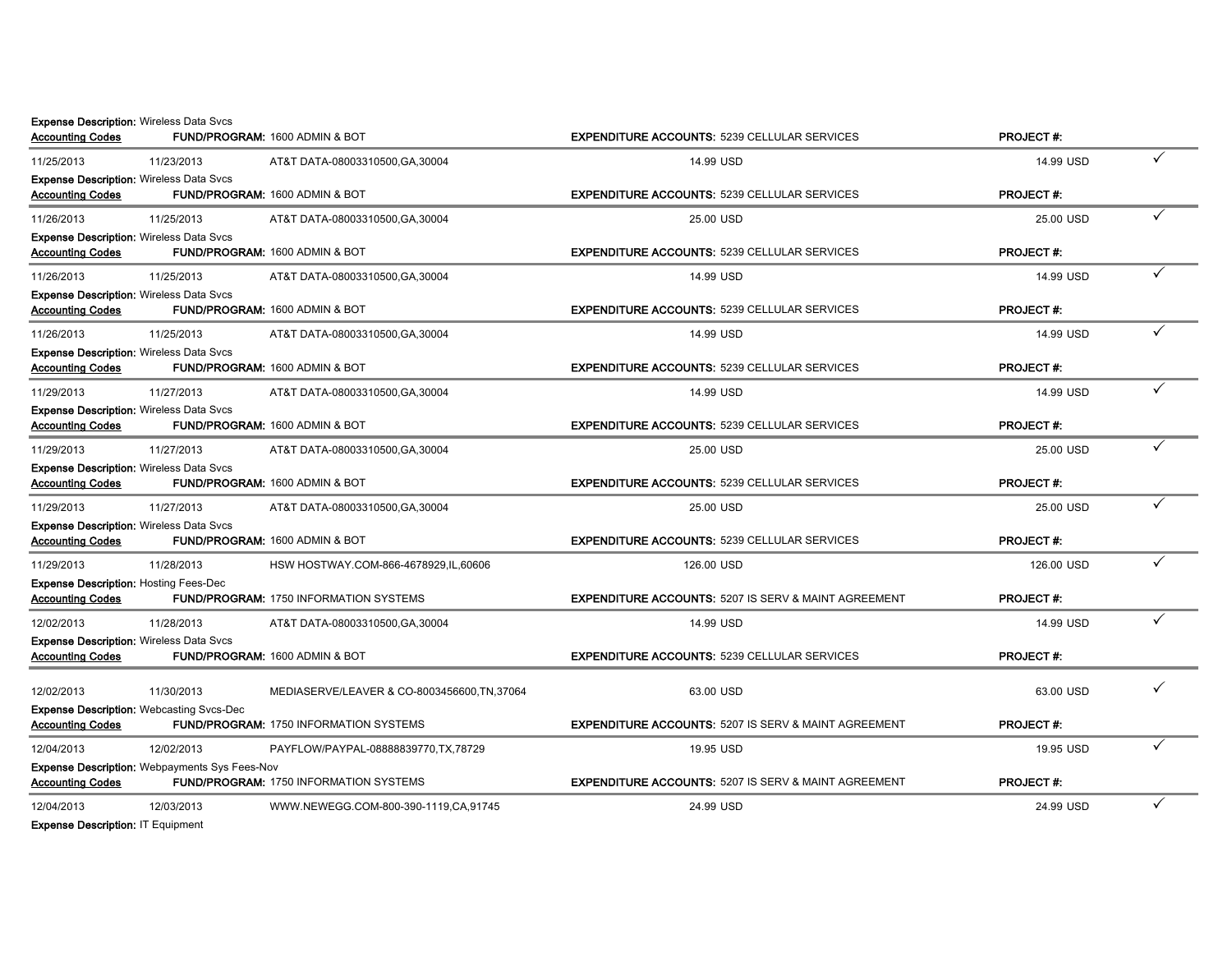| <b>Accounting Codes</b> |                                                      | <b>FUND/PROGRAM: 1750 INFORMATION SYSTEMS</b> | <b>EXPENDITURE ACCOUNTS: 5313 IS MISC EQPT &amp; SUPPLIES</b>   | <b>PROJECT#:</b> |  |
|-------------------------|------------------------------------------------------|-----------------------------------------------|-----------------------------------------------------------------|------------------|--|
|                         |                                                      | SERVER CENTRAL NETWORK-312-829-               |                                                                 |                  |  |
| 12/04/2013              | 12/04/2013                                           | 1111.IL.60604                                 | 325.00 USD                                                      | 325.00 USD       |  |
|                         | <b>Expense Description:</b> Website Hosting Svcs-Dec |                                               |                                                                 |                  |  |
| <b>Accounting Codes</b> |                                                      | <b>FUND/PROGRAM: 1750 INFORMATION SYSTEMS</b> | <b>EXPENDITURE ACCOUNTS: 5207 IS SERV &amp; MAINT AGREEMENT</b> | <b>PROJECT#:</b> |  |
| <b>Card Subtotal</b>    |                                                      |                                               |                                                                 | 7.410.92         |  |

#### MELODY BONK

| Posting                                                                  | Transaction                                           |                                                          | <b>Receipt</b>                                                | <b>Expense</b>             |          |
|--------------------------------------------------------------------------|-------------------------------------------------------|----------------------------------------------------------|---------------------------------------------------------------|----------------------------|----------|
| Date                                                                     | Date                                                  | <b>Description</b>                                       | <b>Amount</b>                                                 | <b>Amount</b>              | Reviewed |
| 11/05/2013                                                               | 11/04/2013                                            | PAYPAL ILLINOISASS-4029357733,CA,95131                   | 210.00 USD                                                    | 210.00 USD                 |          |
| <b>Accounting Codes</b>                                                  | Expense Description: IACP Membership/Benson           | FUND/PROGRAM: 2100 POLICE DEPARTMENT                     | <b>EXPENDITURE ACCOUNTS: 5222 MEMBERSHIP DUES</b>             | <b>PROJECT#:</b>           |          |
| 11/12/2013                                                               | 11/11/2013                                            | CHICAGO BAGEL & BIALY-WHEELING, IL, 60090                | 19.24 USD                                                     | 19.24 USD                  |          |
| <b>Accounting Codes</b>                                                  | <b>Expense Description: NIPAS Mtg Refreshments</b>    | <b>FUND/PROGRAM: 2100 POLICE DEPARTMENT</b>              | <b>EXPENDITURE ACCOUNTS: 5205 CONFERENCES &amp; MEETINGS</b>  | <b>PROJECT#:</b>           |          |
| 11/14/2013                                                               | 11/13/2013                                            | COOKIESBYDESIGNOFCHICA-773-880-<br>0460, IL, 60614       | 75.25 USD                                                     | 75.25 USD                  |          |
| <b>Accounting Codes</b>                                                  | <b>Expense Description: Get Well Gift-Stasek</b>      | <b>FUND/PROGRAM: 2100 POLICE DEPARTMENT</b>              | <b>EXPENDITURE ACCOUNTS: 5317 MISC OPERATING SUPPLIES</b>     | <b>PROJECT#:</b>           |          |
| 11/14/2013                                                               | 11/14/2013                                            | AMAZON.COM-AMZN.COM/BILL, WA, 98101                      | 74.63 USD                                                     | 74.63 USD                  |          |
| <b>Accounting Codes</b>                                                  | <b>Expense Description: Wireles Presenter/Pointer</b> | FUND/PROGRAM: 2100 POLICE DEPARTMENT                     | <b>EXPENDITURE ACCOUNTS: 5313 IS MISC EQPT &amp; SUPPLIES</b> | <b>PROJECT#:</b>           |          |
| 11/15/2013                                                               | 11/14/2013                                            | SQ MUNICIPAL ELECTRON-DECATUR, IL, 62526                 | 244.29 USD                                                    | 244.29 USD                 |          |
| <b>Expense Description: Radar Repairs</b><br><b>Accounting Codes</b>     |                                                       | <b>FUND/PROGRAM: 2100 POLICE DEPARTMENT</b>              | <b>EXPENDITURE ACCOUNTS: 5324 POLICE DUI FUND EXPENSES</b>    | <b>PROJECT #: 2003-037</b> |          |
| 11/15/2013                                                               | 11/14/2013                                            | AMAZON MKTPLACE PMTS-<br>AMZN.COM/BILL, WA, 98108        | 56.00 USD                                                     | 56.00 USD                  |          |
| <b>Expense Description: Network Cable</b><br><b>Accounting Codes</b>     |                                                       | <b>FUND/PROGRAM: 2100 POLICE DEPARTMENT</b>              | <b>EXPENDITURE ACCOUNTS: 5313 IS MISC EQPT &amp; SUPPLIES</b> | <b>PROJECT#:</b>           |          |
| 11/15/2013                                                               | 11/14/2013                                            | B & H PHOTO-VIDEO-MO/T-800-9479950,NY,10001              | 1,041.00 USD                                                  | 1,041.00 USD               |          |
| <b>Expense Description: Dome Camera</b><br><b>Accounting Codes</b>       |                                                       | <b>FUND/PROGRAM: 2100 POLICE DEPARTMENT</b>              | <b>EXPENDITURE ACCOUNTS: 5220 MAINT OFF/SPEC EQUIPMENT</b>    | <b>PROJECT#:</b>           |          |
| 11/18/2013                                                               | 11/15/2013                                            | AMAZON.COM-AMZN.COM/BILL, WA, 98101                      | 62.56 USD                                                     | 62.56 USD                  |          |
| <b>Expense Description: Graphics Adapters</b><br><b>Accounting Codes</b> |                                                       | <b>FUND/PROGRAM: 2100 POLICE DEPARTMENT</b>              | <b>EXPENDITURE ACCOUNTS: 5313 IS MISC EQPT &amp; SUPPLIES</b> | <b>PROJECT#:</b>           |          |
| 11/18/2013                                                               | 11/15/2013                                            | <b>AMAZON MKTPLACE PMTS-</b><br>AMZN.COM/BILL, WA, 98108 | 3.04 USD                                                      | 3.04 USD                   |          |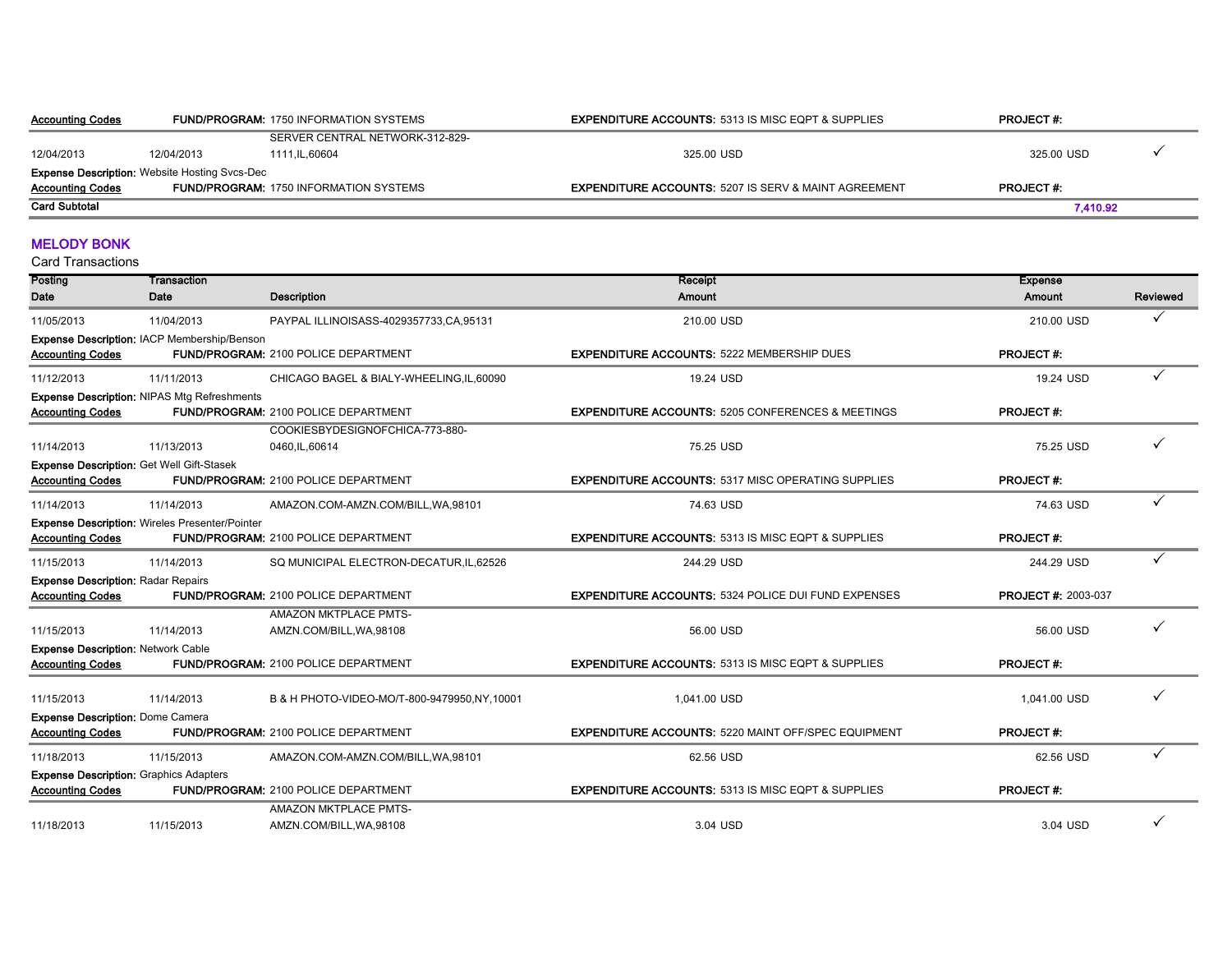Expense Description: Cable Adaptor

| <b>Accounting Codes</b>                    |                                                       | <b>FUND/PROGRAM: 2100 POLICE DEPARTMENT</b> | <b>EXPENDITURE ACCOUNTS: 5313 IS MISC EQPT &amp; SUPPLIES</b> | <b>PROJECT#:</b> |  |
|--------------------------------------------|-------------------------------------------------------|---------------------------------------------|---------------------------------------------------------------|------------------|--|
| 11/20/2013                                 | 11/19/2013                                            | BLK BOX CORP-724-746-5500, PA, 15055        | 156.59 USD                                                    | 156.59 USD       |  |
|                                            | <b>Expense Description:</b> Lockup Camera Instalation |                                             |                                                               |                  |  |
| <b>Accounting Codes</b>                    |                                                       | <b>FUND/PROGRAM: 2100 POLICE DEPARTMENT</b> | <b>EXPENDITURE ACCOUNTS: 5220 MAINT OFF/SPEC EQUIPMENT</b>    | <b>PROJECT#:</b> |  |
|                                            |                                                       | AMAZON MKTPLACE PMTS-                       |                                                               |                  |  |
| 11/21/2013                                 | 11/20/2013                                            | AMZN.COM/BILL, WA, 98108                    | 23.01 USD                                                     | 23.01 USD        |  |
| <b>Expense Description: Camera Mount</b>   |                                                       |                                             |                                                               |                  |  |
| <b>Accounting Codes</b>                    |                                                       | <b>FUND/PROGRAM: 2100 POLICE DEPARTMENT</b> | <b>EXPENDITURE ACCOUNTS: 5220 MAINT OFF/SPEC EQUIPMENT</b>    | <b>PROJECT#:</b> |  |
| 11/22/2013                                 | 11/21/2013                                            | B & H PHOTO-VIDEO-MO/T-800-9479950.NY.10001 | 663.90 USD                                                    | 663.90 USD       |  |
|                                            |                                                       |                                             |                                                               |                  |  |
|                                            | Expense Description: Panoramic Camera                 | <b>FUND/PROGRAM: 2100 POLICE DEPARTMENT</b> | <b>EXPENDITURE ACCOUNTS: 5220 MAINT OFF/SPEC EQUIPMENT</b>    | <b>PROJECT#:</b> |  |
| <b>Accounting Codes</b>                    |                                                       |                                             |                                                               |                  |  |
| 11/22/2013                                 | 11/21/2013                                            | B & H PHOTO-VIDEO-MO/T-800-9479950.NY.10001 | 630.00 USD                                                    | 630.00 USD       |  |
|                                            | <b>Expense Description:</b> dome camera outside       |                                             |                                                               |                  |  |
| <b>Accounting Codes</b>                    |                                                       | <b>FUND/PROGRAM: 2100 POLICE DEPARTMENT</b> | <b>EXPENDITURE ACCOUNTS: 5220 MAINT OFF/SPEC EQUIPMENT</b>    | <b>PROJECT#:</b> |  |
|                                            |                                                       |                                             |                                                               |                  |  |
| 11/27/2013                                 | 11/26/2013                                            | DIGITAL HIGHWAY.INC-BATTLE CREEK.MI.49015   | 51.03 USD                                                     | 51.03 USD        |  |
| <b>Expense Description: Power Adapters</b> |                                                       |                                             |                                                               |                  |  |
| <b>Accounting Codes</b>                    |                                                       | <b>FUND/PROGRAM: 2100 POLICE DEPARTMENT</b> | <b>EXPENDITURE ACCOUNTS: 5220 MAINT OFF/SPEC EQUIPMENT</b>    | <b>PROJECT#:</b> |  |
| <b>Card Subtotal</b>                       |                                                       |                                             |                                                               | 3.310.54         |  |
|                                            |                                                       |                                             |                                                               |                  |  |

#### MICHAEL BLIEFERNICH

| Posting                                     | Transaction                                          |                                             | Receipt                                                   | <b>Expense</b>   |          |
|---------------------------------------------|------------------------------------------------------|---------------------------------------------|-----------------------------------------------------------|------------------|----------|
| Date                                        | Date                                                 | Description                                 | <b>Amount</b>                                             | <b>Amount</b>    | Reviewed |
|                                             |                                                      | AMERICAN LIGHTING INC-303-6953019,CO,80231- |                                                           |                  |          |
| 11/05/2013                                  | 11/01/2013                                           | 3265                                        | 856.32 USD                                                | 856.32 USD       |          |
| <b>Expense Description: Seasonal Lights</b> |                                                      |                                             |                                                           |                  |          |
| <b>Accounting Codes</b>                     |                                                      | <b>FUND/PROGRAM: 1140 SPECIAL EVENTS</b>    | <b>EXPENDITURE ACCOUNTS: 5317 MISC OPERATING SUPPLIES</b> | <b>PROJECT#:</b> |          |
|                                             |                                                      | MILLER ACE IND ON DEVO-ELK GROVE            |                                                           |                  |          |
| 11/15/2013                                  | 11/14/2013                                           | VIL, IL, 60007                              | 1.705.54 USD                                              | 1,705.54 USD     |          |
| <b>Expense Description: Seasonal Lights</b> |                                                      |                                             |                                                           |                  |          |
| <b>Accounting Codes</b>                     |                                                      | <b>FUND/PROGRAM: 1140 SPECIAL EVENTS</b>    | <b>EXPENDITURE ACCOUNTS: 5317 MISC OPERATING SUPPLIES</b> | <b>PROJECT#:</b> |          |
|                                             |                                                      | MILLER ACE IND ON DEVO-ELK GROVE            |                                                           |                  |          |
| 11/15/2013                                  | 11/14/2013                                           | VIL, IL, 60007                              | $(1,705.54)$ USD                                          | $(1,705.54)$ USD |          |
|                                             | <b>Expense Description:</b> Seasonal Lights (Credit) |                                             |                                                           |                  |          |
| <b>Accounting Codes</b>                     |                                                      | <b>FUND/PROGRAM: 1140 SPECIAL EVENTS</b>    | <b>EXPENDITURE ACCOUNTS: 5317 MISC OPERATING SUPPLIES</b> | <b>PROJECT#:</b> |          |
|                                             |                                                      | MILLER ACE IND ON DEVO-ELK GROVE            |                                                           |                  |          |
| 11/15/2013                                  | 11/14/2013                                           | VIL, IL, 60007                              | 1,579.20 USD                                              | 1.579.20 USD     |          |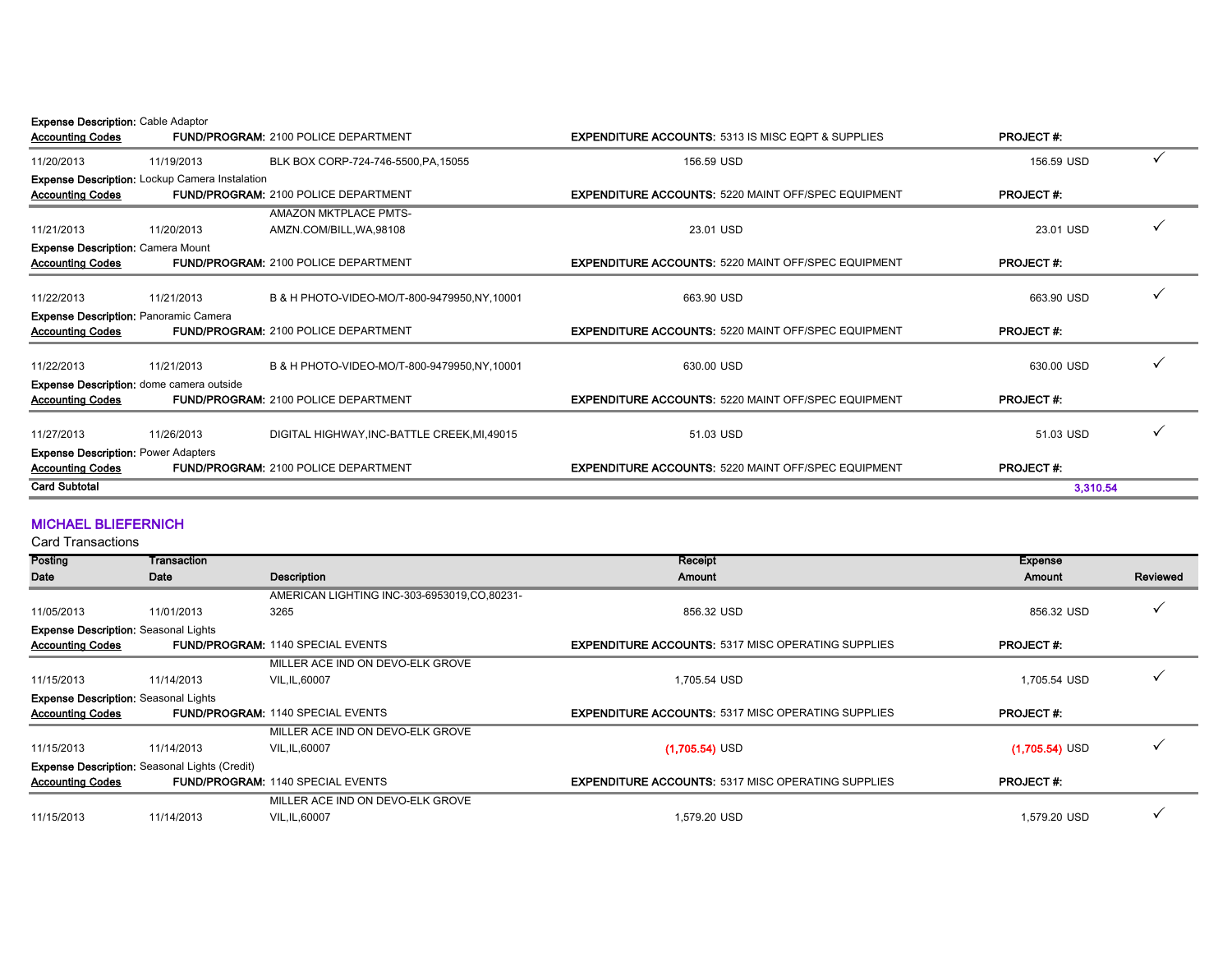#### **Expense Description: Seasonal Lights**

Accounting Codes FUND/PROGRAM: 1140 SPECIAL EVENTS **EXPENDITURE ACCOUNTS:** 5317 MISC OPERATING SUPPLIES **PROJECT #:** Card Subtotal

### MICHAEL CROTTY

Card Transactions

| Posting                                        | Transaction |                                                | Receipt                                                      | Expense           |          |
|------------------------------------------------|-------------|------------------------------------------------|--------------------------------------------------------------|-------------------|----------|
| <b>Date</b>                                    | Date        | Description                                    | Amount                                                       | Amount            | Reviewed |
|                                                |             |                                                |                                                              |                   |          |
| 12/04/2013                                     | 12/03/2013  | NATL PUBLIC EMPLOYER L-07604331686,CA,94043    | 559.00 USD                                                   | 559.00 USD        |          |
| <b>Expense Description: NPELRA Conf Reg/MC</b> |             |                                                |                                                              |                   |          |
| <b>Accounting Codes</b>                        |             | <b>FUND/PROGRAM: 1800 HUMAN RESOURCES DEPT</b> | <b>EXPENDITURE ACCOUNTS: 5205 CONFERENCES &amp; MEETINGS</b> | <b>PROJECT #:</b> |          |
| <b>Card Subtotal</b>                           |             |                                                |                                                              | 559.00            |          |

#### MICHAEL MONDSCHAIN

Card Transactions

| Posting                                                                      | Transaction |                                            | Receipt                                    | Expense          |          |  |
|------------------------------------------------------------------------------|-------------|--------------------------------------------|--------------------------------------------|------------------|----------|--|
| Date                                                                         | Date        | Description                                | Amount                                     | Amount           | Reviewed |  |
| 11/11/2013                                                                   | 11/09/2013  | BUCA DI BEPPO-WHEELING-WHEELING, IL, 60090 | 604.92 USD                                 | 604.92 USD       |          |  |
| <b>Expense Description: Budget Workshop Lunch</b><br><b>Accounting Codes</b> |             | <b>FUND/PROGRAM: 1600 ADMIN &amp; BOT</b>  | <b>EXPENDITURE ACCOUNTS: 5105 TRAINING</b> | <b>PROJECT#:</b> |          |  |
| 11/11/2013                                                                   | 11/09/2013  | DUNKIN #349692 Q35-WHEELING,IL,60090       | 118.91 USD                                 | 118.91 USD       |          |  |
| <b>Expense Description: Budget Workshop Breakfast</b>                        |             |                                            |                                            |                  |          |  |
| <b>Accounting Codes</b>                                                      |             | <b>FUND/PROGRAM: 1600 ADMIN &amp; BOT</b>  | <b>EXPENDITURE ACCOUNTS: 5105 TRAINING</b> | <b>PROJECT#:</b> |          |  |
| <b>Card Subtotal</b>                                                         |             |                                            |                                            | 723.83           |          |  |

#### MICHAEL SCHROEDER

| Posting                                                                      | Transaction                                                        |                                              | <b>Receipt</b>                                             | <b>Expense</b>   |          |
|------------------------------------------------------------------------------|--------------------------------------------------------------------|----------------------------------------------|------------------------------------------------------------|------------------|----------|
| Date                                                                         | Date                                                               | Description                                  | Amount                                                     | Amount           | Reviewed |
| 11/06/2013                                                                   | 11/05/2013<br><b>Expense Description: Unloader/Pressure Washer</b> | NOR NORTHERN TOOL-800-222-5381, MN, 55337    | 128.48 USD                                                 | 128.48 USD       |          |
| <b>Accounting Codes</b>                                                      |                                                                    | <b>FUND/PROGRAM: 1220 BUILDING SERVICES</b>  | <b>EXPENDITURE ACCOUNTS: 5311 BLDG/GROUNDS MAINTENANCE</b> | <b>PROJECT#:</b> |          |
| 11/07/2013                                                                   | 11/07/2013                                                         | WW GRAINGER-877-2022594, PA, 15201-1416      | 123.52 USD                                                 | 123.52 USD       |          |
| <b>Expense Description: Pressure Washer Hoses</b><br><b>Accounting Codes</b> |                                                                    | <b>FUND/PROGRAM: 1220 BUILDING SERVICES</b>  | <b>EXPENDITURE ACCOUNTS: 5311 BLDG/GROUNDS MAINTENANCE</b> | <b>PROJECT#:</b> |          |
| 11/13/2013                                                                   | 11/12/2013                                                         | ABT ELECTRONICS SERV-888-228-5800, IL, 60025 | 81.05 USD                                                  | 81.05 USD        |          |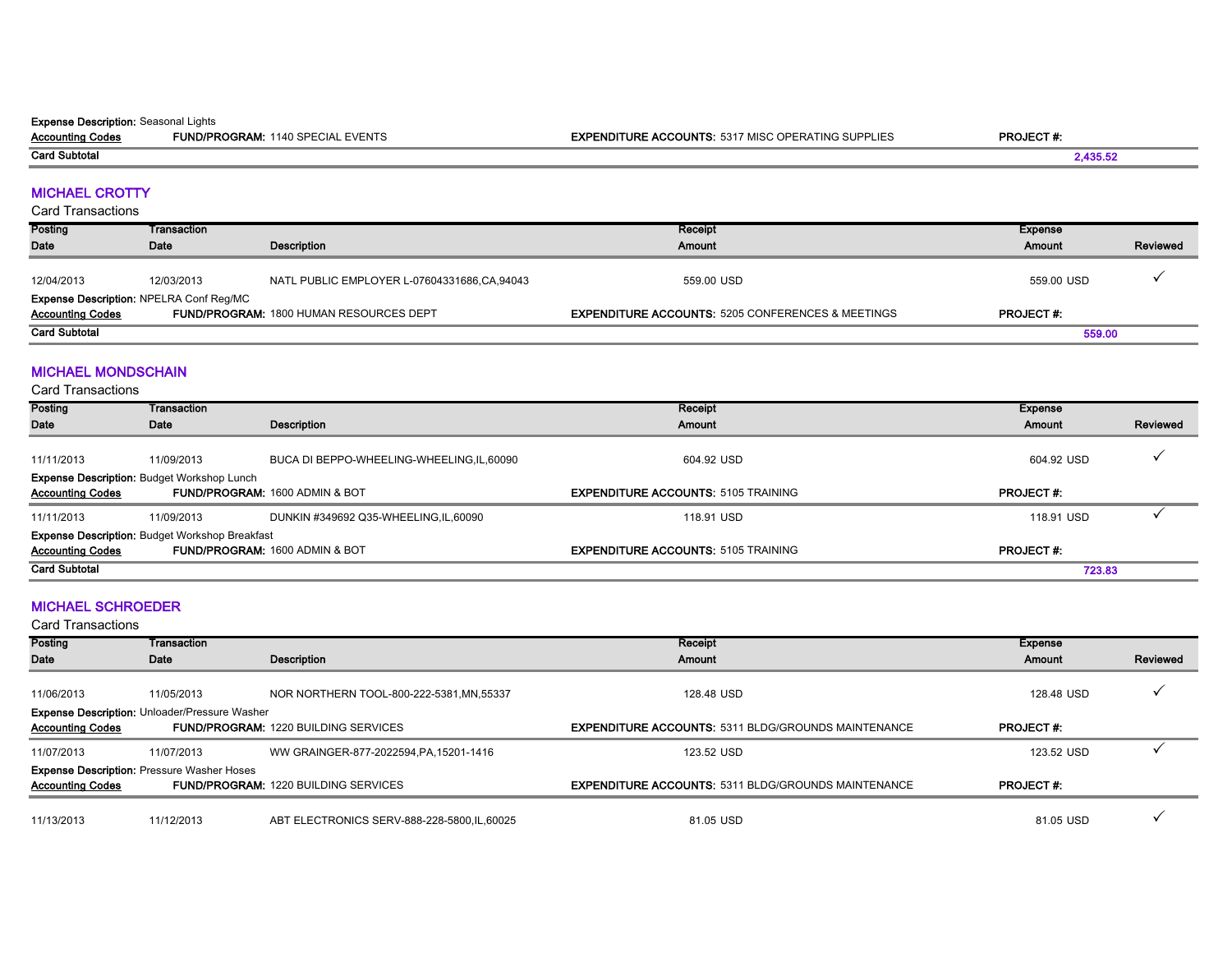Expense Description: Refrigerator Thermister

|                                                       |                                              | <b>EXPENDITURE ACCOUNTS: 5311 BLDG/GROUNDS MAINTENANCE</b>                                                                                                                                                                                                                                                                                                 | <b>PROJECT#:</b> |  |
|-------------------------------------------------------|----------------------------------------------|------------------------------------------------------------------------------------------------------------------------------------------------------------------------------------------------------------------------------------------------------------------------------------------------------------------------------------------------------------|------------------|--|
| 11/12/2013                                            | ABT ELECTRONICS SERV-888-228-5800, IL, 60025 | $(5.72)$ USD                                                                                                                                                                                                                                                                                                                                               | $(5.72)$ USD     |  |
| <b>Expense Description: Sales Tax Credit</b>          |                                              |                                                                                                                                                                                                                                                                                                                                                            |                  |  |
|                                                       |                                              | <b>EXPENDITURE ACCOUNTS: 5311 BLDG/GROUNDS MAINTENANCE</b>                                                                                                                                                                                                                                                                                                 | <b>PROJECT#:</b> |  |
| 11/12/2013                                            | WW GRAINGER-877-2022594.PA.15201-1416        | 57.96 USD                                                                                                                                                                                                                                                                                                                                                  | 57.96 USD        |  |
| <b>Expense Description: Watertight Electric Plugs</b> |                                              |                                                                                                                                                                                                                                                                                                                                                            |                  |  |
|                                                       |                                              | <b>EXPENDITURE ACCOUNTS: 5311 BLDG/GROUNDS MAINTENANCE</b>                                                                                                                                                                                                                                                                                                 | <b>PROJECT#:</b> |  |
| 11/15/2013                                            | WW GRAINGER-877-2022594, PA, 15201-1416      | 22.59 USD                                                                                                                                                                                                                                                                                                                                                  | 22.59 USD        |  |
| <b>Expense Description: Electrical Cord</b>           |                                              |                                                                                                                                                                                                                                                                                                                                                            |                  |  |
|                                                       |                                              | <b>EXPENDITURE ACCOUNTS: 5311 BLDG/GROUNDS MAINTENANCE</b>                                                                                                                                                                                                                                                                                                 | <b>PROJECT#:</b> |  |
|                                                       | AMAZON MKTPLACE PMTS-                        |                                                                                                                                                                                                                                                                                                                                                            |                  |  |
| 11/27/2013                                            | AMZN.COM/BILL.WA.98108                       | 91.33 USD                                                                                                                                                                                                                                                                                                                                                  | 91.33 USD        |  |
| Expense Description: Wash Machine Timer               |                                              |                                                                                                                                                                                                                                                                                                                                                            |                  |  |
|                                                       |                                              | <b>EXPENDITURE ACCOUNTS: 5311 BLDG/GROUNDS MAINTENANCE</b>                                                                                                                                                                                                                                                                                                 | <b>PROJECT#:</b> |  |
|                                                       | <b>AMAZON MKTPLACE PMTS-</b>                 |                                                                                                                                                                                                                                                                                                                                                            |                  |  |
| 11/27/2013                                            | AMZN.COM/BILL, WA, 98108                     | 18.20 USD                                                                                                                                                                                                                                                                                                                                                  | 18.20 USD        |  |
| <b>Expense Description: Door Sensor Batteries</b>     |                                              |                                                                                                                                                                                                                                                                                                                                                            |                  |  |
|                                                       |                                              | <b>EXPENDITURE ACCOUNTS: 5317 MISC OPERATING SUPPLIES</b>                                                                                                                                                                                                                                                                                                  | <b>PROJECT#:</b> |  |
| 11/27/2013                                            | LENNOX INDUSTRIES-09724976730, TX, 75080     | 181.90 USD                                                                                                                                                                                                                                                                                                                                                 | 181.90 USD       |  |
| <b>Expense Description: Inducer Fan Blower</b>        |                                              |                                                                                                                                                                                                                                                                                                                                                            |                  |  |
|                                                       |                                              | <b>EXPENDITURE ACCOUNTS: 5243 PUMPHOUSE MAINTENANCE</b>                                                                                                                                                                                                                                                                                                    | <b>PROJECT#:</b> |  |
| 11/27/2013                                            | MUNCHS SUPPLY 1-847-2299333, IL, 60090       | 75.33 USD                                                                                                                                                                                                                                                                                                                                                  | 75.33 USD        |  |
| <b>Expense Description: Heat Thermostat Sensors</b>   |                                              |                                                                                                                                                                                                                                                                                                                                                            |                  |  |
|                                                       |                                              | <b>EXPENDITURE ACCOUNTS: 5243 PUMPHOUSE MAINTENANCE</b>                                                                                                                                                                                                                                                                                                    | <b>PROJECT#:</b> |  |
|                                                       |                                              |                                                                                                                                                                                                                                                                                                                                                            | 774.64           |  |
|                                                       |                                              | <b>FUND/PROGRAM: 1220 BUILDING SERVICES</b><br><b>FUND/PROGRAM: 1220 BUILDING SERVICES</b><br>FUND/PROGRAM: 4100 WATER DIVISION<br><b>FUND/PROGRAM: 4100 WATER DIVISION</b><br><b>FUND/PROGRAM: 1220 BUILDING SERVICES</b><br><b>FUND/PROGRAM: 1220 BUILDING SERVICES</b><br><b>FUND/PROGRAM: 4100 WATER DIVISION</b><br>FUND/PROGRAM: 4100 WATER DIVISION |                  |  |

#### PETER RODGERS

| Posting                                                                                                                      | Transaction |                                               | Receipt                                                    | <b>Expense</b>   |          |
|------------------------------------------------------------------------------------------------------------------------------|-------------|-----------------------------------------------|------------------------------------------------------------|------------------|----------|
| Date                                                                                                                         | Date        | Description                                   | Amount                                                     | Amount           | Reviewed |
| 11/06/2013                                                                                                                   | 11/05/2013  | MARK DRUG MEDICAL SUPP-WHEELING, IL, 60090    | 64.97 USD                                                  | 64.97 USD        |          |
| <b>Expense Description: DUI Disposable Urinals</b><br><b>Accounting Codes</b><br><b>FUND/PROGRAM: 2100 POLICE DEPARTMENT</b> |             |                                               | <b>EXPENDITURE ACCOUNTS: 5324 POLICE DUI FUND EXPENSES</b> | <b>PROJECT#:</b> |          |
| 11/08/2013                                                                                                                   | 11/06/2013  | TRI-TECH FORENSICS INC-910-4576600, NC, 28461 | 119.25 USD                                                 | 119.25 USD       |          |
| <b>Expense Description: Urine Specimen Kits</b><br><b>Accounting Codes</b>                                                   |             | <b>FUND/PROGRAM: 2100 POLICE DEPARTMENT</b>   | <b>EXPENDITURE ACCOUNTS: 5324 POLICE DUI FUND EXPENSES</b> | <b>PROJECT#:</b> |          |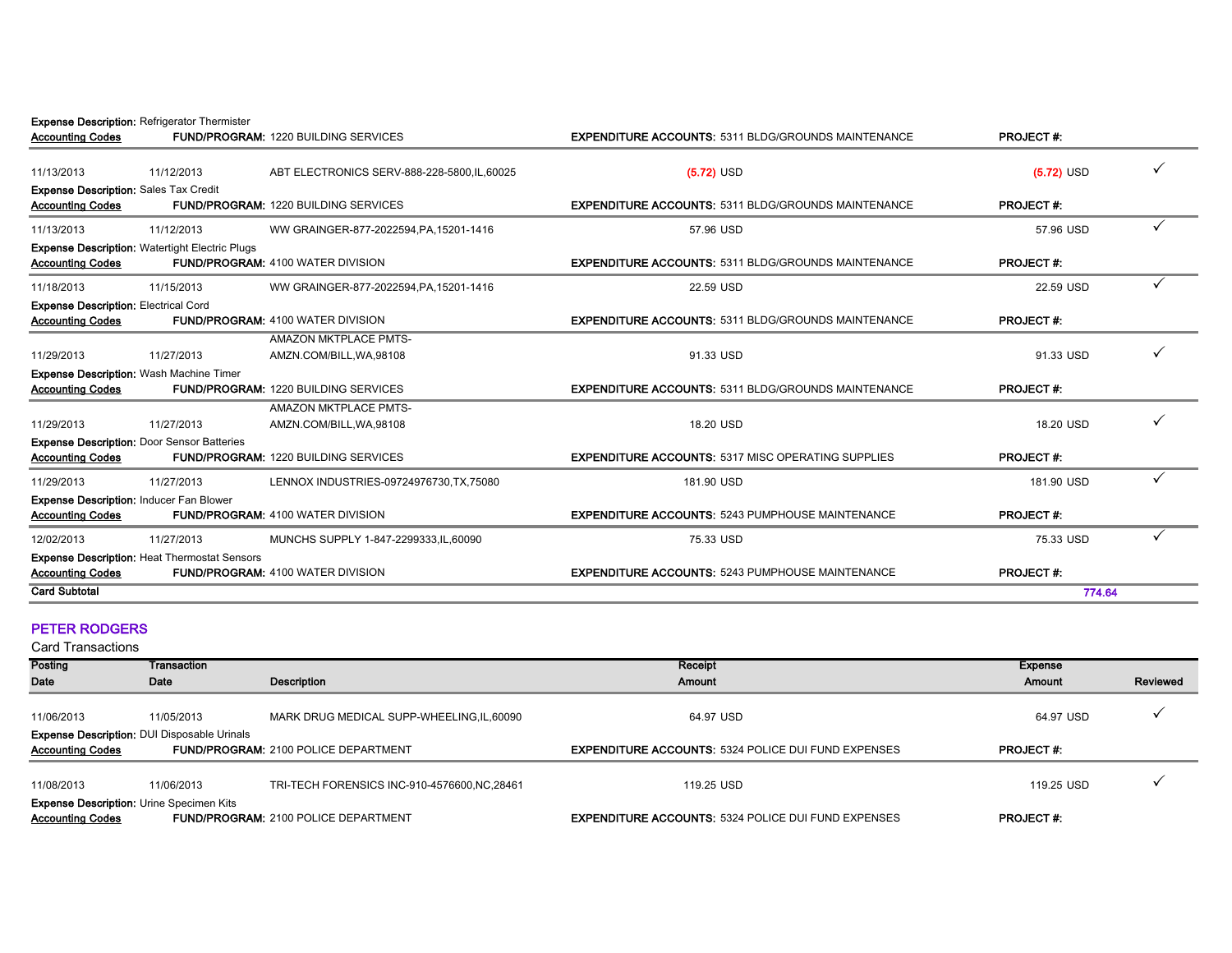| 11/14/2013                                                                       | 11/12/2013 | SAFARILAND-08003471200, FL, 32218           | 52.64 USD                                                 | 52.64 USD        |  |
|----------------------------------------------------------------------------------|------------|---------------------------------------------|-----------------------------------------------------------|------------------|--|
| <b>Expense Description: Drug Test Kits</b><br><b>Accounting Codes</b>            |            | <b>FUND/PROGRAM: 2100 POLICE DEPARTMENT</b> | <b>EXPENDITURE ACCOUNTS: 5317 MISC OPERATING SUPPLIES</b> | <b>PROJECT#:</b> |  |
| 11/22/2013                                                                       | 11/21/2013 | MARK DRUG MEDICAL SUPP-WHEELING, IL, 60090  | 17.52 USD                                                 | 17.52 USD        |  |
| <b>Expense Description:</b> Evidence Collection Swabs<br><b>Accounting Codes</b> |            | <b>FUND/PROGRAM: 2100 POLICE DEPARTMENT</b> | <b>EXPENDITURE ACCOUNTS: 5317 MISC OPERATING SUPPLIES</b> | <b>PROJECT#:</b> |  |
| 11/25/2013                                                                       | 11/22/2013 | WAL-MART #1735-WHEELING, IL, 60090          | 109.22 USD                                                | 109.22 USD       |  |
| <b>Expense Description: Range Supplies</b><br><b>Accounting Codes</b>            |            | FUND/PROGRAM: 2100 POLICE DEPARTMENT        | <b>EXPENDITURE ACCOUNTS: 5316 RANGE SUPPLIES</b>          | <b>PROJECT#:</b> |  |
| 11/25/2013                                                                       | 11/22/2013 | WAL-MART #1735-WHEELING,IL,60090            | 39.00 USD                                                 | 39.00 USD        |  |
| <b>Expense Description: Prisoner Meals</b><br><b>Accounting Codes</b>            |            | <b>FUND/PROGRAM: 2100 POLICE DEPARTMENT</b> | <b>EXPENDITURE ACCOUNTS: 5229 PRISONER WELFARE</b>        | <b>PROJECT#:</b> |  |
| <b>Card Subtotal</b>                                                             |            |                                             |                                                           | 402.60           |  |

#### **SEAN LINDSAY**

Card Transactions

| Posting                                         | Transaction                                      |                                             | <b>Receipt</b>                                             | <b>Expense</b>   |          |
|-------------------------------------------------|--------------------------------------------------|---------------------------------------------|------------------------------------------------------------|------------------|----------|
| Date                                            | Date                                             | Description                                 | Amount                                                     | Amount           | Reviewed |
| 11/05/2013                                      | 11/04/2013                                       | ZIP SPECIALTIES-WHEELING, IL, 60090         | 25.00 USD                                                  | 25.00 USD        |          |
| <b>Expense Description: Picture Name Plates</b> |                                                  |                                             |                                                            |                  |          |
| <b>Accounting Codes</b>                         |                                                  | <b>FUND/PROGRAM: 1600 ADMIN &amp; BOT</b>   | <b>EXPENDITURE ACCOUNTS: 5220 MAINT OFF/SPEC EQUIPMENT</b> | <b>PROJECT#:</b> |          |
| 11/21/2013                                      | 11/20/2013                                       | WW GRAINGER-877-2022594, PA, 15201-1416     | 118.98 USD                                                 | 118.98 USD       |          |
| <b>Expense Description: GFCI Cords</b>          |                                                  |                                             |                                                            |                  |          |
| <b>Accounting Codes</b>                         |                                                  | <b>FUND/PROGRAM: 1220 BUILDING SERVICES</b> | <b>EXPENDITURE ACCOUNTS: 5311 BLDG/GROUNDS MAINTENANCE</b> | <b>PROJECT#:</b> |          |
| 11/22/2013                                      | 11/20/2013                                       | VILLAGE OF WHEELING-WHEELING, IL, 60090     | 1.75 USD                                                   | 1.75 USD         |          |
|                                                 | <b>Expense Description: Coin Machine Testing</b> |                                             |                                                            |                  |          |
| <b>Accounting Codes</b>                         |                                                  | <b>FUND/PROGRAM: 1170 COMMUTER PARKING</b>  | <b>EXPENDITURE ACCOUNTS: 5220 MAINT OFF/SPEC EQUIPMENT</b> | <b>PROJECT#:</b> |          |
| 11/22/2013                                      | 11/20/2013                                       | VILLAGE OF WHEELING-WHEELING, IL, 60090     | 1.75 USD                                                   | 1.75 USD         |          |
|                                                 | <b>Expense Description: Coin Machine Testing</b> |                                             |                                                            |                  |          |
| <b>Accounting Codes</b>                         |                                                  | <b>FUND/PROGRAM: 1170 COMMUTER PARKING</b>  | <b>EXPENDITURE ACCOUNTS: 5220 MAINT OFF/SPEC EQUIPMENT</b> | <b>PROJECT#:</b> |          |
| <b>Card Subtotal</b>                            |                                                  |                                             |                                                            | 147.48           |          |

#### THOMAS LUEDERS

| Posting    | Transaction |                                            | Receipt   | Expense   |          |
|------------|-------------|--------------------------------------------|-----------|-----------|----------|
| Date       | Date        | Description                                | Amount    | Amount    | Reviewed |
|            |             |                                            |           |           |          |
| 11/15/2013 | 11/13/2013  | THE HOME DEPOT 1913-MT PROSPECT, IL, 60056 | 36.96 USD | 36.96 USD |          |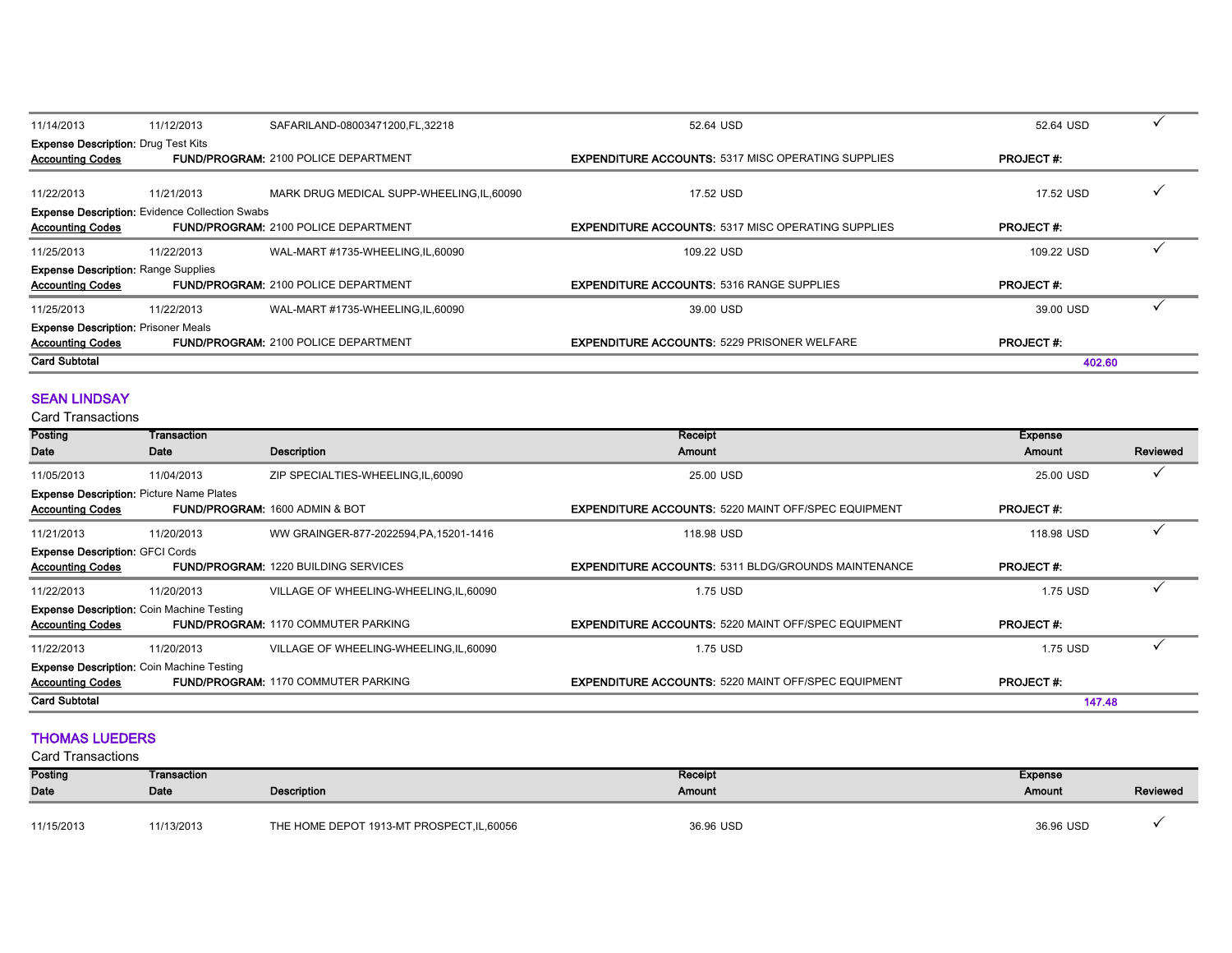Expense Description: Cable Ties

| 19.64 USD<br>WW GRAINGER-877-2022594, PA, 15201-1416<br>19.64 USD<br>11/15/2013<br>11/14/2013<br><b>Expense Description: Heavy Duty Cable Ties</b><br><b>PROJECT#:</b><br><b>Accounting Codes</b><br><b>FUND/PROGRAM: 1140 SPECIAL EVENTS</b><br><b>EXPENDITURE ACCOUNTS: 5317 MISC OPERATING SUPPLIES</b><br>1,212.00 USD<br>11/19/2013<br>11/18/2013<br>THE ROY HOUFF CO OAK P-773-5868666, IL, 60638<br>1,212.00 USD<br><b>Expense Description: Wreath-Roping-Balsam</b><br><b>Accounting Codes</b><br><b>FUND/PROGRAM: 1140 SPECIAL EVENTS</b><br><b>EXPENDITURE ACCOUNTS: 5317 MISC OPERATING SUPPLIES</b><br><b>PROJECT#:</b><br>THE HOME DEPOT 1927-PALATINE, IL, 60067<br>247.11 USD<br>11/21/2013<br>11/19/2013<br>247.11 USD<br><b>Expense Description: Staple-Elect Tape</b><br><b>PROJECT#:</b><br><b>Accounting Codes</b><br><b>EXPENDITURE ACCOUNTS: 5317 MISC OPERATING SUPPLIES</b><br><b>FUND/PROGRAM: 1140 SPECIAL EVENTS</b><br>MENARDS MOUNT PROSPECT-MT<br>149.24 USD<br>11/21/2013<br>11/20/2013<br>PROSPECT, IL, 60056<br>149.24 USD<br><b>Expense Description: Cords &amp; Bows</b><br><b>PROJECT#:</b><br><b>Accounting Codes</b><br><b>FUND/PROGRAM: 1430 FORESTRY DIVISION</b><br><b>EXPENDITURE ACCOUNTS: 5506 STREETSCAPE IMPROVEMENTS</b><br>11/26/2013<br>11/25/2013<br>RED'S GARDEN CENTER, I-NORTHBROOK, IL, 60062<br>33.10 USD<br>33.10 USD<br><b>Expense Description: Patio Blocks</b><br><b>PROJECT#: 2011-018</b><br><b>Accounting Codes</b><br><b>FUND/PROGRAM: 4330 WATER SYSTEM R&amp;R PROJECTS</b><br><b>EXPENDITURE ACCOUNTS: 5503 WATER IMPROVEMENTS</b> | <b>Accounting Codes</b> | <b>FUND/PROGRAM: 1140 SPECIAL EVENTS</b> | <b>EXPENDITURE ACCOUNTS: 5317 MISC OPERATING SUPPLIES</b> | <b>PROJECT#:</b> |  |
|------------------------------------------------------------------------------------------------------------------------------------------------------------------------------------------------------------------------------------------------------------------------------------------------------------------------------------------------------------------------------------------------------------------------------------------------------------------------------------------------------------------------------------------------------------------------------------------------------------------------------------------------------------------------------------------------------------------------------------------------------------------------------------------------------------------------------------------------------------------------------------------------------------------------------------------------------------------------------------------------------------------------------------------------------------------------------------------------------------------------------------------------------------------------------------------------------------------------------------------------------------------------------------------------------------------------------------------------------------------------------------------------------------------------------------------------------------------------------------------------------------------------------------------------------------------------------------------------------|-------------------------|------------------------------------------|-----------------------------------------------------------|------------------|--|
|                                                                                                                                                                                                                                                                                                                                                                                                                                                                                                                                                                                                                                                                                                                                                                                                                                                                                                                                                                                                                                                                                                                                                                                                                                                                                                                                                                                                                                                                                                                                                                                                      |                         |                                          |                                                           |                  |  |
|                                                                                                                                                                                                                                                                                                                                                                                                                                                                                                                                                                                                                                                                                                                                                                                                                                                                                                                                                                                                                                                                                                                                                                                                                                                                                                                                                                                                                                                                                                                                                                                                      |                         |                                          |                                                           |                  |  |
|                                                                                                                                                                                                                                                                                                                                                                                                                                                                                                                                                                                                                                                                                                                                                                                                                                                                                                                                                                                                                                                                                                                                                                                                                                                                                                                                                                                                                                                                                                                                                                                                      |                         |                                          |                                                           |                  |  |
|                                                                                                                                                                                                                                                                                                                                                                                                                                                                                                                                                                                                                                                                                                                                                                                                                                                                                                                                                                                                                                                                                                                                                                                                                                                                                                                                                                                                                                                                                                                                                                                                      |                         |                                          |                                                           |                  |  |
|                                                                                                                                                                                                                                                                                                                                                                                                                                                                                                                                                                                                                                                                                                                                                                                                                                                                                                                                                                                                                                                                                                                                                                                                                                                                                                                                                                                                                                                                                                                                                                                                      |                         |                                          |                                                           |                  |  |
|                                                                                                                                                                                                                                                                                                                                                                                                                                                                                                                                                                                                                                                                                                                                                                                                                                                                                                                                                                                                                                                                                                                                                                                                                                                                                                                                                                                                                                                                                                                                                                                                      |                         |                                          |                                                           |                  |  |
|                                                                                                                                                                                                                                                                                                                                                                                                                                                                                                                                                                                                                                                                                                                                                                                                                                                                                                                                                                                                                                                                                                                                                                                                                                                                                                                                                                                                                                                                                                                                                                                                      |                         |                                          |                                                           |                  |  |
|                                                                                                                                                                                                                                                                                                                                                                                                                                                                                                                                                                                                                                                                                                                                                                                                                                                                                                                                                                                                                                                                                                                                                                                                                                                                                                                                                                                                                                                                                                                                                                                                      |                         |                                          |                                                           |                  |  |
|                                                                                                                                                                                                                                                                                                                                                                                                                                                                                                                                                                                                                                                                                                                                                                                                                                                                                                                                                                                                                                                                                                                                                                                                                                                                                                                                                                                                                                                                                                                                                                                                      |                         |                                          |                                                           |                  |  |
|                                                                                                                                                                                                                                                                                                                                                                                                                                                                                                                                                                                                                                                                                                                                                                                                                                                                                                                                                                                                                                                                                                                                                                                                                                                                                                                                                                                                                                                                                                                                                                                                      |                         |                                          |                                                           |                  |  |
|                                                                                                                                                                                                                                                                                                                                                                                                                                                                                                                                                                                                                                                                                                                                                                                                                                                                                                                                                                                                                                                                                                                                                                                                                                                                                                                                                                                                                                                                                                                                                                                                      |                         |                                          |                                                           |                  |  |
|                                                                                                                                                                                                                                                                                                                                                                                                                                                                                                                                                                                                                                                                                                                                                                                                                                                                                                                                                                                                                                                                                                                                                                                                                                                                                                                                                                                                                                                                                                                                                                                                      |                         |                                          |                                                           |                  |  |
|                                                                                                                                                                                                                                                                                                                                                                                                                                                                                                                                                                                                                                                                                                                                                                                                                                                                                                                                                                                                                                                                                                                                                                                                                                                                                                                                                                                                                                                                                                                                                                                                      |                         |                                          |                                                           |                  |  |
|                                                                                                                                                                                                                                                                                                                                                                                                                                                                                                                                                                                                                                                                                                                                                                                                                                                                                                                                                                                                                                                                                                                                                                                                                                                                                                                                                                                                                                                                                                                                                                                                      |                         |                                          |                                                           |                  |  |
|                                                                                                                                                                                                                                                                                                                                                                                                                                                                                                                                                                                                                                                                                                                                                                                                                                                                                                                                                                                                                                                                                                                                                                                                                                                                                                                                                                                                                                                                                                                                                                                                      |                         |                                          |                                                           |                  |  |
|                                                                                                                                                                                                                                                                                                                                                                                                                                                                                                                                                                                                                                                                                                                                                                                                                                                                                                                                                                                                                                                                                                                                                                                                                                                                                                                                                                                                                                                                                                                                                                                                      |                         |                                          |                                                           |                  |  |
|                                                                                                                                                                                                                                                                                                                                                                                                                                                                                                                                                                                                                                                                                                                                                                                                                                                                                                                                                                                                                                                                                                                                                                                                                                                                                                                                                                                                                                                                                                                                                                                                      | <b>Card Subtotal</b>    |                                          |                                                           | 1,698.05         |  |

#### TIMOTHY W MERRIHEW

Card Transactions

| Posting                 | Transaction                                          |                                             | Receipt                                    | Expense          |          |
|-------------------------|------------------------------------------------------|---------------------------------------------|--------------------------------------------|------------------|----------|
| <b>Date</b>             | Date                                                 | Description                                 | Amount                                     | Amount           | Reviewed |
|                         |                                                      |                                             |                                            |                  |          |
| 11/18/2013              | 11/14/2013                                           | ILLINOIS SECTION AWWA-866-521-3595,IL,60174 | 170.00 USD                                 | 170.00 USD       |          |
|                         | <b>Expense Description:</b> Tech Operator 2 Class/TM |                                             |                                            |                  |          |
| <b>Accounting Codes</b> |                                                      | <b>FUND/PROGRAM: 1400 CIP ENGINEERING</b>   | <b>EXPENDITURE ACCOUNTS: 5105 TRAINING</b> | <b>PROJECT#:</b> |          |
| <b>Card Subtotal</b>    |                                                      |                                             |                                            | 170.00           |          |

#### TY JOHNSON

| Posting                                                            | Transaction |                                             | Receipt                                                    | Expense          |          |
|--------------------------------------------------------------------|-------------|---------------------------------------------|------------------------------------------------------------|------------------|----------|
| Date                                                               | Date        | Description                                 | Amount                                                     | Amount           | Reviewed |
| 11/06/2013                                                         | 11/05/2013  | NEHER ELECTRIC SUPPLY-MILWAUKEE, WI,53206   | 69.70 USD                                                  | 69.70 USD        |          |
| <b>Expense Description: Light Bulbs</b><br><b>Accounting Codes</b> |             | <b>FUND/PROGRAM: 1220 BUILDING SERVICES</b> | <b>EXPENDITURE ACCOUNTS: 5311 BLDG/GROUNDS MAINTENANCE</b> | <b>PROJECT#:</b> |          |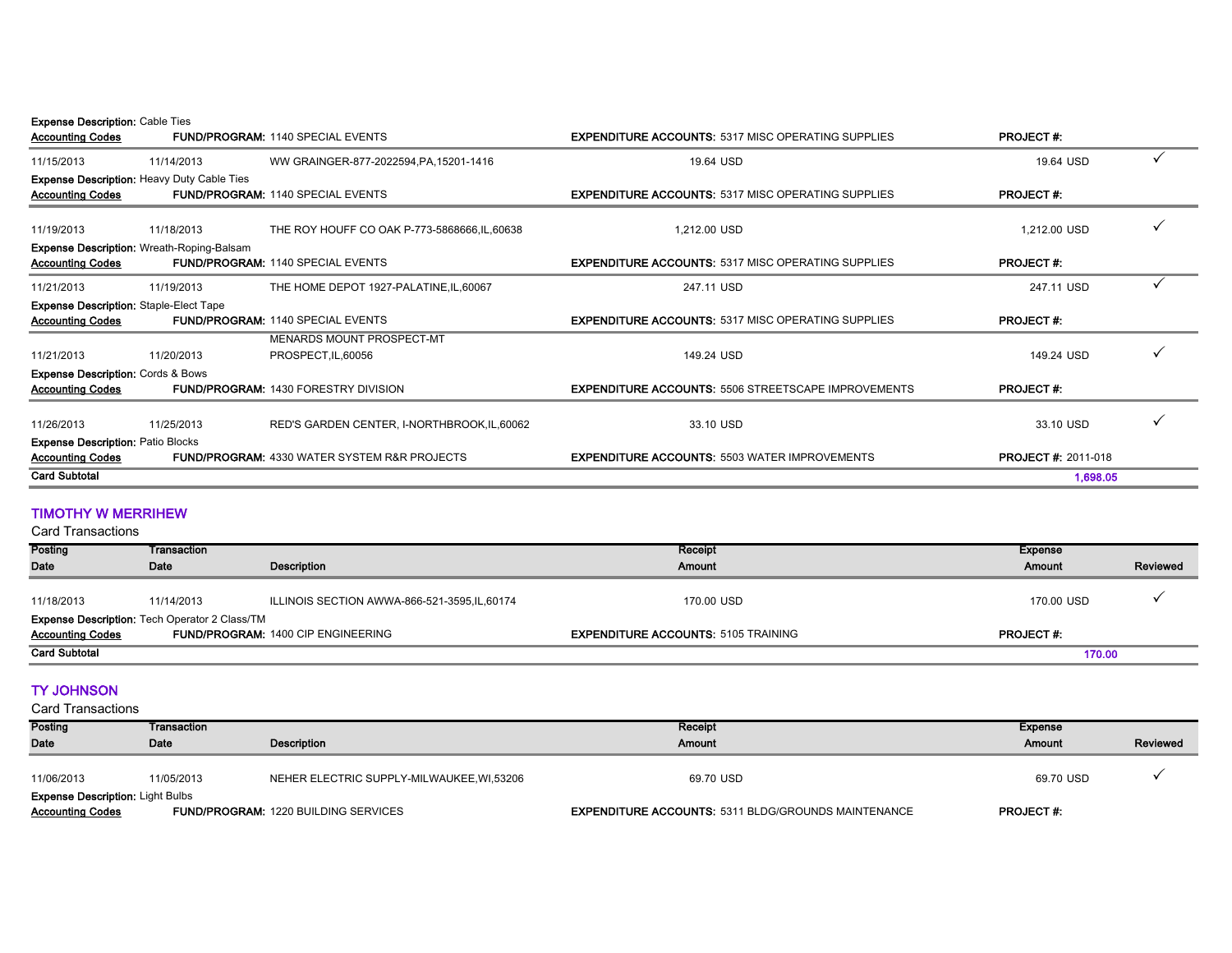| 11/08/2013                              | 11/07/2013 | NEHER ELECTRIC SUPPLY-MILWAUKEE, WI,53206   | 556.00 USD                                                 | 556.00 USD       |  |
|-----------------------------------------|------------|---------------------------------------------|------------------------------------------------------------|------------------|--|
| <b>Expense Description: Light Bulbs</b> |            |                                             |                                                            |                  |  |
| <b>Accounting Codes</b>                 |            | <b>FUND/PROGRAM: 1220 BUILDING SERVICES</b> | <b>EXPENDITURE ACCOUNTS: 5311 BLDG/GROUNDS MAINTENANCE</b> | <b>PROJECT#:</b> |  |
| 11/13/2013                              | 11/11/2013 | ANIXTER-115687-GLENVIEW.IL.60026            | 10.21 USD                                                  | 10.21 USD        |  |
| <b>Expense Description: Key Blanks</b>  |            |                                             |                                                            |                  |  |
| <b>Accounting Codes</b>                 |            | <b>FUND/PROGRAM: 1220 BUILDING SERVICES</b> | <b>EXPENDITURE ACCOUNTS: 5317 MISC OPERATING SUPPLIES</b>  | <b>PROJECT#:</b> |  |
| 11/13/2013                              | 11/11/2013 | ANIXTER-115687-GLENVIEW.IL.60026            | 6.97 USD                                                   | 6.97 USD         |  |
| <b>Expense Description: Key Blanks</b>  |            |                                             |                                                            |                  |  |
| <b>Accounting Codes</b>                 |            | <b>FUND/PROGRAM: 1220 BUILDING SERVICES</b> | <b>EXPENDITURE ACCOUNTS: 5317 MISC OPERATING SUPPLIES</b>  | <b>PROJECT#:</b> |  |
| <b>Card Subtotal</b>                    |            |                                             |                                                            | 642.88           |  |

#### VINCENT HOFFMAN

Card Transactions

| Posting                                       | Transaction                                           |                                               | Receipt                                                    | <b>Expense</b>             |          |
|-----------------------------------------------|-------------------------------------------------------|-----------------------------------------------|------------------------------------------------------------|----------------------------|----------|
| Date                                          | Date                                                  | <b>Description</b>                            | Amount                                                     | <b>Amount</b>              | Reviewed |
| 11/06/2013                                    | 11/05/2013                                            | WW GRAINGER-877-2022594, PA, 15201-1416       | 216,80 USD                                                 | 216.80 USD                 |          |
| <b>Expense Description: Streetlight Bulbs</b> |                                                       |                                               |                                                            |                            |          |
| <b>Accounting Codes</b>                       |                                                       | <b>FUND/PROGRAM: 1420 STREETS DIVISION</b>    | <b>EXPENDITURE ACCOUNTS: 5251 STREET LIGHT MAINTENANCE</b> | <b>PROJECT#:</b>           |          |
| 11/07/2013                                    | 11/06/2013                                            | WW GRAINGER-877-2022594, PA, 15201-1416       | 50.36 USD                                                  | 50.36 USD                  |          |
| <b>Expense Description: Streetlight Bulbs</b> |                                                       |                                               |                                                            |                            |          |
| <b>Accounting Codes</b>                       |                                                       | <b>FUND/PROGRAM: 1420 STREETS DIVISION</b>    | <b>EXPENDITURE ACCOUNTS: 5251 STREET LIGHT MAINTENANCE</b> | <b>PROJECT#:</b>           |          |
| 11/13/2013                                    | 11/11/2013                                            | NORTHWEST ELECTRICAL S-847-2553700, IL, 60056 | 166.05 USD                                                 | 166.05 USD                 |          |
|                                               |                                                       |                                               |                                                            |                            |          |
|                                               | <b>Expense Description: PVC Material for NG Park</b>  |                                               |                                                            |                            |          |
| <b>Accounting Codes</b>                       |                                                       | <b>FUND/PROGRAM: 1420 STREETS DIVISION</b>    | <b>EXPENDITURE ACCOUNTS: 5251 STREET LIGHT MAINTENANCE</b> | <b>PROJECT#:</b>           |          |
| 11/15/2013                                    | 11/14/2013                                            | RED'S GARDEN CENTER, I-NORTHBROOK, IL, 60062  | 200.00 USD                                                 | 200.00 USD                 |          |
|                                               | <b>Expense Description: Garland/Wreath-Clock Park</b> |                                               |                                                            |                            |          |
| <b>Accounting Codes</b>                       |                                                       | <b>FUND/PROGRAM: 1140 SPECIAL EVENTS</b>      | <b>EXPENDITURE ACCOUNTS: 5317 MISC OPERATING SUPPLIES</b>  | <b>PROJECT #: 2009-023</b> |          |
|                                               |                                                       |                                               |                                                            |                            |          |
| <b>Card Subtotal</b>                          |                                                       |                                               |                                                            | 633.21                     |          |
|                                               |                                                       |                                               |                                                            |                            |          |

Report Run By: Nancy Hoppe (NHOPPE, Company Program Administrator)

© 1994-2014. MasterCard. All rights reserved.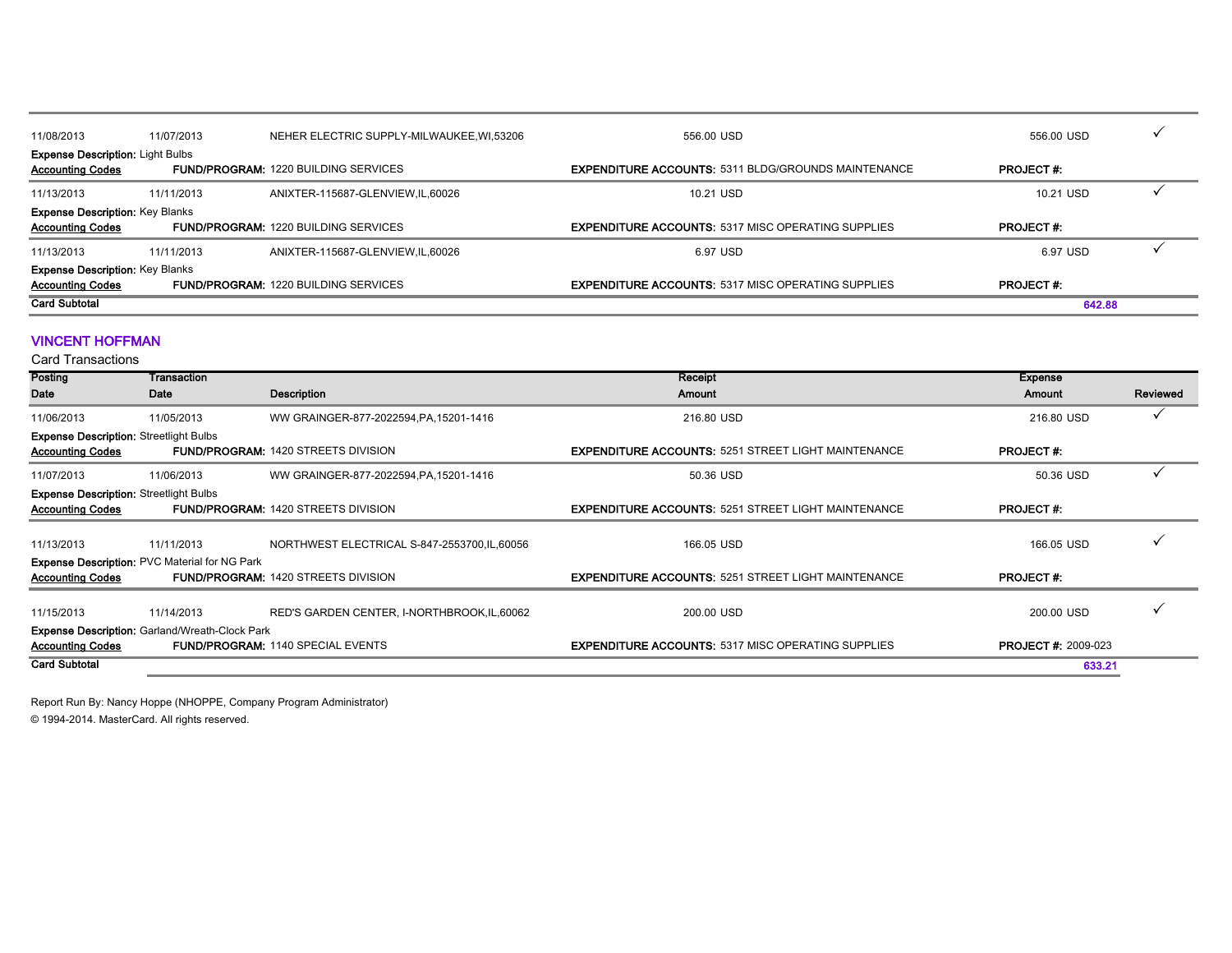## **Village of Wheeling Payroll Summary**

### Pay Period Ended 1/17/2014

| <b>Fund Number</b> | Fund                            | <b>Salaries</b> | <b>Benefits</b> | <b>Total Payroll</b> |
|--------------------|---------------------------------|-----------------|-----------------|----------------------|
|                    |                                 |                 |                 |                      |
| 01                 | General Fund                    | 764,841.73      | 322,633.30      | 1,087,475.03         |
| 30                 | <b>Town Center TIF</b>          | 0.00            | 0.00            | 0.00                 |
| 31                 | Crossroads TIF                  | 969.38          | 483.82          | 1,453.20             |
| 32                 | So Milwaukee TIF                | 969.10          | 483.68          | 1,452.78             |
| 37                 | Southeast TIF                   | 0.00            | 0.00            | 0.00                 |
| 39                 | Lake Cook/Milwaukee TIF         | 969.10          | 483.68          | 1,452.78             |
| 40                 | Water & Sewer Fund              | 55,854.10       | 39,251.16       | 95,105.26            |
| 55                 | <b>Grant Fund</b>               | 5,848.88        | 2,199.09        | 8,047.97             |
|                    |                                 |                 |                 |                      |
|                    | <b>Total Gross Payroll</b>      | 829,452.29      | 365,534.73      | 1,194,987.02         |
|                    |                                 |                 |                 |                      |
|                    | <b>Total Payroll Deductions</b> | 319,746.80      | 365,534.73      | 685,281.53           |
|                    |                                 |                 |                 |                      |
|                    | <b>Total Net Payroll</b>        | 509,705.49      | 0.00            | 509,705.49           |
|                    |                                 |                 |                 |                      |
|                    |                                 |                 |                 |                      |
|                    | Payroll Checks                  |                 |                 |                      |
|                    |                                 |                 |                 |                      |
|                    | <b>Direct Deposits</b>          | 509,705.49      |                 |                      |
|                    |                                 |                 |                 |                      |
|                    | <b>Total Net Payroll</b>        | 509,705.49      |                 |                      |

N:\Payroll\Payroll Worksheets\PAYROLL ALLOCATE BY FUNDS\PR by Funds 2014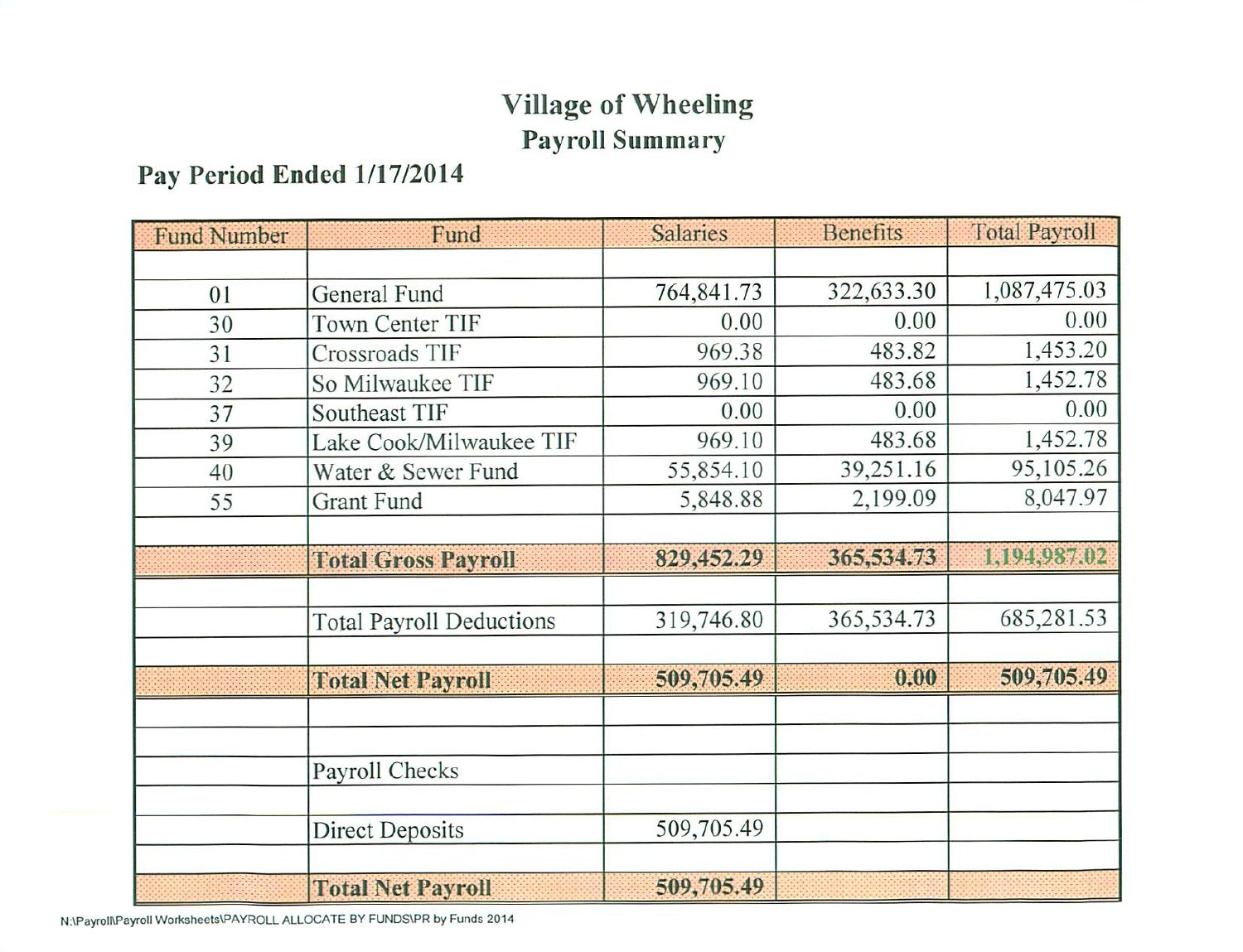| SUNGARD PENTAMATION |                                                           | PAGE NUMBER:      |
|---------------------|-----------------------------------------------------------|-------------------|
| DATE: 01/30/2014    | VILLAGE OF WHEELING                                       | ACCTPA51          |
| TIME: 09:03:29      | CASH REOUIREMENTS - CHECK FORMAT - DUE DATE: $02/04/2014$ | ACCOUNTING PERIOD |
|                     | SELECTION CRITERIA: payable.batch='AMM02/04'              |                   |

 $IMBER: 1$ −<br>ING PERIOD: 1/14:

| VENDOR                                                  | ORGANIZATION                         | <b>ACCOUNT</b>                               | PURCHASE OR INVOICE                                                  |                                                    | <b>AMOUNT</b>                                          | DESCRIPTION                                                                                              |
|---------------------------------------------------------|--------------------------------------|----------------------------------------------|----------------------------------------------------------------------|----------------------------------------------------|--------------------------------------------------------|----------------------------------------------------------------------------------------------------------|
| 50<br>ACCURATE TANK TECHNOLOGIES                        | 1240                                 | 5220                                         | 14000074                                                             | 21947                                              | 340.30                                                 | ALARM SERVICE CALL                                                                                       |
| TOTAL CHECK                                             |                                      |                                              |                                                                      |                                                    | 340.30                                                 |                                                                                                          |
| 69<br>ADVANCE ENGINE REBUILDERS IN 1420                 | 1220<br>1430<br>2200<br>4100<br>4200 | 5310<br>5310<br>5310<br>5310<br>5310<br>5310 | 14000085<br>14000085<br>14000085<br>14000085<br>14000085<br>14000085 | 26962<br>26962<br>26962<br>26962<br>26962<br>26962 | 167.90<br>217.28<br>88.89<br>39.51<br>306.17<br>167.90 | PLOW REPR PRTS<br>PLOW REPR PRTS<br>PLOW REPR PRTS<br>PLOW REPR PRTS<br>PLOW REPR PRTS<br>PLOW REPR PRTS |
| TOTAL CHECK                                             |                                      |                                              |                                                                      |                                                    | 987.65                                                 |                                                                                                          |
| 136<br>AMERICAN CHARGE SERVICE<br>TOTAL CHECK           | 1320                                 | 5231                                         | 14000128                                                             |                                                    | 8.00<br>8.00                                           | SENIOR TAXI PROGRAM                                                                                      |
|                                                         |                                      |                                              |                                                                      |                                                    |                                                        |                                                                                                          |
| 4175<br>ARLINGTON HEIGHTS FORD<br>TOTAL CHECK           | 1300<br>2100                         | 5310<br>5310                                 | 14000115<br>14000115                                                 |                                                    | 109.99<br>79.37<br>189.36                              | RPR PRTS FOR FLEET<br>RPR PRTS FOR FLEET                                                                 |
| 211<br>ARLINGTON POWER EQUIPMENT                        | 4100                                 | 5310                                         | 14000258                                                             | 578115                                             | 27.59                                                  | REPAIR PARTS                                                                                             |
| TOTAL CHECK                                             |                                      |                                              |                                                                      |                                                    | 27.59                                                  |                                                                                                          |
| 263<br>AUTO TECH CENTERS INC<br>TOTAL CHECK             | 4200                                 | 5310                                         | 14000091                                                             | 250540                                             | 729.72<br>729.72                                       | REPLACEMENT TIRES                                                                                        |
| 1535<br>AUTO WARES<br>TOTAL CHECK                       | 1240<br>1240                         | 5315<br>5317                                 | 14000078<br>14000078                                                 |                                                    | 70.99<br>47.30<br>118.29                               | REPR PRTS & TOOLS<br>REPR PRTS & TOOLS                                                                   |
| 3006<br>CHRISTOPHER B BURKE ENGINEER                    | 3410                                 | 5206                                         | 13002351                                                             | 114551                                             | 3,349.00                                               | FINAL PLAN CMPA REHAB                                                                                    |
| TOTAL CHECK                                             |                                      |                                              |                                                                      |                                                    | 3,349.00                                               |                                                                                                          |
| 6026<br>CARGILL INC                                     | 11                                   | 5303                                         | 14000161                                                             | 2901496813                                         | 1,422.08                                               | ROAD SALT                                                                                                |
| TOTAL CHECK                                             |                                      |                                              |                                                                      |                                                    | 1,422.08                                               |                                                                                                          |
| 4174<br>CHICAGO INTERNATIONAL TRUCK 1420<br>TOTAL CHECK | 4100                                 | 5310<br>5310                                 | 14000108<br>14000075                                                 | 12021308                                           | 446.65<br>139.09<br>585.74                             | REPR PRTS FOR UTILITY DIV<br>REPLACE CAM SENSOR                                                          |
| 6074                                                    | 2100                                 | 5310                                         | 14000092                                                             |                                                    | 530.87                                                 | AUTO REPAIR PARTS                                                                                        |
| CHICAGO PARTS & SOUND LLC<br>TOTAL CHECK                |                                      |                                              |                                                                      |                                                    | 530.87                                                 |                                                                                                          |
| 7259<br>CLARK BAIRD SMITH LLP<br>TOTAL CHECK            | 1900<br>1900                         | 5218<br>5218                                 | 14000177<br>14000178                                                 |                                                    | 487.50<br>551.25<br>1,038.75                           | LABOR LEGAL SERVICES - NO<br>LABOR LEGAL SERVICES -- D                                                   |
| 8639                                                    | 4100                                 | 5209                                         | 14000173                                                             |                                                    | 500.02                                                 | ENERGY SERVICE                                                                                           |
| CONSTELLATION NEW ENERGY INC<br>TOTAL CHECK             |                                      |                                              |                                                                      |                                                    | 500.02                                                 |                                                                                                          |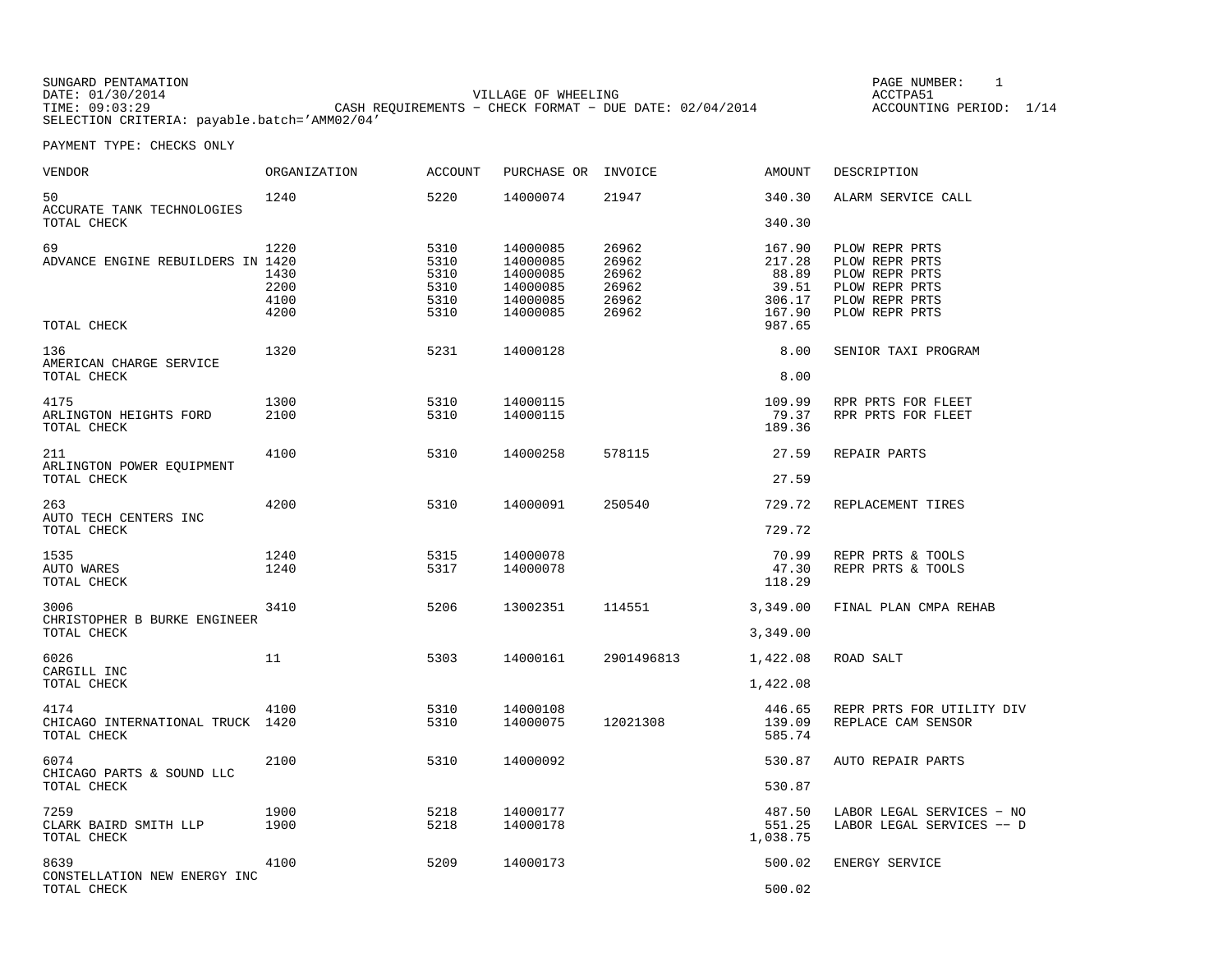SUNGARD PENTAMATION DATE: 01/30/2014 VILLAGE OF WHEELING ACCTPA51 THE CASH REQUIREMENTS − CHECK FORMAT − DUE DATE: 02/04/2014 ACCOUNTING PERIOD: 1/14 SELECTION CRITERIA: payable.batch='AMM02/04'

PAGE NUMBER: 2

| <b>VENDOR</b>                                   | <b>ORGANIZATION</b>                  | <b>ACCOUNT</b>                       | PURCHASE OR INVOICE                                      |                            | AMOUNT                                                     | DESCRIPTION                                                                       |
|-------------------------------------------------|--------------------------------------|--------------------------------------|----------------------------------------------------------|----------------------------|------------------------------------------------------------|-----------------------------------------------------------------------------------|
| 599<br>COOK COUNTY TREASURER                    | 11                                   | 5251                                 | 14000181                                                 | $2013 - 4$                 | 2,802.00                                                   | SIGNAL MAINT 4TH OTR                                                              |
| TOTAL CHECK                                     |                                      |                                      |                                                          |                            | 2,802.00                                                   |                                                                                   |
| 5717<br>COSTAR REALTY INFORMATION IN            | 1600                                 | 5302                                 | 14000069                                                 | 102303563                  | 526.59                                                     | ONLINE SUBSCRIPTION                                                               |
| TOTAL CHECK                                     |                                      |                                      |                                                          |                            | 526.59                                                     |                                                                                   |
| 6706<br><b>CRBA</b><br>TOTAL CHECK              | 1600<br>1600                         | 5222<br>5222                         | 14000072<br>14000073                                     |                            | 150.00<br>200.00<br>350.00                                 | 2014 MEMBERSHIP DUES<br>2014 MEMBERSHIP DUES                                      |
| 5958<br>CUTLER WORKWEAR<br>TOTAL CHECK          | 1220<br>1420<br>1430<br>4100<br>4200 | 5106<br>5106<br>5106<br>5106<br>5106 | 14000259<br>14000259<br>14000259<br>14000259<br>14000259 |                            | 318.76<br>260.42<br>260.43<br>344.90<br>344.90<br>1,529.41 | UNIFORM ITEMS<br>UNIFORM ITEMS<br>UNIFORM ITEMS<br>UNIFORM ITEMS<br>UNIFORM ITEMS |
| 6305                                            | 1600                                 | 5302                                 | 14000071                                                 |                            | 294.00                                                     | 1-YR SUBSCRIPTION                                                                 |
| THE DEALMAKERS<br>TOTAL CHECK                   |                                      |                                      |                                                          |                            | 294.00                                                     |                                                                                   |
| 735<br>DOUGLAS TRUCK PARTS<br>TOTAL CHECK       | 4100                                 | 5310                                 | 14000112                                                 | 65255                      | 120.00<br>120.00                                           | REPAIR PICKUP SEAT                                                                |
| 3343<br><b>DURABILT FENCE</b><br>TOTAL CHECK    | 1420<br>1430                         | 5506<br>5506                         | 14000139<br>14000139                                     | 8884<br>8884               | 13,500.00<br>3,240.00<br>16,740.00                         | <b>DUNDEE FENCE REPAIR</b><br><b>DUNDEE FENCE REPAIR</b>                          |
| 756<br>E J EQUIPMENT<br>TOTAL CHECK             | 1220<br>1220<br>1420                 | 5310<br>5310<br>5310                 | 14000111<br>14000256<br>14000256                         | 0060217<br>0060217         | 713.71<br>44.81<br>529.22<br>1,287.74                      | REPLACEMENT BROOM<br>TRACKLESS REPAIR PART<br>TRACKLESS REPAIR PART               |
| 780<br>EHLERS & ASSOCIATES<br>TOTAL CHECK       | 1600                                 | 5206                                 | 14000210                                                 | 347801                     | 34,000.00<br>34,000.00                                     | SE TIF CONSULTANT                                                                 |
| 8745<br>ESTES EXPRESS LINES<br>TOTAL CHECK      | 01                                   | 2256                                 | 14000155                                                 | $2013 - 17$                | 47.20<br>47.20                                             | PUBLIC HEARING REFUND                                                             |
| 8748<br>GARDEN FRESH MARKETS<br>TOTAL CHECK     | 01<br>01                             | 2252<br>2256                         | 14000157<br>14000157                                     | $2013 - 22$<br>$2013 - 22$ | 70.75<br>132.22<br>202.97                                  | SIGN DEPOSIT REFUND<br>PUBLIC HEARING REFUND                                      |
| 4214<br>GASAWAY DISTRIBUTORS INC<br>TOTAL CHECK | 1420<br>1420                         | 5303<br>5303                         | 14000122<br>14000121                                     | 1032976<br>1033081         | 2,200.00<br>2,192.85<br>4,392.85                           | ANTI-ICING MATERIAL<br>ANTI-ICING MATERIAL                                        |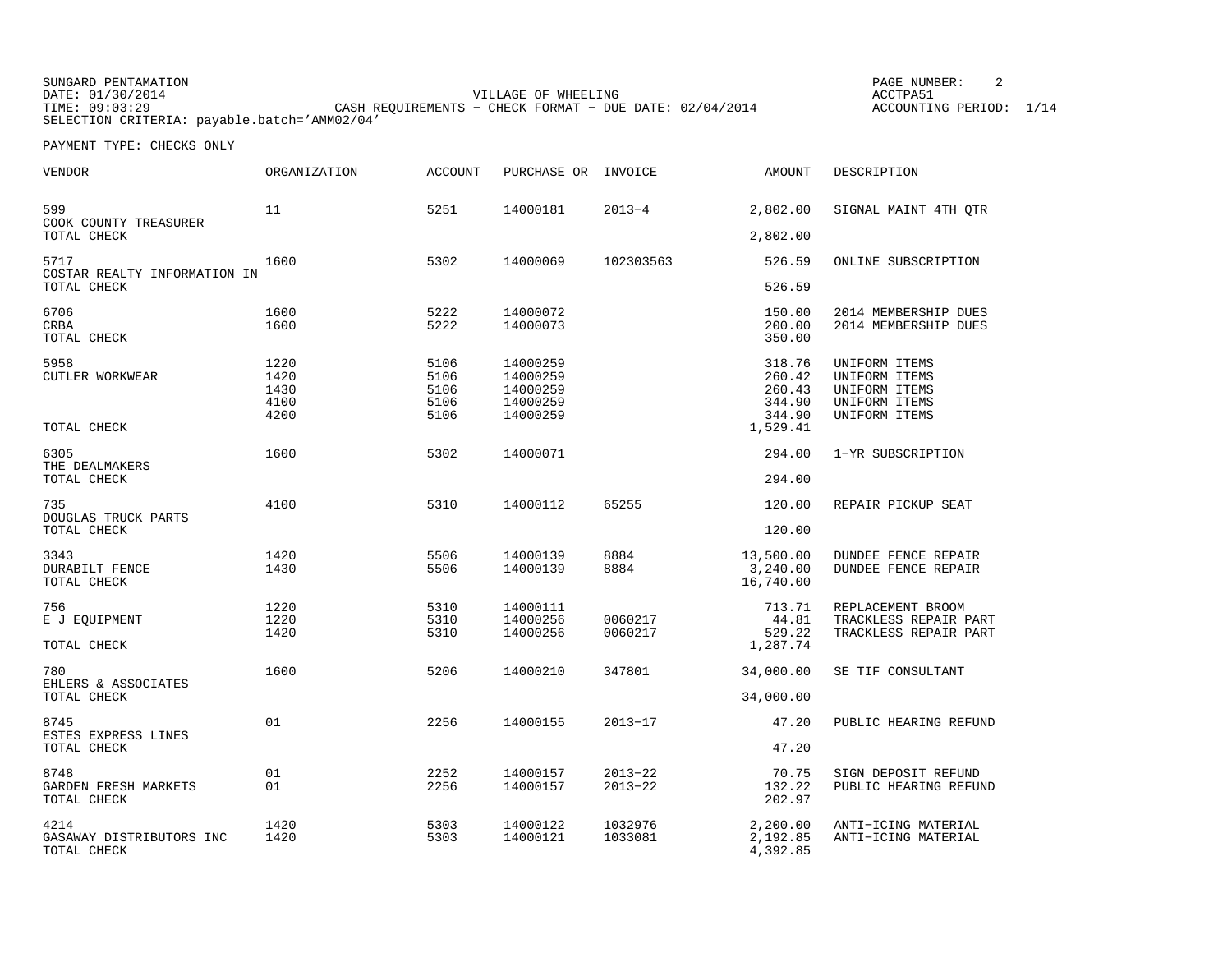SUNGARD PENTAMATION PAGE NUMBER: 3 DATE:  $01/30/2014$  ACCTPA51 TIME: 09:03:29 CASH REQUIREMENTS − CHECK FORMAT − DUE DATE: 02/04/2014 ACCOUNTING PERIOD: 1/14 SELECTION CRITERIA: payable.batch='AMM02/04'

| VENDOR                                                   | <b>ORGANIZATION</b>                  | <b>ACCOUNT</b>                       | PURCHASE OR                                              | INVOICE                                             | AMOUNT                                                     | DESCRIPTION                                                                                                     |
|----------------------------------------------------------|--------------------------------------|--------------------------------------|----------------------------------------------------------|-----------------------------------------------------|------------------------------------------------------------|-----------------------------------------------------------------------------------------------------------------|
| 953<br>GEWALT HAMILTON                                   | 3900                                 | 5206                                 | 14000190                                                 | $4648.000 - 6$                                      | 3,870.00                                                   | MEADOW LANE DETENTION STU                                                                                       |
| TOTAL CHECK                                              |                                      |                                      |                                                          |                                                     | 3,870.00                                                   |                                                                                                                 |
| 2752<br>GRAINGER<br>TOTAL CHECK                          | 4200                                 | 5310                                 | 14000080                                                 | 9312155709                                          | 3.62<br>3.62                                               | REPLACE FITTINGS                                                                                                |
| 8528<br>THOMAS GREY<br>TOTAL CHECK                       | 1220<br>1420<br>1430<br>1500<br>4200 | 5105<br>5105<br>5105<br>5105<br>5105 | 14000089<br>14000089<br>14000089<br>14000089<br>14000089 | 1101550<br>1101550<br>1101550<br>1101550<br>1101550 | 100.00<br>300.00<br>350.00<br>100.00<br>350.00<br>1,200.00 | EXCAVATION TRAINING<br>EXCAVATION TRAINING<br>EXCAVATION TRAINING<br>EXCAVATION TRAINING<br>EXCAVATION TRAINING |
| 8747<br>ANTONI GURBA<br>TOTAL CHECK                      | 01<br>01                             | 2252<br>2256                         | 14000158<br>14000158                                     | $2013 - 23$<br>$2013 - 23$                          | 70.75<br>10.67<br>81.42                                    | SIGN DEPOSIT REFUND<br>PUBLIC HEARING REFUND                                                                    |
| 1010<br>H & H ELECTRIC CO                                | 1420                                 | 5251                                 | 14000123                                                 | 22354                                               | 1,556.69                                                   | RELOCATE STREETLIGHT                                                                                            |
| TOTAL CHECK                                              |                                      |                                      |                                                          |                                                     | 1,556.69                                                   |                                                                                                                 |
| 2460<br>STEVEN J HANDLER                                 | 1900<br>1900<br>1900                 | 5218<br>5218<br>5218                 | 14000096<br>14000168<br>14000176                         |                                                     | 1,325.00<br>238.00<br>569.50                               | PROSECUTOR FEE-JAN.<br>ADDITIONAL LEGAL FEES<br>ADDITIONAL LEGAL FEES                                           |
| TOTAL CHECK                                              |                                      |                                      |                                                          |                                                     | 2,132.50                                                   |                                                                                                                 |
| 5284<br>HD SUPPLY WATERWORKS LTD<br>TOTAL CHECK          | 4100<br>4100<br>4100<br>4100         | 5341<br>5344<br>5341<br>5344         | 14000107<br>14000057<br>14000088<br>14000087             | B810701<br>B846767<br>B861725<br>B863808            | 1,950.00<br>472.20<br>1,227.00<br>354.00<br>4,003.20       | ACT-PAK FOR METERS<br>REPAIR CLAMPS<br>METERS<br>REPAIR CLAMPS                                                  |
| 6946<br>ICCI<br>TOTAL CHECK                              | 1300                                 | 5206                                 | 14000175                                                 | 20140106                                            | 1,213.75<br>1,213.75                                       | FOX POINTE INSPECTION                                                                                           |
|                                                          |                                      |                                      |                                                          |                                                     |                                                            |                                                                                                                 |
| 1175<br>ILLINOIS ASSN OF CODE ENFORC<br>TOTAL CHECK      | 1300                                 | 5222                                 | 14000162                                                 |                                                     | 100.00<br>100.00                                           | 2014 MEMBERSHIP DUES                                                                                            |
| 7771<br>INDUSTRIAL SYSTEMS LTD                           | 1420                                 | 5303                                 | 14000081                                                 | 18468                                               | 1,689.60                                                   | SUPERMIX                                                                                                        |
| TOTAL CHECK                                              |                                      |                                      |                                                          |                                                     | 1,689.60                                                   |                                                                                                                 |
| 1236<br>INLAND DETROIT DIESEL-ALLISO                     | 2200                                 | 5310                                 | 14000079                                                 | 5471912-00                                          | 52.57                                                      | REPLACE SENSOR                                                                                                  |
| TOTAL CHECK                                              |                                      |                                      |                                                          |                                                     | 52.57                                                      |                                                                                                                 |
| 4379<br>KANZLER LANDSCAPE CONTRACTOR 1430<br>TOTAL CHECK | 1430                                 | 5208<br>5208                         | 14000120<br>14000120                                     | 1089<br>1091                                        | 1,375.00<br>1,650.00<br>3,025.00                           | DUMP FEE FOR LEAVES<br>DUMP FEE FOR LEAVES                                                                      |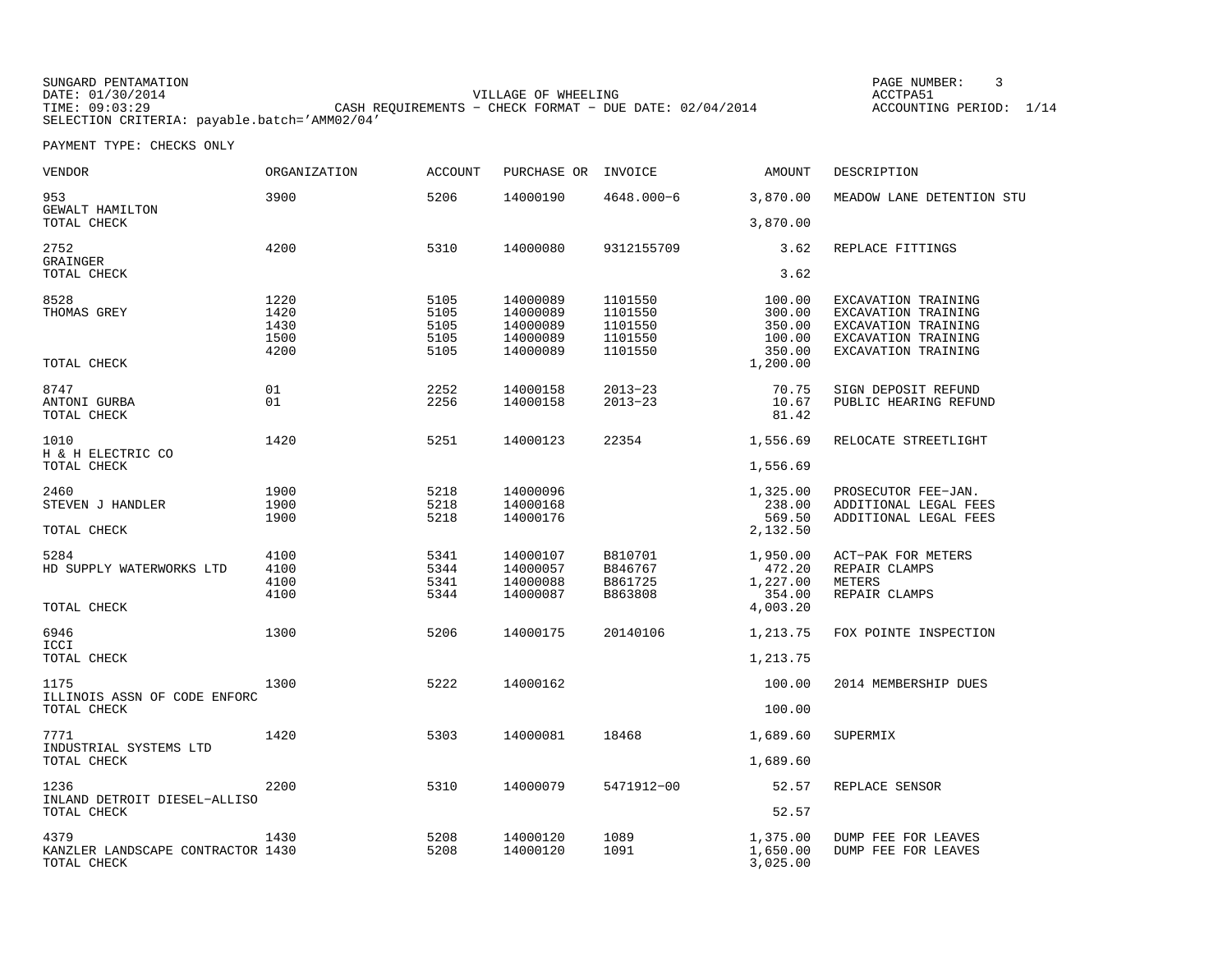SUNGARD PENTAMATION DATE: 01/30/2014 VILLAGE OF WHEELING ACCTPA51 THE CASH REQUIREMENTS − CHECK FORMAT − DUE DATE: 02/04/2014 ACCOUNTING PERIOD: 1/14 SELECTION CRITERIA: payable.batch='AMM02/04'

PAGE NUMBER: 4

| <b>VENDOR</b>                                            | <b>ORGANIZATION</b> | <b>ACCOUNT</b> | PURCHASE OR          | INVOICE                    | <b>AMOUNT</b>                | DESCRIPTION                                  |
|----------------------------------------------------------|---------------------|----------------|----------------------|----------------------------|------------------------------|----------------------------------------------|
| 4463<br>LAKE/COOK C.V. JOINTS INC                        | 1420                | 5310           | 14000114             | 68960                      | 225.00                       | REPL DRVLINE PRTS                            |
| TOTAL CHECK                                              |                     |                |                      |                            | 225.00                       |                                              |
| 8385<br>LAREDO HOSPITALITY VENTURES<br>TOTAL CHECK       | 01<br>01            | 2252<br>2256   | 14000159<br>14000159 | $2013 - 18$<br>$2013 - 18$ | 141.50<br>141.44<br>282.94   | SIGN DEPOSIT REFUND<br>PUBLIC HEARING REFUND |
| 1531<br>LEACH ENTERPRISES, INC                           | 2200                | 5310           | 14000116             |                            | 1,404.35                     | REPLACE BRAKE PARTS                          |
| TOTAL CHECK                                              |                     |                |                      |                            | 1,404.35                     |                                              |
| 4914                                                     | 2200                | 5231           | 14000146             | 1919                       | 4,975.00                     | MABAS SRT DUES                               |
| LMC FD SPECIALIZED RESPONSE<br>TOTAL CHECK               |                     |                |                      |                            | 4,975.00                     |                                              |
| 1642<br>MAROUS & COMPANY                                 | 1300                | 5206           | 14000174             | $13 - 240F$                | 3,000.00                     | SUMMARY APPRAISAL                            |
| TOTAL CHECK                                              |                     |                |                      |                            | 3,000.00                     |                                              |
| 7321<br>MC SQUARED ENERGY                                | 1320                | 5209           | 14000182             |                            | 314.36                       | ENERGY SERVICE                               |
| TOTAL CHECK                                              |                     |                |                      |                            | 314.36                       |                                              |
| 1669<br>MCHENRY ANALYTICAL WATER LAB 4100<br>TOTAL CHECK | 4100                | 5308<br>5308   | 14000105<br>14000106 | 1400158<br>313053          | 575.00<br>450.00<br>1,025.00 | WATER SAMPLES<br>WATER SAMPLES               |
| 8249<br>MUNICIPAL CLAIMS & SAFETY AG<br>TOTAL CHECK      | 51                  | 5271           | 14000138             | 20                         | 21,362.00<br>21,362.00       | CLAIMS ADMINISTRATION                        |
| 1701                                                     | 2200                | 5231           | 14000147             |                            | 600.00                       | MESS ASSESSSMENT                             |
| METROPOLITAN EMERGENCY SUPPO<br>TOTAL CHECK              |                     |                |                      |                            | 600.00                       |                                              |
| 1704<br>METROPOLITAN INDUSTRIES<br>TOTAL CHECK           | 4200<br>4200        | 5340<br>5340   | 14000058<br>14000104 | 0000280468<br>0000280669   | 460.00<br>163.50<br>623.50   | LIFT STATION REPAIR<br><b>HOUR METERS</b>    |
| 1783                                                     | 1420                | 5310           | 14000117             |                            | 398.94                       | REPLACE PLOW WHEELS                          |
| MONROE TRUCK EQUIPMENT                                   | 4100<br>4200        | 5310<br>5310   | 14000117<br>14000117 |                            | 398.94<br>398.94             | REPLACE PLOW WHEELS<br>REPLACE PLOW WHEELS   |
| TOTAL CHECK                                              |                     |                |                      |                            | 1,196.82                     |                                              |
| 1788<br>MORTON GROVE AUTOMOTIVE WEST                     | 2200                | 5310           | 14000109             | 53385                      | 225.00                       | REBUILT STARTER                              |
| TOTAL CHECK                                              |                     |                |                      |                            | 225.00                       |                                              |
| 6625<br>MUNICIPAL CODE CORP                              | 1600                | 5204           | 14000165             | 00238022                   | 1,077.00                     | CODE BOOK UPDATE                             |
| TOTAL CHECK                                              |                     |                |                      |                            | 1,077.00                     |                                              |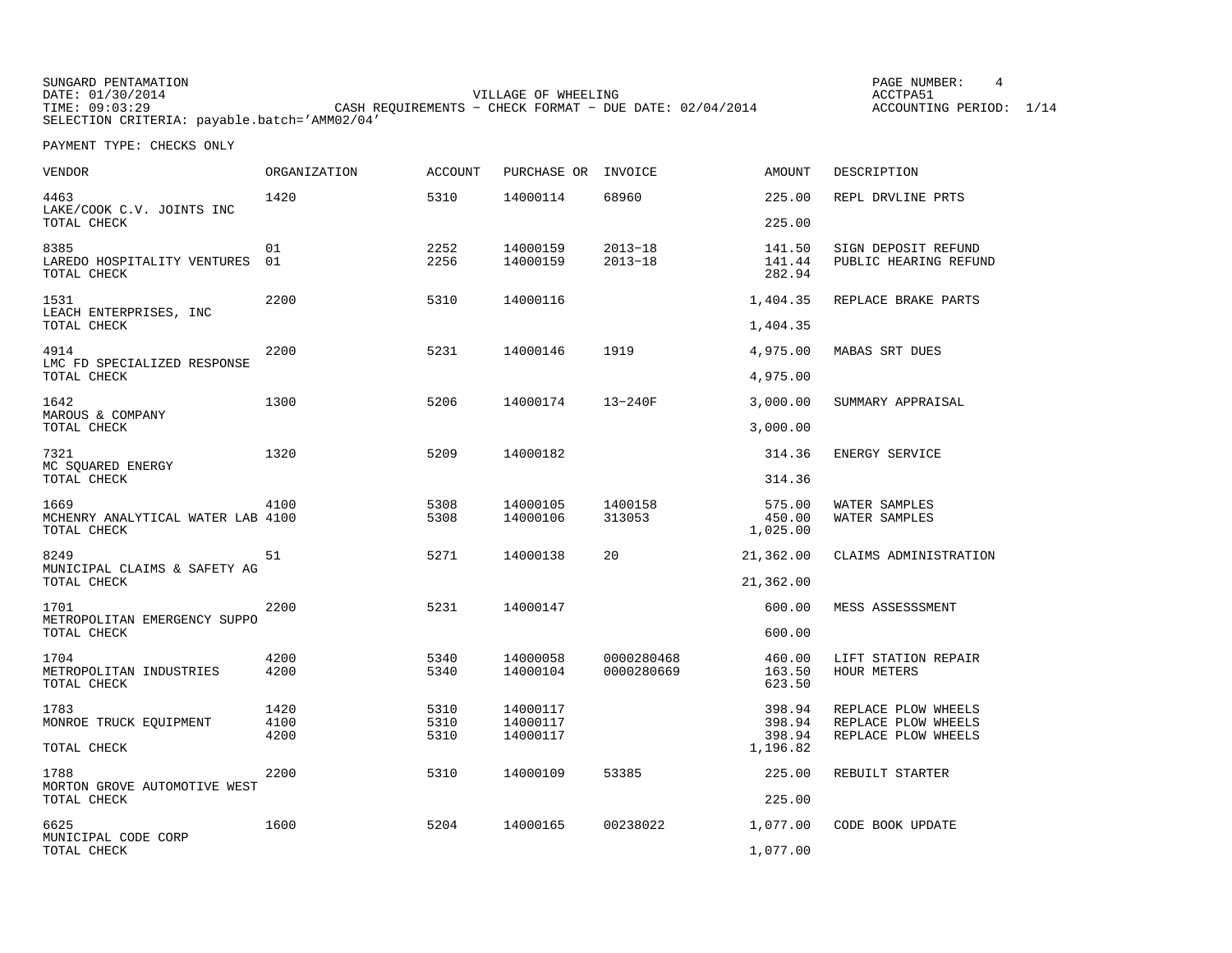| SUNGARD PENTAMATION |                                                           | PAGE NUMBER:      |
|---------------------|-----------------------------------------------------------|-------------------|
| DATE: 01/30/2014    | VILLAGE OF WHEELING                                       | ACCTPA51          |
| TIME: 09:03:29      | CASH REOUIREMENTS - CHECK FORMAT - DUE DATE: $02/04/2014$ | ACCOUNTING PERIOD |
|                     | SELECTION CRITERIA: payable.batch='AMM02/04'              |                   |

 $IBER: 5$ .<br>ING PERIOD: 1/14

| VENDOR                                     | ORGANIZATION | <b>ACCOUNT</b> | PURCHASE OR | INVOICE      | AMOUNT    | DESCRIPTION               |
|--------------------------------------------|--------------|----------------|-------------|--------------|-----------|---------------------------|
| 1954<br>NORTHWEST MUNICIPAL CONFEREN       | 1600         | 5105           | 14000169    | 9521         | 495.00    | LEGISLATIVE BRUNCH        |
| TOTAL CHECK                                |              |                |             |              | 495.00    |                           |
| 3092                                       | 1320         | 5318           | 14000134    |              | 451.51    | OFFICE SUPPLIES           |
| OFFICE DEPOT                               | 1320         | 5318           | 14000133    | 688507484001 | 20.72     | OFFICE SUPPLIES           |
|                                            | 1315         | 5318           | 14000132    | 688512064001 | 174.90    | OFFICE SUPPLIES           |
|                                            | 1320         | 5318           | 14000131    | 688512853001 | 76.96     | OFFICE SUPPLIES           |
|                                            | 1240         | 5318           | 14000086    | 688540452001 | 29.97     | INK CARTRIDGE             |
|                                            |              |                |             |              |           |                           |
|                                            | 1315         | 5318           | 14000130    | 688574599001 | 50.97     | OFFICE SUPPLIES           |
| TOTAL CHECK                                |              |                |             |              | 805.03    |                           |
| 2176                                       | 2100         | 5106           | 14000064    | 1400811-IN   | 439.60    | UNIFORM EQUIPMENT         |
| RAY O'HERRON CO., INC                      |              |                |             |              |           |                           |
| TOTAL CHECK                                |              |                |             |              | 439.60    |                           |
| 3194                                       | 4200         | 5237           | 14000059    | 39695        | 4,236.00  | WIRELESS SERVICE          |
| OMNI-SITE.NET                              |              |                |             |              |           |                           |
| TOTAL CHECK                                |              |                |             |              | 4,236.00  |                           |
| 639                                        | 1600         | 5333           | 14000068    | 83186S01     | 1,795.00  | FULL PG AD IN CHAMBER CMN |
| PADDOCK PUBLICATIONS                       |              |                |             |              |           |                           |
| TOTAL CHECK                                |              |                |             |              | 1,795.00  |                           |
| 8336                                       | 01           | 1551           | 14000137    |              | 23,579.52 | FUEL FOR FLEET            |
| PALATINE OIL CO                            | 01           | 1551           | 14000082    | 7038525      | 100.00    | ADMIN FEE FOR FUEL        |
|                                            | 01           | 1551           | 14000257    | 7039046      | 50.00     | HEDGING PROGRAM FEE       |
| TOTAL CHECK                                |              |                |             |              | 23,729.52 |                           |
|                                            |              |                |             |              |           |                           |
| 5892                                       | 1220         | 5301           | 14000118    | 785324       | 149.36    | LUBRICANTS FOR FLEET      |
| PARENT PETROLEUM INC                       | 1240         | 5301           | 14000118    | 785324       | 13.00     | LUBRICANTS FOR FLEET      |
|                                            | 1300         | 5301           | 14000118    | 785324       | 19.50     | LUBRICANTS FOR FLEET      |
|                                            | 1400         | 5301           | 14000118    | 785324       | 9.94      | LUBRICANTS FOR FLEET      |
|                                            | 1420         | 5301           | 14000118    | 785324       | 699.43    | LUBRICANTS FOR FLEET      |
|                                            | 1430         | 5301           | 14000118    | 785324       | 219.32    | LUBRICANTS FOR FLEET      |
|                                            | 1500         | 5301           | 14000118    | 785324       | 3.25      | LUBRICANTS FOR FLEET      |
|                                            | 2100         | 5301           | 14000118    | 785324       | 90.99     | LUBRICANTS FOR FLEET      |
|                                            | 2200         | 5301           | 14000118    |              | 101.32    | LUBRICANTS FOR FLEET      |
|                                            |              |                |             | 785324       |           |                           |
|                                            | 4100         | 5301           | 14000118    | 785324       | 486.82    | LUBRICANTS FOR FLEET      |
|                                            | 4200         | 5301           | 14000118    | 785324       | 284.32    | LUBRICANTS FOR FLEET      |
| TOTAL CHECK                                |              |                |             |              | 2,077.25  |                           |
| 8746                                       | 01           | 2252           | 14000156    | $2013 - 19$  | 70.75     | SIGN DEPOSIT REFUND       |
| DAVID PEREZ                                | 01           | 2256           | 14000156    | $2013 - 19$  | 132.91    | PUBLIC HEARING REFUND     |
| TOTAL CHECK                                |              |                |             |              | 203.66    |                           |
| 8636                                       | 1420         | 5208           | 14000124    | 229          | 300.00    | DUMP FEE FOR LEAVES       |
| PRAIRIE PRESERVE CONTRACTORS 1430          |              | 5208           | 14000119    | 235          | 1,650.00  | DUMP FEES FOR SPOILS      |
| TOTAL CHECK                                |              |                |             |              | 1,950.00  |                           |
|                                            |              |                |             |              |           |                           |
| 3603                                       | 2100         | 5310           | 14000077    | 30GA5777     | 94.46     | REPLACE BRAKE PARTS       |
| PRECISION SERVICE AND PARTS<br>TOTAL CHECK |              |                |             |              | 94.46     |                           |
|                                            |              |                |             |              |           |                           |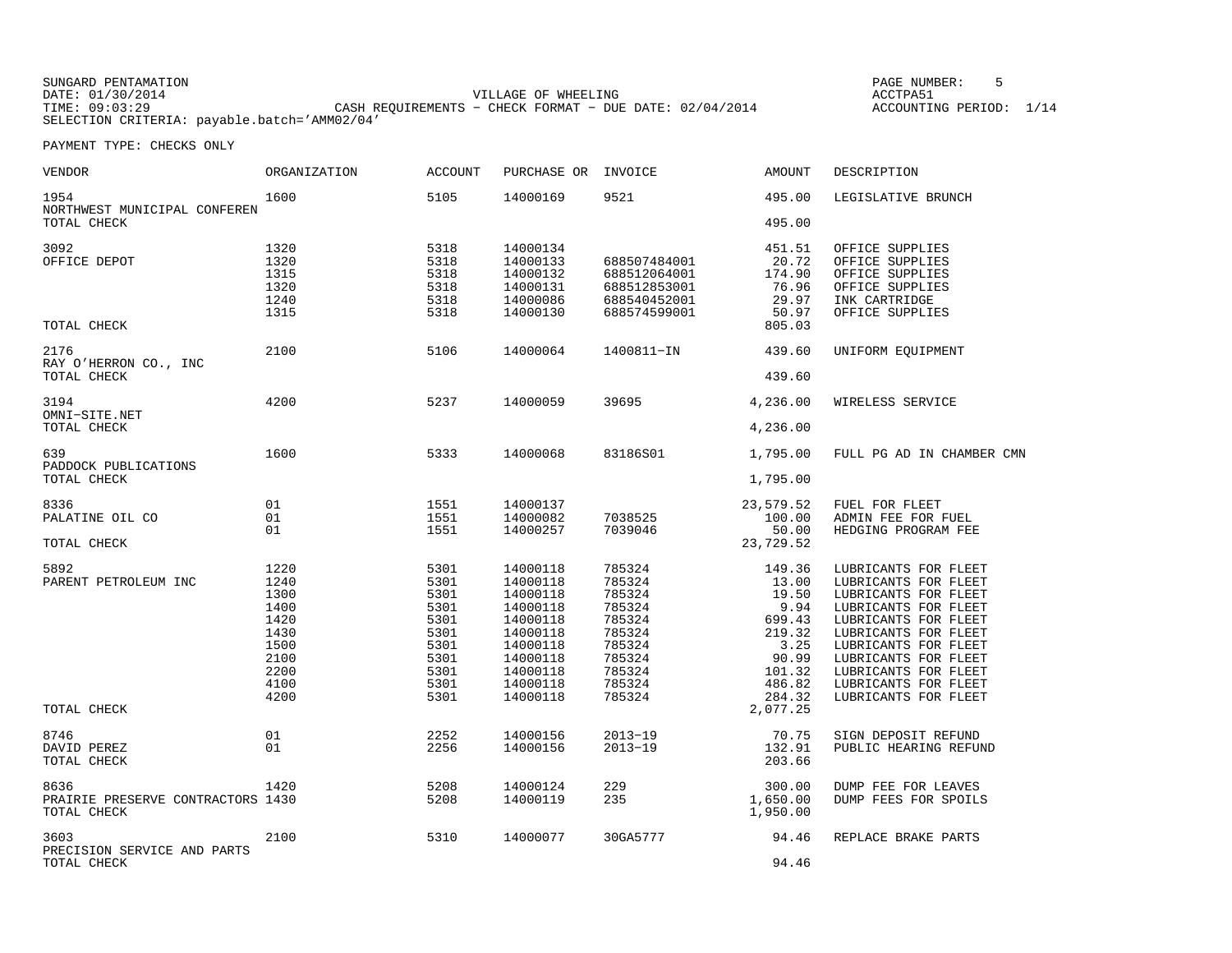SUNGARD PENTAMATION DATE: 01/30/2014 VILLAGE OF WHEELING ACCTPA51 THE CASH REQUIREMENTS − CHECK FORMAT − DUE DATE: 02/04/2014 ACCOUNTING PERIOD: 1/14 SELECTION CRITERIA: payable.batch='AMM02/04'

PAGE NUMBER: 6

| <b>VENDOR</b>                                      | ORGANIZATION                 | <b>ACCOUNT</b>               | PURCHASE OR INVOICE                          |                                  | AMOUNT                                        | DESCRIPTION                                                                 |
|----------------------------------------------------|------------------------------|------------------------------|----------------------------------------------|----------------------------------|-----------------------------------------------|-----------------------------------------------------------------------------|
| 5979<br>VICTOR E PUSCAS JR<br>TOTAL CHECK          | 1900<br>1900                 | 5218<br>5218                 | 14000179<br>14000180                         | 109<br>110                       | 1,260.00<br>787.50<br>2,047.50                | HEARING OFFICER-NOV.<br>HEARING OFFICER-DEC.                                |
| 2139                                               | 1220                         | 5215                         | 14000084                                     | 38429/38430                      | 10,760.00                                     | JANITORIAL SERVICES                                                         |
| OBM MAINTENANCE<br>TOTAL CHECK                     |                              |                              |                                              |                                  | 10,760.00                                     |                                                                             |
| 2145<br>QUILL CORP                                 | 1300                         | 5317                         | 14000171                                     |                                  | 314.26                                        | OFFICE SUPPLIES                                                             |
| TOTAL CHECK                                        |                              |                              |                                              |                                  | 314.26                                        |                                                                             |
| 6658<br>RAINBOW REFRESHMENTS<br>TOTAL CHECK        | 1300<br>1300<br>1600<br>1700 | 5317<br>5317<br>5317<br>5317 | 14000172<br>14000164<br>14000164<br>14000164 | 64563<br>64753<br>64753<br>64753 | 97.60<br>105.00<br>210.00<br>105.00<br>517.60 | COFFEE<br>WATER COOLER RENTAL<br>WATER COOLER RENTAL<br>WATER COOLER RENTAL |
| 2185<br>RED CENTER<br>TOTAL CHECK                  | 15                           | 5231                         | 14000032                                     | $301 - 14 - 02$                  | 26,829.34                                     | DISPATCH SERVICE-FEB.                                                       |
|                                                    |                              |                              |                                              |                                  | 26,829.34                                     |                                                                             |
| 2189                                               | 2100                         | 5310                         | 14000113                                     | 183891                           | 27.86                                         | REPLACE DOOR LATCH                                                          |
| REGIONAL TRUCK EQUIPMENT<br>TOTAL CHECK            |                              |                              |                                              |                                  | 27.86                                         |                                                                             |
| 4129<br>RONDOUT SERVICE CENTER<br>TOTAL CHECK      | 1420<br>4200                 | 5310<br>5310                 | 14000076<br>14000076                         | 8263/8264<br>8263/8264           | 23.50<br>23.50<br>47.00                       | DOT SAFETY INSPECTIONS<br>DOT SAFETY INSPECTIONS                            |
| 2286<br>SAFETY-KLEEN SYSTEMS<br>TOTAL CHECK        | 1220                         | 5208                         | 14000110                                     |                                  | 423.64                                        | PAINT WASTE REMOVAL                                                         |
|                                                    |                              |                              |                                              |                                  | 423.64                                        |                                                                             |
| 8622<br>SE HABLA LANGUAGE SOLUTIONS<br>TOTAL CHECK | 1300                         | 5206                         | 14000163                                     | 2104                             | 600.00                                        | ADJUDICATION MEETING                                                        |
|                                                    |                              |                              |                                              |                                  | 600.00                                        |                                                                             |
| 6982                                               | 1300                         | 5222                         | 14000160                                     |                                  | 10.00                                         | NOTARY RENEWAL                                                              |
| SECRETARY OF STATE<br>TOTAL CHECK                  |                              |                              |                                              |                                  | 10.00                                         |                                                                             |
| 3510<br>STATE TREASURER<br>TOTAL CHECK             | 11                           | 5251                         | 14000183                                     | 41172                            | 2,541.24                                      | SIGNAL MAINT 4TH QTR                                                        |
|                                                    |                              |                              |                                              |                                  | 2,541.24                                      |                                                                             |
| 5051<br>TESTING SERVICE CORPORATION<br>TOTAL CHECK | 1400                         | 5206                         | 13002328                                     | IN092881                         | 3,500.00                                      | CORES FOR JACKSON DR                                                        |
|                                                    |                              |                              |                                              |                                  | 3,500.00                                      |                                                                             |
| 6888<br>THIESSEN COMMUNICATIONS<br>TOTAL CHECK     | 1600                         | 5333                         | 14000094                                     | 14804                            | 905.00                                        | POSTERS/FLYERS                                                              |
|                                                    |                              |                              |                                              |                                  | 905.00                                        |                                                                             |